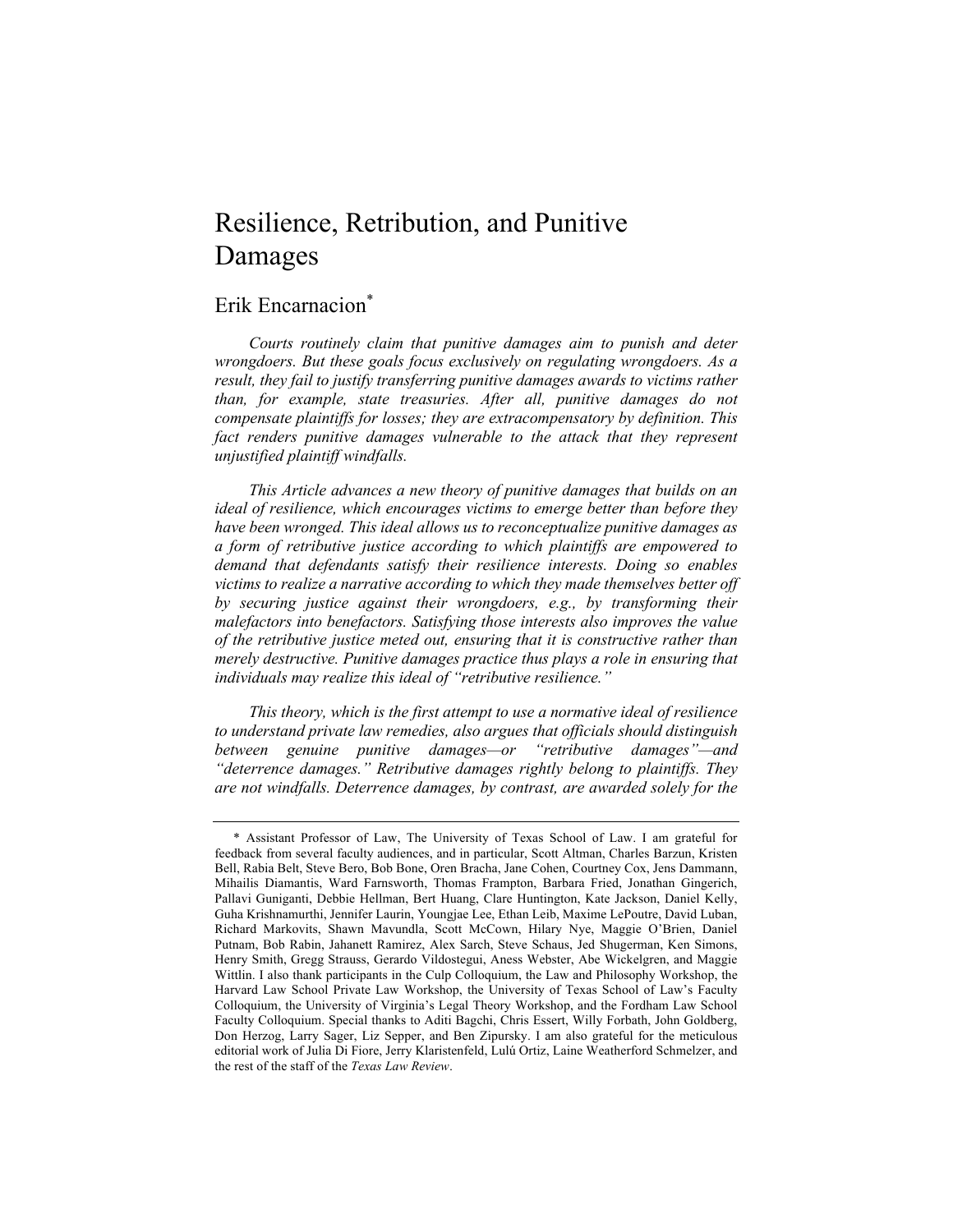*purpose of deterring especially egregious anti-social conduct. These remain windfalls that in principle need not be allocated to the plaintiff and may be siphoned off through mechanisms like split-recovery statutes. But the notion that all punitive damages represent windfalls should be put to rest.*

| L. |              | EXISTING JUSTIFICATIONS FOR PUNITIVE DAMAGES  1030         |  |
|----|--------------|------------------------------------------------------------|--|
|    | $\mathbf{A}$ | The Main Rationales: Punishment and Deterrence 1034        |  |
|    | B.           |                                                            |  |
|    | C.           | Revenge-Based (or Revenge-Adjacent) Rationales 1044        |  |
|    | D.           | A Test: Identifying a Good Justification for Punitive      |  |
|    |              |                                                            |  |
| П. |              | PUNITIVE DAMAGES AS RETRIBUTIVE RESILIENCE 1051            |  |
|    |              |                                                            |  |
|    | B.           |                                                            |  |
|    |              |                                                            |  |
|    |              |                                                            |  |
|    | $C_{\cdot}$  | Acting Resiliently by Acting Retributively  1064           |  |
|    |              | 1. The Basic Argument for Retributive Resilience 1065      |  |
|    |              | 2. Locating Other Value in Linking Retribution and         |  |
|    |              | Resilience: Constructive Retributivism and Constructing    |  |
|    |              |                                                            |  |
|    | D.           | How Punitive Damages Help Victims Realize Retributive      |  |
|    |              |                                                            |  |
|    | $E_{\perp}$  |                                                            |  |
|    |              |                                                            |  |
|    |              | A. Distinguishing Retributive from Deterrence Damages 1074 |  |
|    | В.           |                                                            |  |
|    |              |                                                            |  |

# Introduction

Soerono Haryanto—a wealthy guest at a Marriott hotel—pointed a gun at Mohammed Saeed's head, demanding that Saeed kneel and kiss his feet.<sup>1</sup> Saeed—one of the hotel's employees—obliged.<sup>2</sup> Haryanto responded by threatening to kill Saeed while mocking him as a mere "servant."<sup>3</sup> Not satisfied with threats, Haryanto held Saeed hostage, demanding one million

<sup>1.</sup> Haryanto v. Saeed, 860 S.W.2d 913, 917 (Tex. App.—Houston [14th Dist.] 1993, writ denied).

<sup>2.</sup> *Id.*

<sup>3.</sup> *Id.*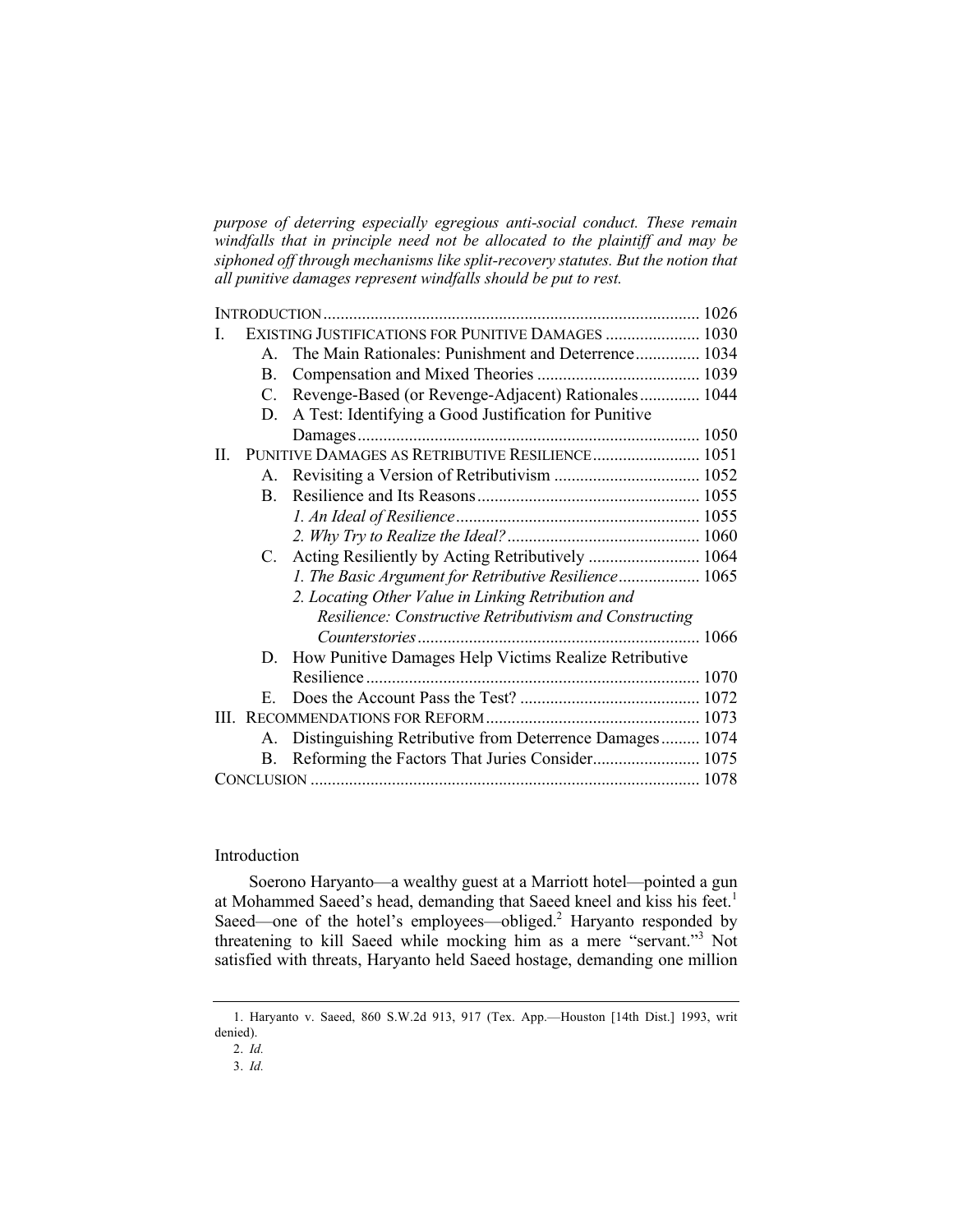dollars from the hotel in exchange for Saeed's release.<sup>4</sup> After nearly an hour the hotel ultimately secured Saeed's freedom.<sup>5</sup> But the ordeal left him shattered. He suffered severe physical and psychological injuries that forced him to leave his job.<sup>6</sup>

Saeed sued Haryanto.<sup>7</sup> A jury awarded him one million dollars in compensatory damages and two million dollars in punitive damages. $8 \text{ A}$ Texas court of appeals upheld both awards.<sup>9</sup>

The case just described, *Haryanto v. Saeed*,<sup>10</sup> seems unremarkable in at least one way: it seems unsurprising that the court of appeals upheld the large punitive damages award. *Haryanto* seems like a paradigm case, a case in which awarding punitive damages to the plaintiff *should* seem perfectly appropriate. But, precisely because *Haryanto* is an "easy" case, it is a small scandal that the most widely accepted rationales for punitive damages fail to justify the practice of allowing plaintiffs like Saeed to *keep* any of their punitive damages. That is, tort law permits juries to impose on defendants who commit egregious wrongdoings extracompensatory damages and allows courts to award those damages to plaintiffs.<sup>11</sup> But the standard rationales for that first part—imposing these damages on defendants—do not justify the second—transferring that monetary award to plaintiffs.

This Article aims to both identify the problem more clearly and offer a solution. To preview, Part I describes the two dominant justifications for punitive damages—retribution and deterrence—and explains why they fail to justify an important aspect of punitive damages awards.<sup>12</sup> That is, they fail to justify delivering punitive damages awards to plaintiffs. Because these rationales are entirely wrongdoer-centric, they give us reasons to impose monetary penalties on certain defendants, but they are entirely silent on why the proceeds of those penalties should go to the plaintiff. As a result, it should make no difference, from the perspective of pursuing either deterrence or

<sup>4.</sup> *Id.*

<sup>5.</sup> *Id.*

<sup>6.</sup> *Id.*

<sup>7.</sup> *See id.* ("Mohammed Saeed . . . brought suit against Soerono Haryanto . . . alleging false imprisonment, negligence, gross negligence, a terroristic threat, assault, reckless conduct, and intentional infliction of emotional distress.").

<sup>8.</sup> *Id.*

<sup>9.</sup> *Id.*

<sup>10.</sup> 860 S.W.2d 913 (Tex. App.—Houston [14th Dist.] 1993, writ denied).

<sup>11.</sup> At least in part. So-called "split-recovery" statutes exist in some states that effectively tax punitive damages at high rates. For a discussion of these statutes, including a description of splitrecovery statutes in eight states, see Catherine Sharkey, *Punitive Damages as Societal Damages*, 113 YALE L.J. 347, 372–89 (2003). Split-recovery statutes are relatively recent developments. Part of the justification for these statutes flows, it seems, from the normative problem identified in this Article: that the dominant rationales for punitive damages—punishment and deterrence—cannot justify allocating *any* amount of punitive damages awards to plaintiffs.

<sup>12.</sup> *Id.* at 356–57, 386–89.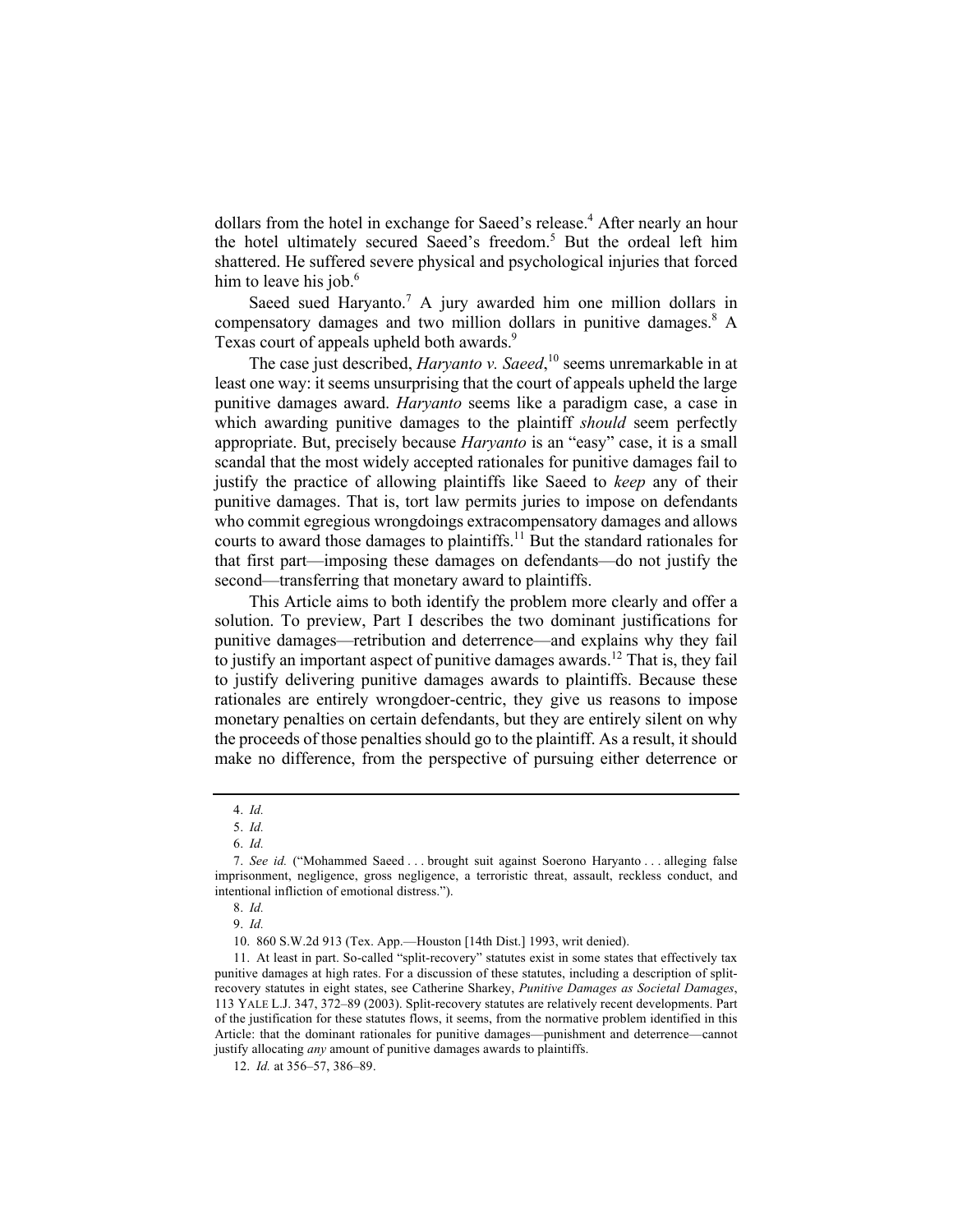punishment, whether the entire two million dollars goes to Saeed rather than, say, a state treasury or to Saeed's attorneys exclusively. The deterrent effect, if any, will likely be the same whether Saeed or someone else gets the proceeds. And Saeed's abuser will be "punished" insofar as he is coerced by the state to pay the money, regardless of where that two million dollars goes. Part I also discusses other attempted justifications for punitive damages, including the idea that they cure shortfalls in compensatory damages, serve as an incentive for attorneys to file lawsuits, or serve as a substitute for revenge. The upshot of Part I will be that the practice of awarding punitive damages to plaintiffs rather than to state coffers lacks a coherent justification. Punitive damages look like unjustified windfalls.

Skeptical worries similar to those expressed in Part I have taken a toll on the practice of awarding punitive damages. <sup>13</sup> Over time, punitive damages have become harder to obtain.<sup>14</sup> But rather than joining the ranks of the critics, this Article takes these criticisms to motivate a better justification for punitive damages, one that tries to justify the extracompensatory gains to successful plaintiffs. To that end, and drawing lessons on the failures of extant theories, Part I concludes by setting forth several criteria that any justificatory theory of punitive damages should satisfy.

Part II supplies that justification. The key insight is to identify an ideal that is overlooked in theoretical discussions about remedies: the ideal of resilience. Subpart II(A) explains that, although retributive theories of punitive damages under-determine the form of punishment that punitive damages actually mete out, they succeed in highlighting an important expressive role for punishment. Subpart  $II(B)$  fills the gap by articulating the aforementioned conception of resilience. It interprets resilience as a normative ideal according to which the proper response to setbacks including serious wrongdoings—is for the victim to emerge in some sense better than before that setback. Subpart II(C) introduces the moral foundation for punitive damages, which is called "Retributive Resilience." According to this account, we should understand punitive damages as empowering victims to act retributively against their wrongdoers when they act with ill will, and to empower in a certain way: to make the wrongdoers pay, literally, to satisfy the victims' interests in realizing the ideal of resilience. Retributive justice meted out by the plaintiff against the defendant, which makes the plaintiff better off at the wrongdoer's expense, is instrumentally and intrinsically valuable. Subpart II(D) points out that punitive damages help to realize these values, which are difficult to actualize in the absence of law. Finally,

<sup>13.</sup> *See infra* Part I.

<sup>14.</sup> The most recent, salient chapter in the story of erosion is found in *The Dutra Grp. v. Batterton*, 139 S. Ct. 2275 (2019), which shut the door on punitive damages arising from seaworthiness claims. *Id.* at 2287.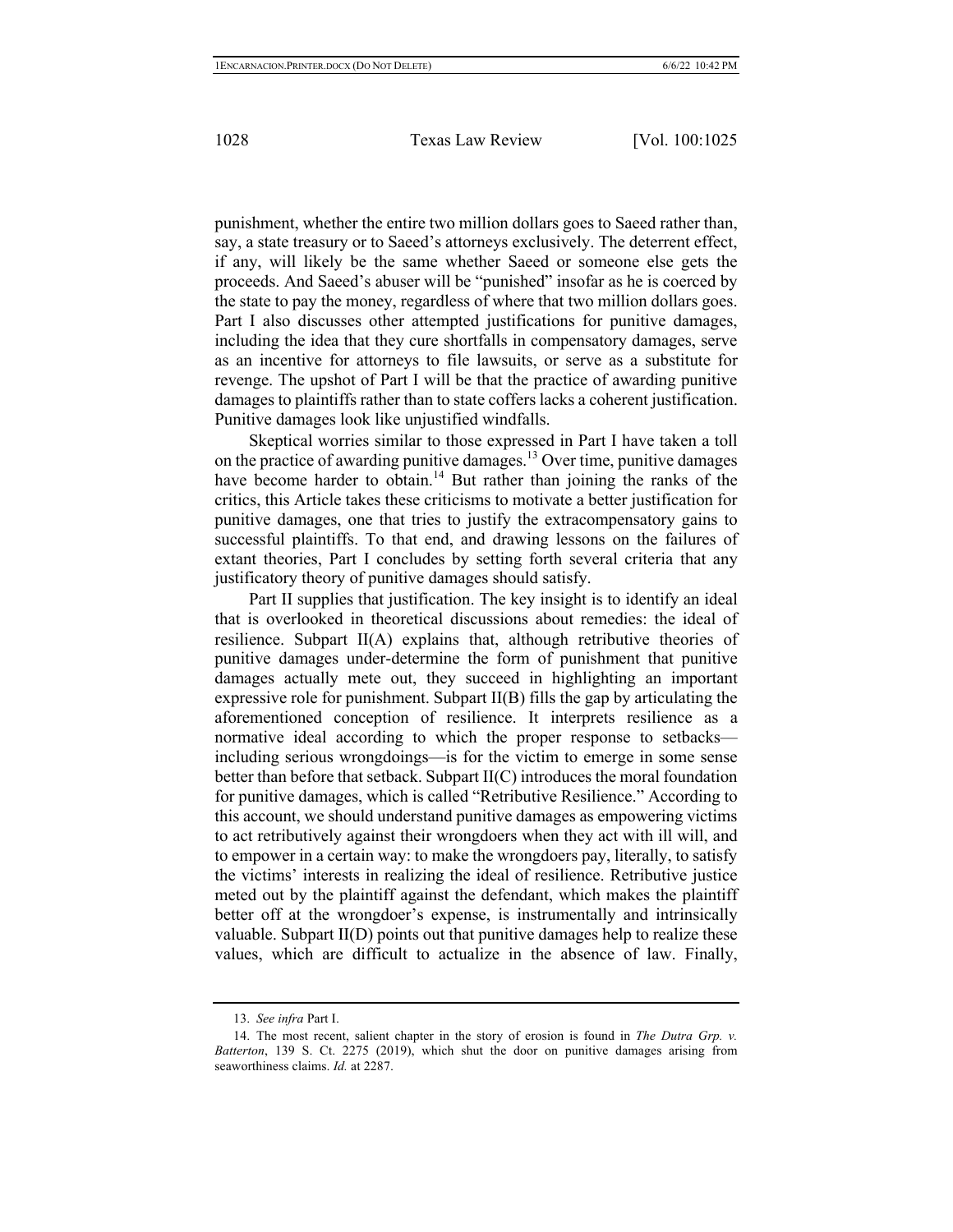subpart II(E) argues that the present account satisfies the criteria of theoretical adequacy set forth in Part I.

Part III takes a practical turn, suggesting ways that Retributive Resilience counsels reform. The chief reform acknowledges that punitivedamages jurisprudence is already heavily informed by the deterrence rationale. So Part III argues for divorce: officials should distinguish between retributive damages and deterrence damages. The former, when they are awarded, properly belong to the plaintiff and thus are not windfalls, even though they are extracompensatory by design and purpose. The latter, which are imposed strictly to deter either the defendant or other future defendants from committing serious wrongdoings, do represent windfalls, and may be safely siphoned off via split-recovery statutes or other redistributive mechanisms. The prospects for this divorce are discussed in subpart III(A). Subpart III(B) evaluates the factors that courts currently allow juries to consider in assessing punitive damages. Many of these factors, it is argued, make sense given this Article's theory. But certain factors—including those that ask juries to consider the deterrent effect of punitive damages—do not properly play a role in assessing retributive damages.

Reforms aside, the primary aim of this Article is theoretical and justificatory. And this task is important. Lacking a compelling rationale for punitive damages matters. As Professor Gregory Keating remarks, "Our law . . . is theory laden and reflexive. What it is and what it becomes depend, in important part, on what we think it is and what we think it should be.<sup> $15$ </sup> If we have no compelling reason to permit plaintiffs to recover punitive damages awards—if punitive damages represent, as critics suggest, unjustified windfalls—then we should not mourn the ongoing erosion of punitive damages awards.16 Opponents of punitive damages have won stunning victories in recent decades, both by successfully lobbying for splitrecovery statutes (which tax punitive damages at extremely high rates), or by persuading the U.S. Supreme Court to severely limit these awards on Due Process grounds.<sup>17</sup> And some states simply ban punitive damages altogether.<sup>18</sup> But if opponents of punitive damages are correct, then these developments are to be celebrated.

This Article argues, to the contrary, that the erosion of punitive damages is to be lamented, limited, and to some extent, reversed. If plaintiffs are

<sup>15.</sup> Gregory C. Keating, *The Theory of Enterprise Liability and Common Law Strict Liability*, 54 VAND. L. REV. 1285, 1289 (2001). Although in context Keating is discussing the debate between strict liability and negligence as the preferred conception of tort law, it is no less true for punitive damages that "[b]ecause our law is shaped by our conceptions of it, our conceptions of it—and our *Restatements* of it—matter." *Id.*

<sup>16.</sup> For evidence of continued erosion, see *The Dutra Grp.*, 139 S. Ct. 2275.

<sup>17.</sup> *See infra* Part II.

<sup>18.</sup> *See infra* Part II.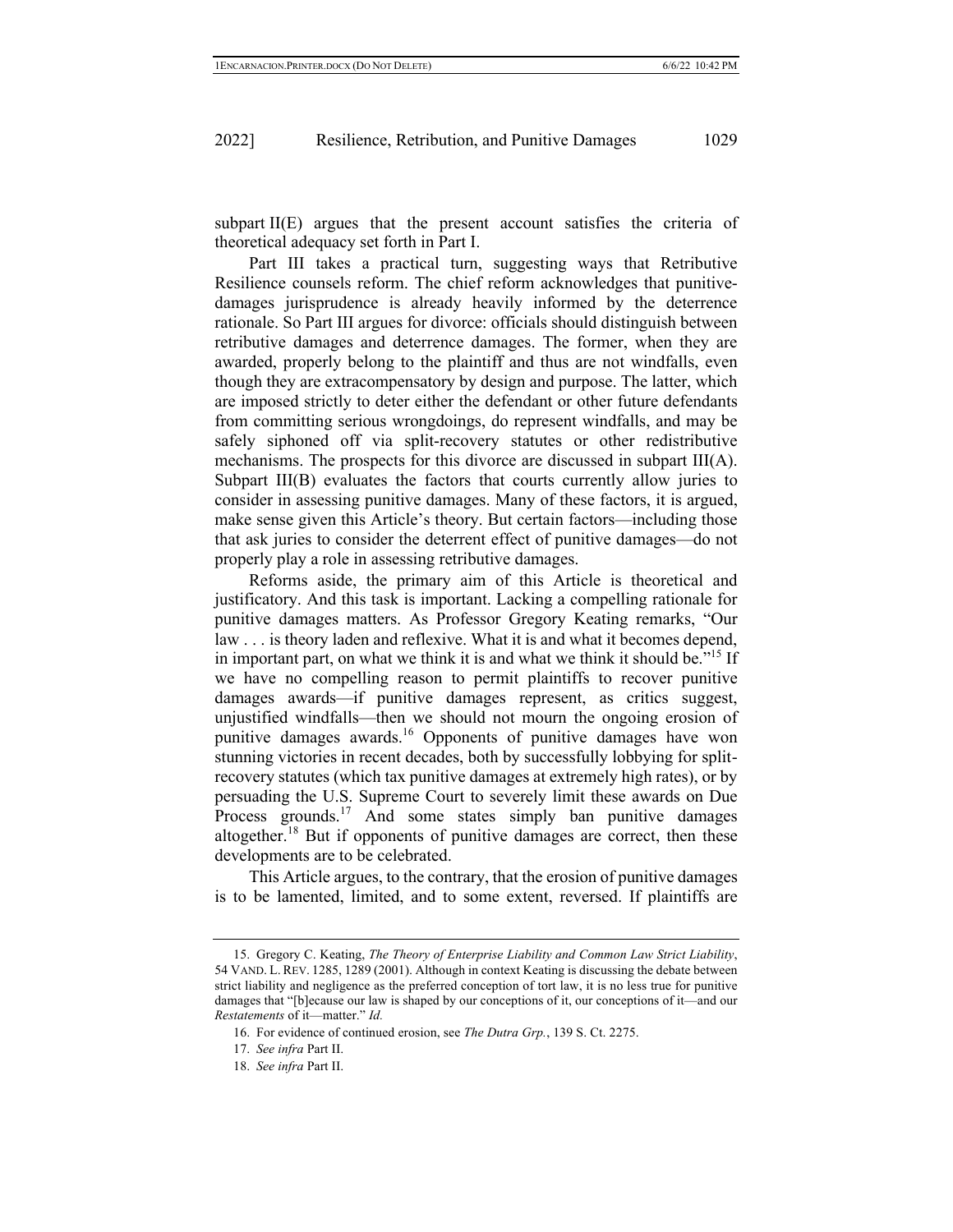prevented from recovering them, individuals lose a crucial avenue by which victims may attain a constructive form of retributive justice that allows them to demonstrate—to themselves and others—their resilience. We should not allow a lack of theoretical imagination, and consequent failure by some commentators to understand why punitive damages exist, to destroy this crucial and time-honored mechanism for bouncing back better than before.

## I. Existing Justifications for Punitive Damages

Punitive damages—also called "vindictive" or "exemplary" damages"<sup>19</sup>—have a long pedigree.<sup>20</sup> Plaintiffs are eligible to recover punitive damages only when the underlying tortious conduct by the defendant is especially egregious.<sup>21</sup> The mine run of negligence cases will not give rise to a viable claim for punitive damages.<sup>22</sup> Instead, punitive damages are typically appropriate only when "an individual's actions are of such an outrageous nature as to demonstrate intentional, willful, wanton, or reckless conduct."<sup>23</sup> This Article will use the umbrella term "ill will" to cover all of these punitive-damages-eligible misbehaviors.

Two other preliminary points. The first is that punitive damages provide extracompensatory relief.<sup>24</sup> That is, punitive damages represent money drawn from the defendant and awarded to the plaintiff in excess of compensatory damages. <sup>25</sup> Indeed, punitive damages are often available only upon prevailing

<sup>19.</sup> JOHN C.P. GOLDBERG, ANTHONY J. SEBOK & BENJAMIN C. ZIPURSKY, TORT LAW: RESPONSIBILITIES AND REDRESS 536 (4th ed. 2016).

<sup>20.</sup> *See, e.g.*, Silkwood v. Kerr-McGee Corp., 464 U.S. 238, 255 (1984) ("Punitive damages have long been a part of traditional state tort law."); Wilkes v. Wood (1763), 98 Eng. Rep. 489, 498–99 (KB) (recognizing that exemplary damages serve compensation, punishment, and deterrence functions); THEODORE SEDGWICK, A TREATISE ON THE MEASURE OF DAMAGES 517 (5th ed. 1869) (observing that courts award exemplary damages for wrongdoers' "gross fraud, malice, or oppression"); Clarence Morris, *Punitive Damages in Tort Cases*, 44 HARV. L. REV. 1173, 1176 (1931) (describing the practice of awarding punitive damages as "centuries old").

<sup>21.</sup> WARD FARNSWORTH & MARK F. GRADY, TORTS: CASES AND QUESTIONS 552 (2d ed. 2009) ("Punitive damages usually are sought in cases where the defendant has committed gross misconduct, typically with a culpable state of mind.").

<sup>22.</sup> *See, e.g.*, Camillo v. Geer, 587 N.Y.S.2d 306, 309 (App. Div. 1992) (New York Law provides for "punitive damages only for exceptional misconduct which transgresses mere negligence"); James B. Sales & Kenneth B. Cole, Jr., *Punitive Damages: A Relic That Has Outlived Its Origins*, 37 VAND. L. REV. 1117, 1138 (1984) ("Most courts refuse to impose punitive damages for 'negligent' conduct.").

<sup>23.</sup> Bannar v. Miller, 701 A.2d 232, 242 (Pa. Super. Ct. 1997); *see also Camillo*, 587 N.Y.S.2d at 309 (explaining that punitive damages are appropriate when a "wrongdoer has acted 'maliciously, wantonly, or with a recklessness that betokens an improper motive or vindictiveness' . . . or has engaged in 'outrageous or oppressive intentional misconduct' or with 'reckless or wanton disregard of safety or right.'" (citations omitted)).

<sup>24.</sup> JOHN C.P. GOLDBERG & BENJAMIN C. ZIPURSKY, RECOGNIZING WRONGS 168 (2020) ("Punitive damages are by definition extra-compensatory.").

<sup>25.</sup> *Id.*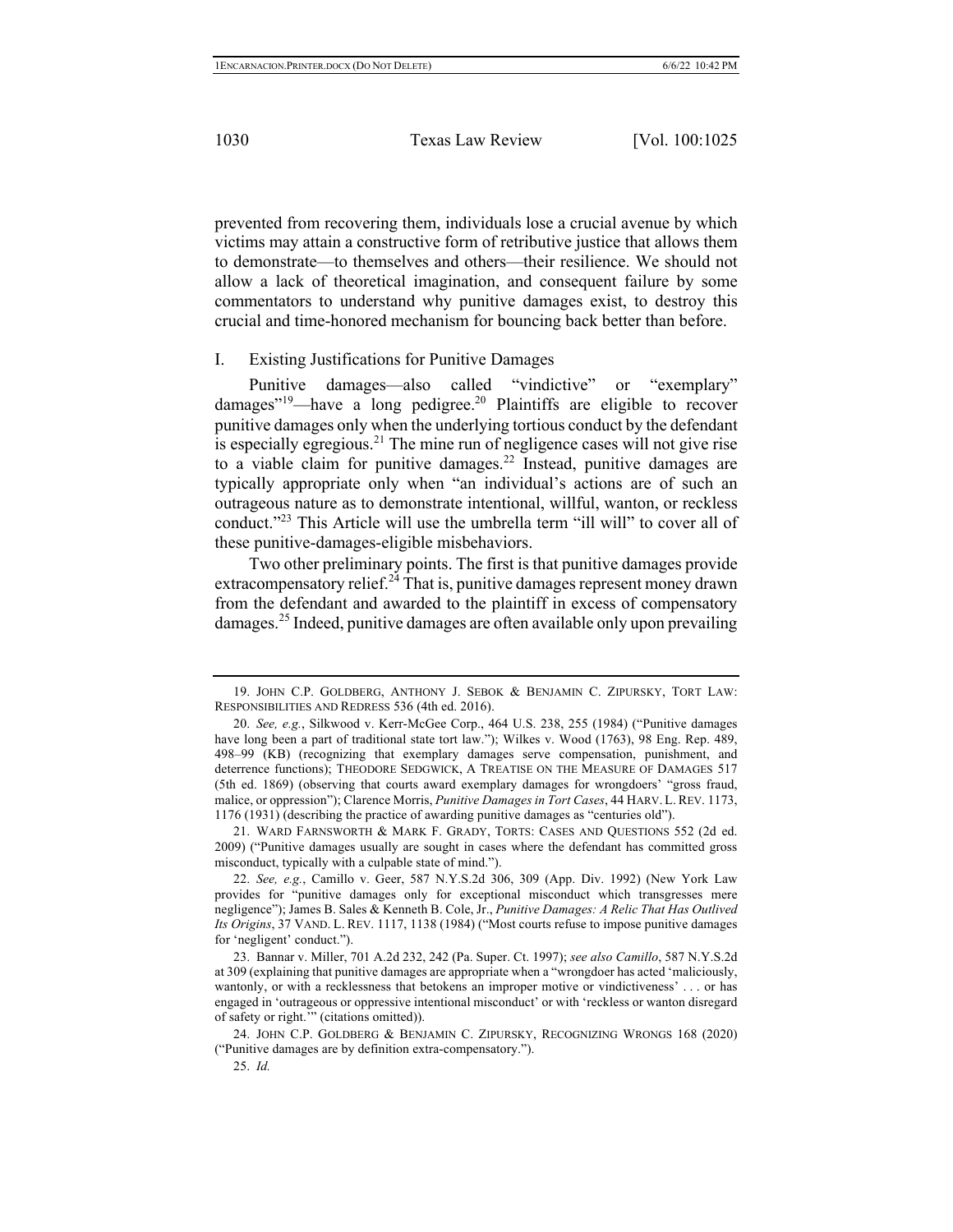on a claim for actual damages.<sup>26</sup> This extracompensatory feature of punitive damages leads courts and commentators to routinely characterize punitive damages as windfall gains to plaintiffs.<sup>27</sup> The second point is that punitive damages, as the name suggests, are genuinely punitive. This distinguishes them, at least in principle, from other forms of extracompensatory damages including, for example, statutory treble damages or aggravated damages.<sup>28</sup> The punitive dimension of the remedy helps to explain why some kind of heightened culpability—why some kind of ill will—is necessary to make punitive damages available. $^{29}$ 

But why is there a need for a sound justification for punitive damages? Punitive damages have long had a bad reputation, having been described as "unsound in principle, ... unfair and dangerous in practice," as an

28. *See* Cieslewicz v. Mut. Serv. Cas. Ins. Co., 267 N.W. 2d 595, 599–601 (Wis. 1978) (distinguishing statutory multiple damages awards from common law punitive damages); Peissig v. Wisc. Gas Co., 456 N.W. 2d 348, 351–52 (Wis. 1990) (same); Allan Beever, *The Structure of Aggravated and Exemplary Damages*, 23 OXFORD J.L. STUDIES 87, 94 (2003) (distinguishing aggravated damages from punitive damages).

<sup>26.</sup> 1 LINDA L. SCHLUETER, PUNITIVE DAMAGES § 6.1(D)(2) (7th ed. 2015) ("A vast majority of jurisdictions hold that as a predicate for an award of punitive damages, a plaintiff must establish actual injury and be entitled to an award of at least nominal damages." (citations omitted)); *see also id.* § 6.1(D)(3) (indicating that some jurisdictions also require plaintiffs to win compensatory damages).

<sup>27.</sup> *See, e.g.*, Weinberger v. Est. of Barnes, 2 N.E.3d 43, 48 (Ind. Ct. App. 2013) ("Punitive damages have long been criticized for a number of reasons, chief among them that such awards result in an unfair windfall recovery for plaintiffs . . . ."); Transportation Ins. Co. v. Moriel, 879 S.W.2d 10, 17 (Tex. 1994) ("Although punitive damages are levied for the public purpose of punishment and deterrence, the proceeds become a private windfall." (citation omitted)); Dunn v. Hovic, 1 F.3d 1371, 1396 (3d Cir. 1993) (Weis, J., dissenting) ("[P]unitive damages are a windfall. They do not reimburse losses that plaintiffs have suffered, but provide an amount over and above that necessary for fair compensation."); Rosener v. Sears, Roebuck & Co., 168 Cal. Rptr. 237, 242 (Cal. Ct. App. 1980) ("Such damages constitute a windfall, which, though supported by law in proper cases, creates the anomaly of excessive compensation which makes the remedy an unappealing one." (citation omitted)); SCHLUETER, *supra* note 26, § 2.2(A)(2) (noting that some object to punitive damages "[b]ecause the plaintiff already received full compensation, [therefore] any additional award is merely an unjustified windfall for the plaintiff"); ERNEST J. WEINRIB, CORRECTIVE JUSTICE 97 (2012) ("Punitive damages do not restore to plaintiffs what is rightfully theirs, but instead give them a windfall.").

<sup>29.</sup> *See* DAN D. DOBBS, PAUL T. HAYDEN & ELLEN M.BUBLICK, HORNBOOK ON TORTS § 34.4, at 862 (2d ed. 2000) ("Courts have traditionally agreed that punitive damages can be awarded only when the tortfeasor causes harm by conduct that is 'outrageous' or 'that constitutes an extreme departure from lawful conduct' and that is motivated by or evinces an antisocial mental state as well." (citation omitted)).

<sup>30.</sup> Spokane Truck & Dray Co. v. Hoefer, 25 P. 1072, 1075 (Wash. 1891).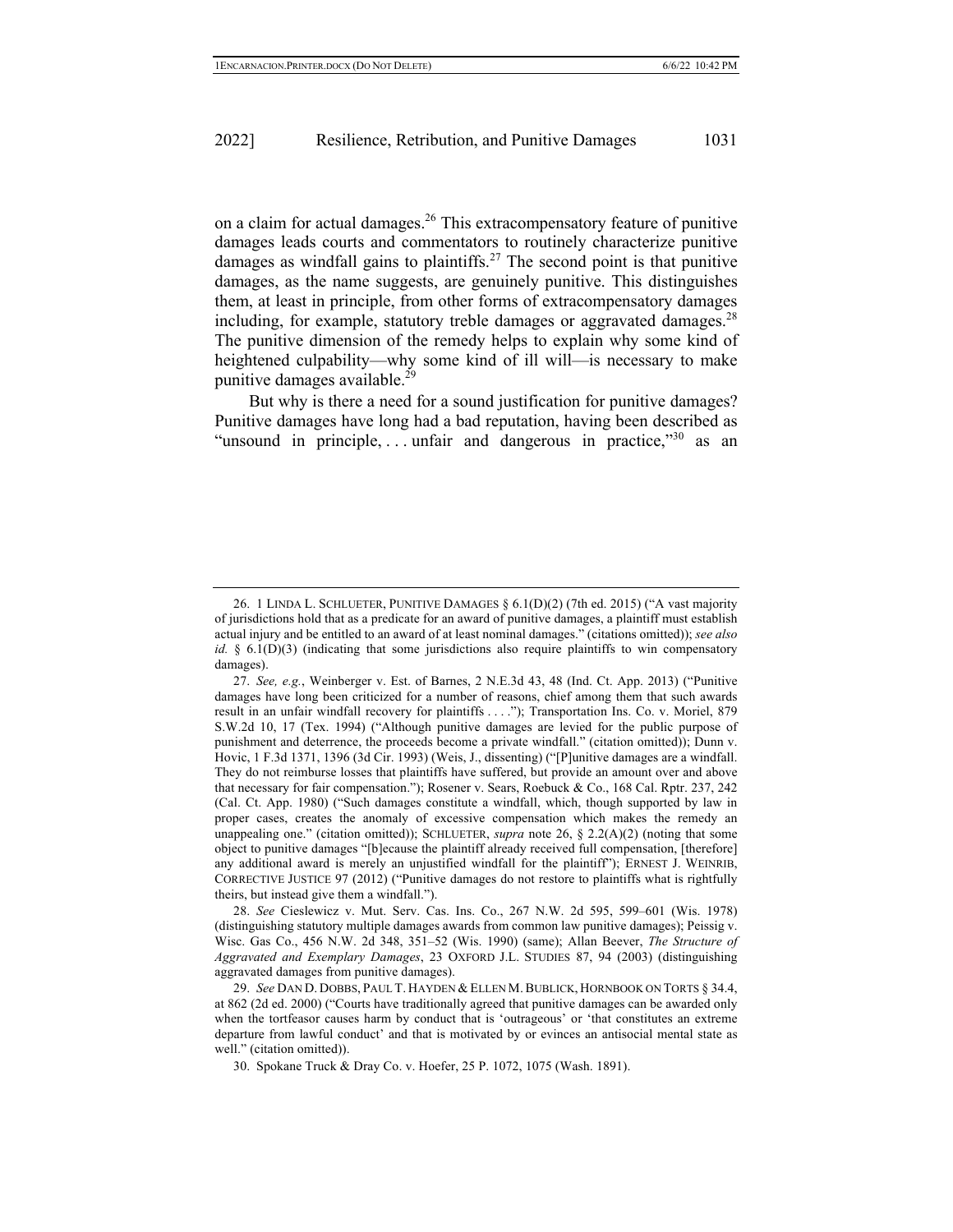"anomaly,"<sup>31</sup> as a "ridiculous combination of lottery and pillory,"<sup>32</sup> and as a remedy that "flout[s] the boundaries separating crime from tort, public law from private law, and punishment from compensation."<sup>33</sup> Commentators periodically argue that punitive damages should be banned.<sup>34</sup> Reasons vary. Critics contend that punishment has no place in civil disputes,  $35$  that it is inconsistent with corrective justice,  $36$  or that punitive damages are unconstitutional.<sup>37</sup> Some jurisdictions do more than criticize: they forbid punitive damages awards.38 Short of outright prohibition, opponents of punitive damages have nevertheless persuaded the Supreme Court to limit

35. *See* Morris, *supra* note 20, at 1176 (repeating the argument "that punishment is not a proper object of the civil law; that it is the office of the criminal law to punish; for one who has committed a public wrong has committed an offense against the state which alone should have the power to inflict penalties . . . ."); Beever, *supra* note 28, at 106 ("Private law has a function—compensation. On the other hand, the role of criminal law is to punish. Hence, exemplary [punitive] damages properly belong to criminal rather than private law.").

36. ERNEST J. WEINRIB, *supra* note 27, at 97 ("Punitive damages are inconsistent with corrective justice for reasons both of structure and of content.").

37. Martin H. Redish & Andrew L. Mathews, *Why Punitive Damages Are Unconstitutional*, 53 EMORY L.J. 1 (2004).

<sup>31.</sup> *Rosener*, 168 Cal. Rptr. at 242 (observing that punitive damages create an "anomaly of excessive compensation which makes the remedy an unappealing one"); Morris, *supra* note 20, at 1176 ("The doctrine [of punitive damages] is widely denounced as an 'anomaly.'"); Theodore Olson, *Some Thoughts on Punitive Damages*, MANHATTAN INST. (June 1, 1989), https:// www.manhattan-institute.org/html/some-thoughts-punitive-damages-5670.html [https://perma.cc/ Z96F-YSCZ] ("Punitive damages are an anomaly in our civil justice system because they import the public function of criminal punishment into what is otherwise thought of as a primarily private system of restorative justice.").

<sup>32.</sup> John Gardner, *What Is Tort Law For? Part I. The Place of Corrective Justice*, 30 L. & PHIL. 1, 48 (2011).

<sup>33.</sup> GOLDBERG, *supra* note 19, at 537 (reporting, without endorsing, common skepticism about punitive damages).

<sup>34.</sup> *See, e.g.*, Sales & Cole, *supra* note 22, at 1165 ("Neither right nor justice, neither fairness nor equity, and neither the vitality of the tort reparations system nor economic considerations warrant the survival of this outdated doctrine."); John Dwight Ingram, *Punitive Damages Should Be Abolished*, 17 CAP. U. L.REV. 205, 223–24 (1988) ("The doctrine of punitive damages is unwise, unjust and outmoded, and it should be abolished.").

<sup>38.</sup> *See, e.g.*, Vincent v. Morgan's La. & T.R. & S.S. Co., 74 So. 541, 545 (La. 1917) (finding no support for an individual bringing an "action for damages to combine therewith a criminal prosecution for the punishment of the defendant in the interest of the community" and no "good reason why there should be"); Burt v. Advertiser Newspaper Co., 28 N.E. 1, 5 (Mass. 1891) ("Vindictive or punitive damages are never allowed in this State."); Boyer v. Barr, 8 Neb. 68, 72– 75 (1878) (listing, and agreeing with, authorities that disallow punitive damages awards); Spokane Truck & Dray Co. v. Hoefer, 25 P. 1072, 1075 (Wash. 1891) ("[W]e believe that the doctrine of punitive damages is unsound in principle, and unfair and dangerous in practice, and that the instruction of the court on the subject of punitive damages was erroneous."). At least one of these jurisdictions has nevertheless adopted a wrongful-death statute that allows for limited punitivedamages awards. Aleo v. SLB Toys USA, Inc., 995 N.E.2d 740, 753 (Mass. 2013) ("The Massachusetts wrongful death statute permits an award of punitive damages where the decedent's death was caused by the 'malicious, willful, wanton or reckless conduct of the defendant or by the gross negligence of the defendant.'" (quoting MASS. GEN. LAWS ANN. ch. 229, § 2 (West 2000))).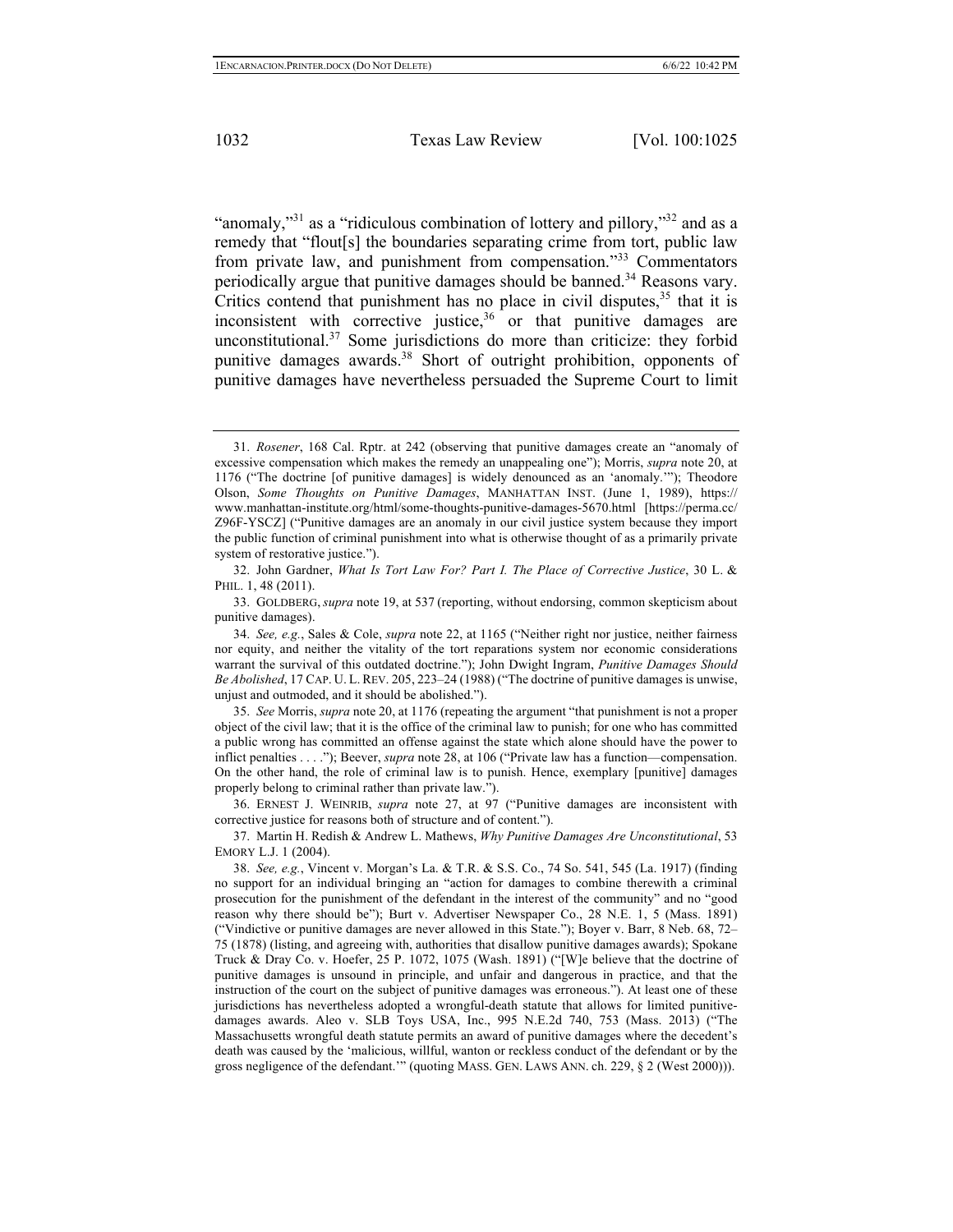the size of those damages, $39$  place special procedural and evidentiary demands on plaintiffs seeking punitive damages awards,  $40$  and even claim that punitive damages awards have "run wild."41 Procedural reforms presuppose that punishment in general demands greater procedural safeguards than compensatory damages, a view endorsed by the Supreme Court.<sup>42</sup> A more recent set of reforms redirects portions of punitive damages awards from plaintiffs to public treasuries, a practice codified in so-called "split-recovery" statutes.<sup>43</sup> Opposition to punitive damages never fully goes away.

This should not come as a surprise. The main argument in this Part is an "internal" critique: a central aspect of punitive damages cannot be justified on its own terms because the most widely recognized rationales offered in favor of punitive damages—retribution and deterrence—fail to justify awarding punitive damages to plaintiffs, and so do little to stand in the way of that aspect's demise. To preview the arguments, retribution and deterrence are wrongdoer-centric rationales that cannot justify awarding extracompensatory gains to plaintiffs. Compensation suffers several problems as a justification, not the least of which is its failure to cohere with the "punitive" aspect of punitive damages. And mixed theories inherit the problems of each of these proposals.

As subpart I(A) argues, the main rationales advanced in favor of them, deterrence and retribution, fail. They share a common shortcoming: they cannot adequately explain or justify transferring extracompensatory awards to the plaintiff. And retributive accounts often fail to justify allowing individuals to act retributively. Subpart I(B) argues that attempts to reconcile punitive damages with compensation likewise fail. Among other things, construing punitive damages as a form of compensatory damages effectively reads punitive damages out of existence.

<sup>39.</sup> *See* BMW of North America, Inc. v. Gore, 517 U.S. 559, 562–63, 585–86 (1996) (finding that "a \$2 million punitive damages award" was "grossly excessive" and "transcend[ed] the constitutional limit").

<sup>40.</sup> *See* Pac. Mut. Life Ins. Co. v. Haslip, 499 U.S. 1, 18 (1991) (noting that "general concerns of reasonableness and adequate guidance from the court when the case is tried to a jury properly enter into the constitutional calculus" of a punitive-damages award).

<sup>41.</sup> *Id.*

<sup>42.</sup> *Cf. id.* at 18–23 (holding that a punitive-damages award did not violate the Due Process Clause partly because the state provided substantial procedural protections to defendants before awarding punitive damages against them).

<sup>43.</sup> *See, e.g.*, Weinberger v. Est. of Barnes, 2 N.E.3d 43, 48 (Ind. Ct. App. 2013) ("A number of states have enacted statutes similar to I.C. § 35–51–3–6 [which reallocates 75% of punitive damages awards to Indiana's treasury], which have come to be known as split-recovery or allocation statutes.").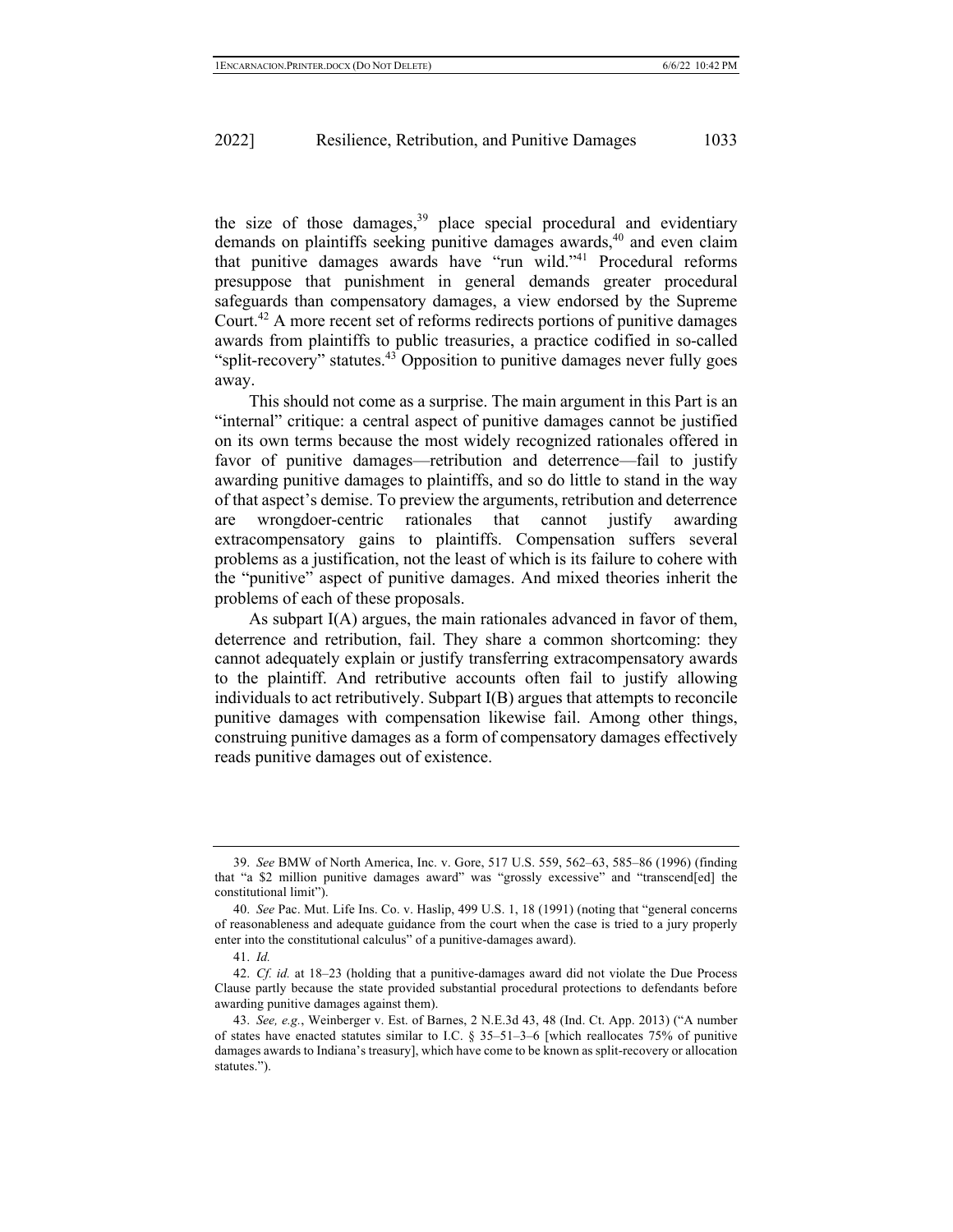#### *A. The Main Rationales: Punishment and Deterrence*

The most widely accepted justifications for punitive damages are the twin goals of punishment and deterrence.<sup>44</sup> As the name suggests, "punitive" damages may simply do what they say they do—provide the plaintiff with a vehicle for punishing the wrongdoer. As for why we should punish at all, one explanation holds that punishment condemns the wrongdoer.<sup>45</sup> But whatever the reason for punishing, the thought here is that criminal and civil punishment share the same goals. As for deterrence, the thought is that compensatory damages simply fail to provide an adequate incentive to deter people from engaging in certain manifestly undesirable behavior. Punitive damages may better deter antisocial conduct where compensatory damages will not suffice.

No doubt punitive damages can operate to punish and deter. But they cannot justify the practice of awarding plaintiffs punitive-damage windfalls, where "windfall" is understood to mean any damages award in excess of full compensatory damages.46 Chief Justice Edward George Ryan, writing on the Wisconsin Supreme Court in 1877, struggled to understand why, "when the sufferer by a tort has been fully compensated for his suffering, he should recover anything more." <sup>47</sup> Equally confusing, he continued, was "why, if the tortfeasor is to be punished by exemplary damages, they should go to the compensated sufferer, and not to the public in whose behalf he is punished."48

Chief Judge Ryan was not alone among his contemporaries. In *Murphy v. Hobbs*, <sup>49</sup> decided in 1884, the Colorado Supreme Court bemoaned the fact that punitive damages appear to compensate "above and beyond" that which a plaintiff is entitled to receive "after being fully paid for all the injury

<sup>44.</sup> Exxon Shipping Co. v. Baker, 554 U.S. 471, 492 (2008) (describing these twin goals as the "consensus"); BMW of North America, Inc. v. Gore, 517 U.S. 559, 568 (1996) ("Punitive damages may properly be imposed to further a State's legitimate interests in punishing unlawful conduct and deterring its repetition."); Kemezy v. Peters, 79 F.3d 33, 34 (7th Cir. 1996) (Posner, C.J.) ("The standard judicial formulation of the purpose of punitive damages is that it is to punish the defendant for reprehensible conduct and to deter him and others from engaging in similar conduct."); Moskovitz v. Mt. Sinai Med. Ctr., 635 N.E.2d 331, 344 (Ohio 1994) ("[W]e reiterate that the purpose of punitive damages is to punish and deter.").

<sup>45.</sup> A classic statement belongs to Joel Feinberg, *The Expressive Function of Punishment*, 49 THE MONIST 397, 403 (1965) ("If we reserve the less dramatic term 'resentment' for the various vengeful attitudes, and the term 'reprobation' for the stern judgment of disapproval, then perhaps we can characterize *condemnation* (or denunciation) as a kind of fusing of resentment and reprobation.").

<sup>46.</sup> Sales & Cole, *supra* note 22, at 1165 ("Considering the expanded and virtually unlimited access to compensatory damages, punitive damages simply provide a windfall to the plaintiff, penalize the innocent consumers or society, and unnecessarily sap the vitality of the economy upon which society is totally dependent.").

<sup>47.</sup> Bass v. Chicago & Nw. Ry. Co., 42 Wis. 654, 672 (1877) (Ryan, C.J., concurring).

<sup>48.</sup> *Id.*

<sup>49.</sup> Murphy v. Hobbs, 5 P. 119 (Colo. 1884), *superseded by statute*, 1889 Colo. Sess. Laws 64– 65.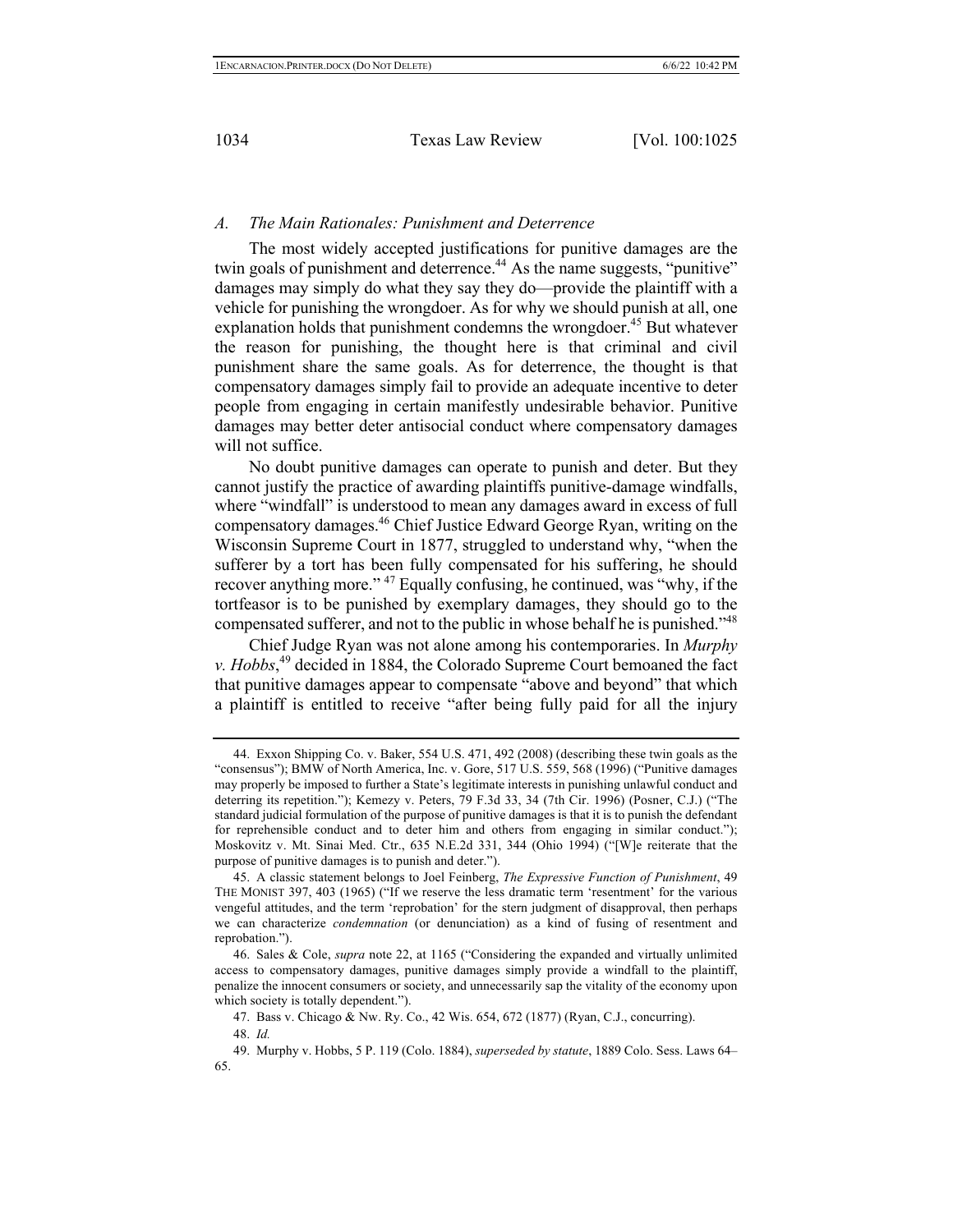inflicted upon his property, body, reputation, and feelings."50 The Washington Supreme Court emphasized in *Spokane Truck & Dray Co. v. Hoefer*<sup>51</sup> that full compensatory damages make plaintiffs "entirely whole," compensate them for harms that "frequently border on the imaginary," and therefore leave no further need for plaintiffs to "exact[] . . . [a] pound of flesh" through punitive damages. $52$ 

These nineteenth-century critics of punitive damages lost their battles.<sup>53</sup> As Professors John Goldberg and Benjamin Zipursky point out, "almost every state ha<sup>[s]</sup> allowed punitive damages to be awarded."<sup>54</sup> But punitive damages skeptics may ultimately win the war. During the 1980s, after "a period of relative quiet[,]" hostility towards punitive damages flared up again.<sup>55</sup> This time the skeptics persuaded courts and legislatures to sharply restrict the availability and amount of punitive damages awards, as already noted.56

The tort reform movement may have peaked, but hostility towards punitive damages remains. Courts and commentators continue to voice concerns about their apparent status as windfalls, specifically. In 2013, for example, the Indiana Supreme Court observed that if "[t]he central purpose of punitive damages is to punish the wrongdoer and to deter him from future misconduct, not to reward the plaintiff and not to compensate the plaintiff[,]"57 then punitive damages awards that flow from the defendant *to the plaintiff* seem inherently suspect because they appear to "result in an unfair windfall recovery for plaintiffs who have already been made whole through an award of compensatory damages."<sup>58</sup>

The problem should be obvious. If punitive damages are justified solely in terms of deterrence and retribution, there is little reason to allocate *any* punitive-damage windfalls to plaintiffs rather than, say, the state,<sup>59</sup> or even to

54. *Id.*

<sup>50.</sup> *Id.* at 122, *as recognized in* Courvoisier v. Raymond, 47 P. 284, 286 (Colo. 1896) ("Before the passage of [the 1889] act the question [of the permissibility of punitive damages] was one upon which the courts disagreed, but the statute has now settled the practice in this state.").

<sup>51.</sup> 25 P. 1072 (Wash. 1891).

<sup>52.</sup> *Id.* at 1074.

<sup>53.</sup> GOLDBERG & ZIPURSKY, *supra* note 24, at 168.

<sup>55.</sup> GOLDBERG, *supra* note 19, at 537.

<sup>56.</sup> *Id.*

<sup>57.</sup> Weinberger v. Est. of Barnes, 2 N.E.3d 43, 48 (Ind. Ct. App. 2013) (quoting Crabtree ex rel. Kemp v. Est. of Crabtree, 837 N.E.2d 135, 139 (Ind. 2005)); *see also* Pacific Mut. Life Ins. Co. v. Haslip, 499 U.S. 1, 19 (1991) ("It is true, of course, that under Alabama law, as under the law of most States, punitive damages are imposed for purposes of retribution and deterrence.").

<sup>58.</sup> *Weinberger*, 2 N.E.3d at 48.

<sup>59.</sup> Dunn v. HOVIC, 1 F.3d 1371, 1396 (3d Cir. 1993) (Weis, J., dissenting) ("[T]here is no compelling reason why injured but fully compensated plaintiffs should receive punitive awards. The aims of retribution and deterrence can be accomplished by making punitive damages payable to the state."); E. Jeffrey Grube, Note, *Punitive Damages: A Misplaced Remedy*, 66 S. CAL. L. REV. 839,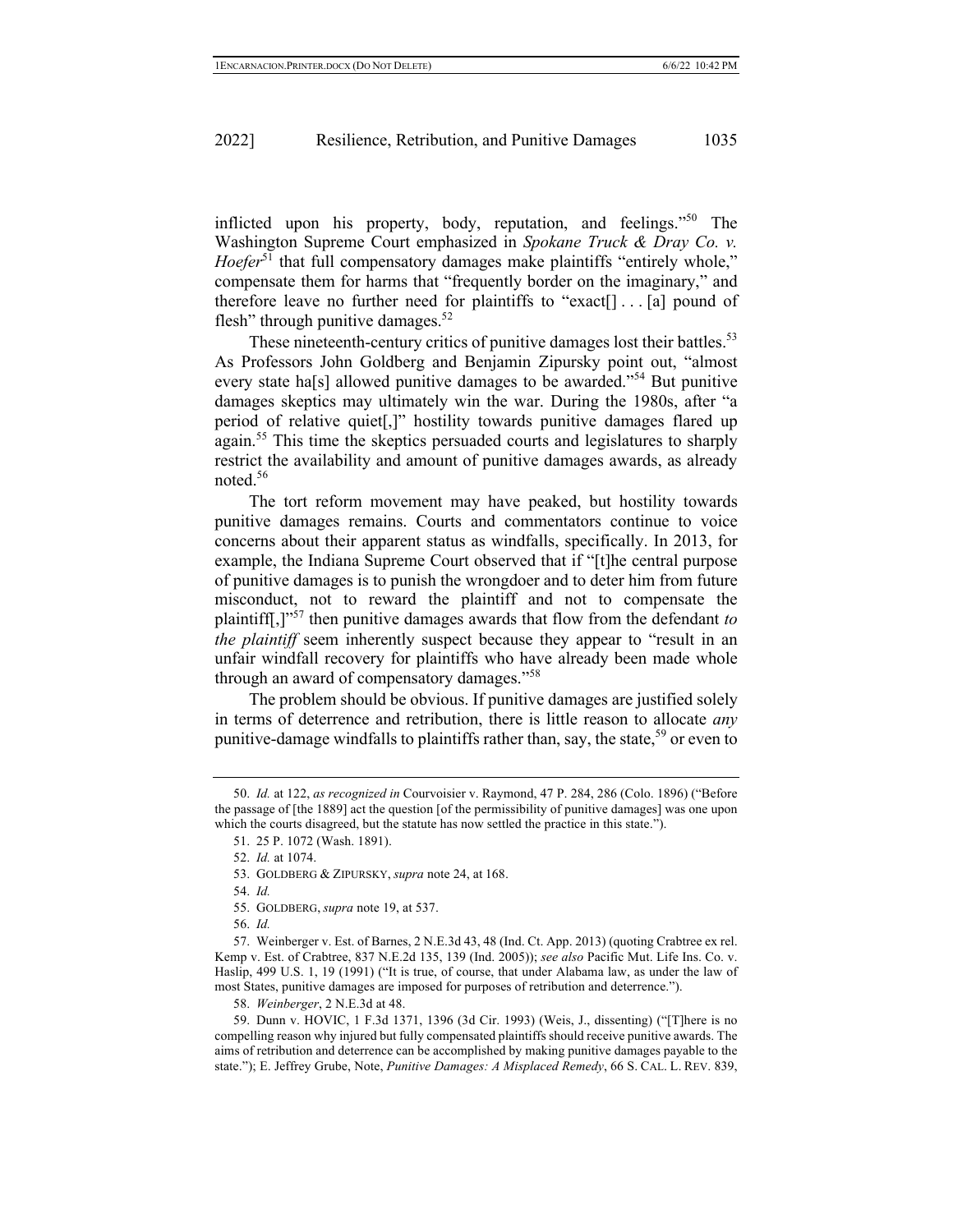the plaintiffs' attorneys to the exclusion of their clients. $60$  Less often noticed is the deeper source of the problem, which is that both punishment and deterrence place the wrongdoer front and center, focusing exclusively on reasons for imposing extracompensatory damages on the wrongdoer rather than the practice of conferring a benefit on the victim.<sup>61</sup> To drive the point home, notice that we could further reform punitive damages to make sure that 100% of punitive-damages awards that plaintiffs currently receive could be redirected to public treasuries—or the "public" as Chief Judge Ryan suggests, above—without necessarily undermining punishment or deterrence.<sup>62</sup> Punitive damages would just as easily condemn the defendant, and the class of potential wrongdoers seems just as likely deterred regardless of whether the punitive damages are ultimately received by the public versus the plaintiff. $63$  Indeed, if the goal of punitive damages is to punish and deter, using the money to help finance the state's criminal justice system better comports with those objectives, given that the criminal justice system's purported concern for punishing and deterring wrongdoers. So, wrongdoercentric justifications seem incomplete at best.<sup>64</sup> In short, Chief Justice Ryan

61. One scholar who does notice the problem is Maria Guadalupe Martinez Alles. *See* Maria Guadalupe Martinez Alles, *Moral Outrage and Betrayal Aversion: The Psychology of Punitive Damages*, 11 J. TORT L. 245, 246–47 (2018) (observing that leading theories of punitive damages render the tort victim a contingent participant in the practice).

62. Bass v. Chicago & N.W. Ry. Co., 42 Wis. 654, 672 (1877) (Ryan, C.J., concurring).

63. A proponent of the deterrence rationale will quickly add that if the state rather than the plaintiff were given punitive damages awards, this would diminish the incentive for bringing claims in the first place, which in turn would undermine the deterrent effect of the awards. Two responses: First, the present point is simply that nothing about the deterrence rationale requires the plaintiff to get paid. An alternative or complementary regime that would reward plaintiffs' *attorneys* rather than the plaintiffs themselves would counteract this concern, since private plaintiffs' attorneys would still have the incentive to litigate on behalf of their clients. *See* Grube, *supra* note 59 at 856 (arguing that the state should pay attorneys to argue the case for punitive damages). Second, even if this arrangement would reduce the number of claims brought by plaintiffs, it is not clear that highly variable punitive damages awards provide much more incentive beyond far more tractable compensatory damages. In other words, compensatory damages do plenty to provide the requisite incentive, and it's not obvious how much more incentive punitive damages *awarded to the plaintiff*  would supply at the margins in a world where they would be awarded to attorneys rather than their clients.

64. This is not the last word in favor of punishment or deterrence. But I'm not sanguine about the possibility that these justifications can account for plaintiff windfalls in any satisfying way. Indeed, some writers on punitive damages are so committed to punishment or deterrence as justifications for punitive damages that they concede that certain windfalls are unjustifiable, arguing in support of legislative and judicial efforts to sharply constrain punitive damages rewards, in part

<sup>844, 850–52 (1993) (</sup>arguing that deterrence does not justify paying punitive damages to plaintiffs and that damages should instead go to the state because society as a whole also experiences harm from the egregious behavior); SCHLUETER, *supra* note 26, § 2.2(A)(2), at 31 (articulating without endorsing the argument that "[t]hese additional damages are imposed in the form of a criminal fine which normally would be paid to the state instead of the plaintiff.").

<sup>60.</sup> Grube, *supra* note 59, at 856. Another thought is that charities should receive the windfalls. Dede W. Welles, *Charitable Punishment: A Proposal to Award Punitive Damages to Nonprofit Organizations*, 9 STAN. L. & POL. REV. 203, 205 (1998).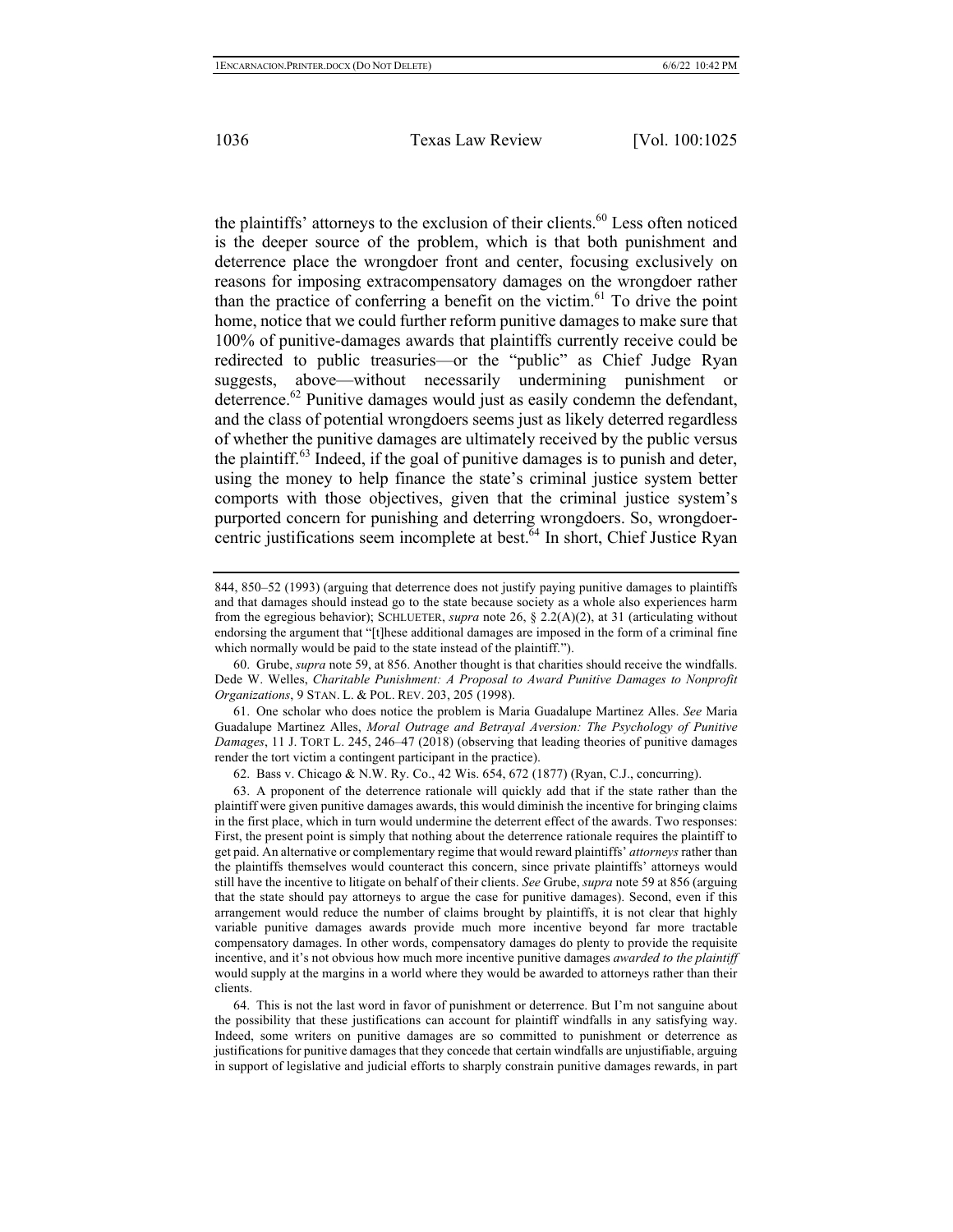was correct to worry about why a fully compensated plaintiff rather than "the public," or someone else like the plaintiff's attorney, should reap those entire punitive rewards.<sup>65</sup> And to the extent we cannot come up with a sound justification for the extracompensatory feature of punitive-damages, perhaps courts should stop awarding more than compensatory relief to plaintiffs.

A proponent of the deter-and-punish orthodoxy has a ready response. A seemingly obvious reason to award punitive damages to plaintiffs is to provide them with an incentive to bring a claim, especially in cases where compensatory damages may not suffice to adequately incentivize filing a lawsuit.<sup>66</sup> On this view, punitive damages are merely bounties allocated to plaintiffs for bringing especially pernicious behavior to light.<sup>67</sup> Notice that the bounty conception of punitive damages is consistent with the view that punitive damages *also* serve to punish and deter. The bounty is just a reward that provides plaintiffs and their attorneys the incentive to bring suits, over and above whatever incentives might inhere in compensatory damages alone.

This response is dubious. Primarily, bounty rationales do not explain why the bounty-hunter plaintiff must have been injured by the defendant to obtain the punitive-damages "windfalls." Bounty hunters, or *qui tam* plaintiff analogues, need not show that defendants have infringed their rights before becoming eligible for their bounties.<sup>68</sup> Accordingly, the bounty rationale is consistent with transferring the entirety of punitive damages to plaintiffs' lawyers to the exclusion of plaintiffs themselves.<sup>69</sup>

by siphoning off parts of those rewards to public coffers. As it stands, this Article will say little about these efforts. For a more systematic criticism of deterrence rationales, see generally Anthony J. Sebok, *Normative Theories of Punitive Damages: The Case of Deterrence*, *in* PHILOSOPHICAL FOUNDATIONS OF THE LAW OF TORTS 313, 321–28 (John Oberdiek ed., 2014).

<sup>65.</sup> *Bass*, 42 Wis. at 672.

<sup>66.</sup> *See, e.g.*, Dan Markel, *Retributive Damages: A Theory of Punitive Damages as Intermediate Sanction*, 94 CORNELL L. REV. 239, 307 n.224 (2009) ("Under the scheme here, the civil system would . . . mak[e] a bounty available for plaintiffs as part of the retributive damages structure.").

<sup>67.</sup> Benjamin C. Zipursky, *A Theory of Punitive Damages*, 84 TEXAS L. REV. 105, 130 (2005) (describing punitive damages as "in part like fines collected by the bounty hunters who prosecute tort cases"). Zipursky ultimately argues that punitive damages have a dual aspect, which also includes a "right to be punitive." *See generally id.* at 151. The present Article complements this view by providing deeper justifications for this claim.

<sup>68.</sup> Marvin v. Trout, 199 U.S. 212, 225 (1905) (explaining, in describing *qui tam* actions, "[s]tatutes providing for actions by a common informer, *who himself had no interest whatever in the controversy other than that given by statute*, have been in existence for hundreds of years in England, and in this country ever since the foundation of our Government." (emphasis added)).

<sup>69.</sup> There is a worry about conflicts of interest that might arise in this arrangement, though this concern kicks the can down the road by raising the question of whether the rules governing conflicts could or should not also be relaxed. *See* MODEL RULES OF PRO. CONDUCT r. 1.8(i) (AM. BAR ASS'N 2020). I thank Scott McCown for raising this point.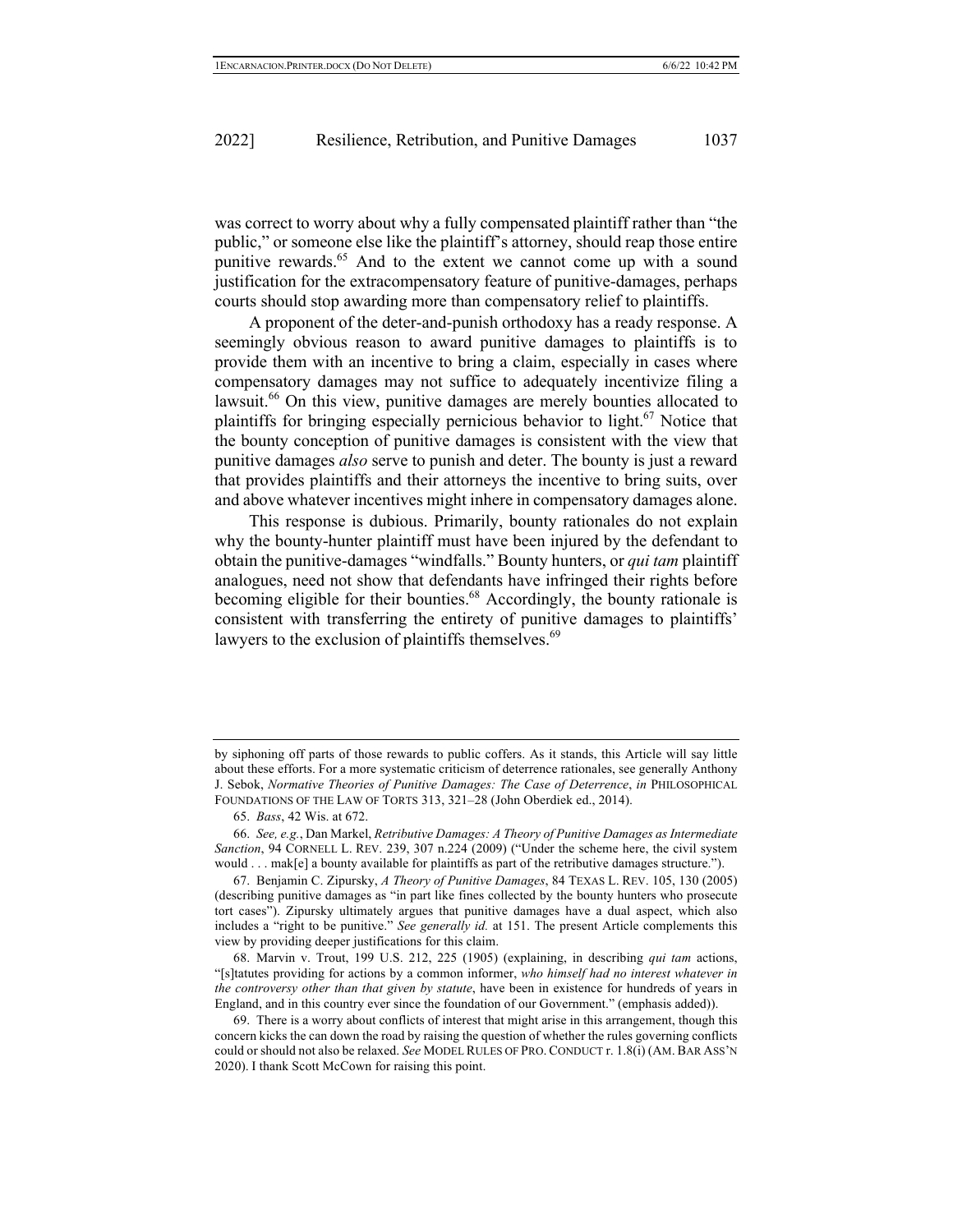There are highly sophisticated versions of each of these theories.<sup>70</sup> A rich literature in law and economics construes punitive damages as a way to achieve optimal deterrence, where otherwise legal norms would go underenforced.<sup>71</sup> These theorists worry about underdeterrence where compensatory relief would fail to motivate plaintiffs to bring claims and where wrongdoing is difficult to discover.<sup>72</sup> Despite its sophistication and influence, this perspective—which tends to view private law as simply public policy by other means—still views the plaintiff as merely a private attorney general or bounty hunter, which once again renders mysterious the need for plaintiffs to establish that they have suffered personal injuries. And when optimal deterrence becomes the main aim, this distorts our understanding of punitive damages. For example, optimal-deterrence theorists argue that the reprehensibility of misconduct should be irrelevant for assessing punitive damages.<sup>73</sup> In other words, there's nothing necessarily punitive about punitive damages.

As for retributive theories (or at least broadly deontological theories), Marc Galanter and David Luban provide a sophisticated example, arguing that punitive damages correct mistaken claims about the wrongdoer's superiority over the victim.<sup>74</sup> Serious wrongdoers that manifest degrading or demeaning attitudes towards their victims effectively send the message that

71. A touchstone piece in this literature is A. Mitchell Polinsky & Steven Shavell, *Punitive Damages: An Economic Analysis*, 111 HARV. L. REV. 869 (1998).

<sup>70.</sup> For a thoughtful and complex "mixed" view, see Markel, *supra* note 66. Special problems exist for retributive theories. Most saliently, retributive theories bear the burden of explaining why imposing harsh treatment as a response to serious wrongdoings is justified in general. If retributivism is conflated with the view that making wrongdoers suffer is intrinsically good, and further, it is right for an authority to impose those sufferings on wrongdoers, then retributivist theories face the same double burden: arguing that harsh treatment is good and that allowing the plaintiff to impose it is somehow right or permissible. But skeptics disinclined to accept retributivism in general will likewise be disinclined to accept it in the context of civil relief. *See* VICTOR TADROS, THE ENDS OF HARM 1, 18 (2011) (offering powerful arguments against retributivism). My own account, presented in Part II below, will be "retributive" in the broad sense that it tries to explain and justify the permissibility of empowering plaintiffs, in certain cases, to punish victims in the form of extracting extracompensatory relief without regard to deterrence. But it might not be retributive in the precise sense of seeing the suffering of wrongdoers as intrinsically good. For a recent discussion of how to distinguish between retributive and other theories of punishment, which construes retributivism more narrowly than I do, see Joshua Kleinfeld, *Reconstructivism: The Place of Criminal Law in Ethical Life*, 129 HARV. L. REV. 1485, 1525–34 (2016).

<sup>72.</sup> Mathias v. Accor Econ. Lodging, Inc., 347 F.3d 672, 677 (7th Cir. 2003) (Posner, J.).

<sup>73.</sup> Polinsky & Shavell, *supra* note 71, at 875. For criticism of deterrence theories of punitive damages that are explained in terms of incentivizing litigation or forcing disclosure of useful information, see John C.P. Goldberg & Benjamin C. Zipursky, *Torts as Wrongs*, 88 TEXAS L. REV. 917, 961 n.220 (2003) ("On this theory, one should never see an award of punitive damages in cases of tortious conduct causing substantial harms, nor should courts permit punitive damages in cases of open and obvious misconduct. The law allows punitive awards in both kinds of cases.").

<sup>74.</sup> Marc Galanter & David Luban, *Poetic Justice: Punitive Damages and Legal Pluralism*, 42 AM. U. L. REV. 1393, 1432 (1993).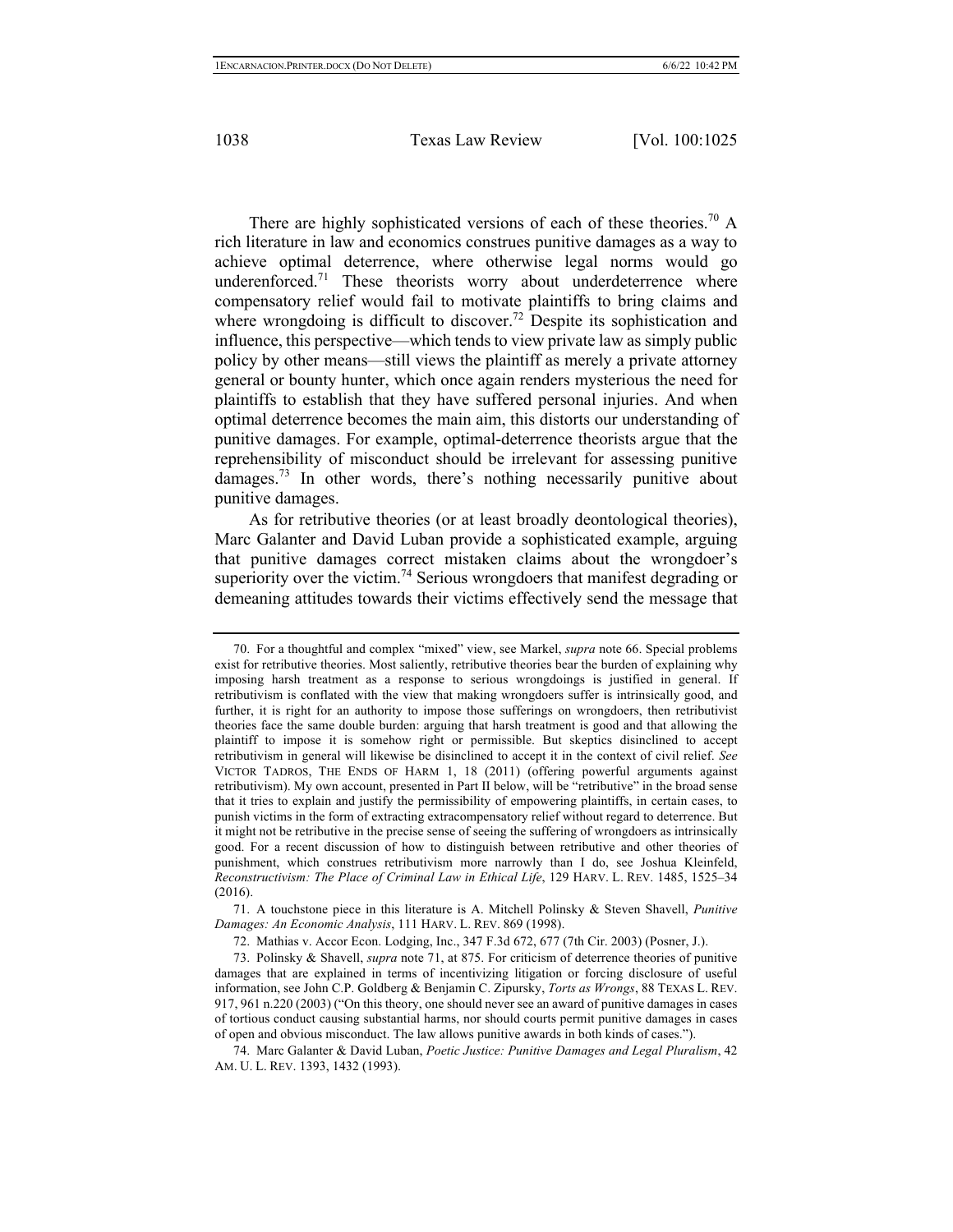the wrongdoer may do as she pleases with or to the victim, as though the wrongdoer were superior to the victim.<sup>75</sup> Punishment in general, and punitive damages in particular, aims to refute that message by empowering the plaintiffs to defeat their oppressors.<sup>76</sup> Because inflicting this harsh treatment is incompatible with the claim of moral superiority—superiors do not have to submit to harsh treatment by their inferiors—defeating wrongdoers operates to refute the message.<sup>77</sup>

Like Galanter, Luban, and others, this Article will accept that certain wrongdoings—i.e., those expressing ill will—manifest mistaken value judgments about the wrongdoer's superior worth relative to the victim.<sup>78</sup> But even if we think that this suffices as a justification for empowering plaintiffs to punish their wrongdoers, their theory ultimately suffers from a familiar shortcoming: it fails to explain why courts should order defendants to transfer windfall damage awards to the plaintiff rather than the state or entirely to the plaintiff's attorney. Still, there is something correct about a retributive approach to punishment and punitive damages in particular. We will return to the topic later. 79

#### *B. Compensation and Mixed Theories*

Punishment and deterrence fail to supply adequate justifications for punitive damages because they're wrongdoer centric. Compensation is sometimes offered as an alternative rationale. The idea here is that punitive damages deliver no windfall at all; they instead represent relief that stands in for difficult-to-monetize losses including harms to dignity or pain and suffering. $80$  The strategy behind this family of proposals is to deny, in effect, that punitive damages are truly extracompensatory. There is nothing "extra" about them. Compensatory damages aspire to make victims "whole."<sup>81</sup> So do

<sup>75.</sup> *Id.*

<sup>76.</sup> *Id.*

<sup>77.</sup> *See id.* (stating that punishment "reassert[s] the truth about the relative value of wrongdoer and victim.").

<sup>78.</sup> *See* Jeffrie G. Murphy, *Forgiveness and Resentment*, *in* FORGIVENESS AND MERCY 14, 25 (Jeffrie G. Murphy & Jean Hampton eds., 1988) (saying that moral injuries are "symbolic communications" in which a wrongdoer tells a victim "I count but you do not"); Jean Hampton, *Forgiveness, Resentment and Hatred*, *in* FORGIVENESS AND MERCY, *supra*, at 35, 44 (quoting Murphy approvingly); Pamela Hieronymi, *Articulating an Uncompromising Forgiveness*, 62 PHIL. & PHENOMENOLOGICAL RSCH., at 529, 546 n.27 (same); Scott Hershovitz, *Tort as a Substitute for Revenge*, *in* PHILOSOPHICAL FOUNDATIONS OF THE LAW OF TORTS, *supra* note 64, at 86, 93 (same).

<sup>79.</sup> *See infra* subparts II(B)–(D).

<sup>80.</sup> *See* Kemezy v. Peters, 79 F.3d 33, 34 (7th Cir. 1996) (Posner, C.J.) (suggesting punitive damages are appropriate in such cases and would "assure full compensation without impeding socially valuable conduct").

<sup>81.</sup> *See id.* ("Compensatory damages do not always compensate fully.").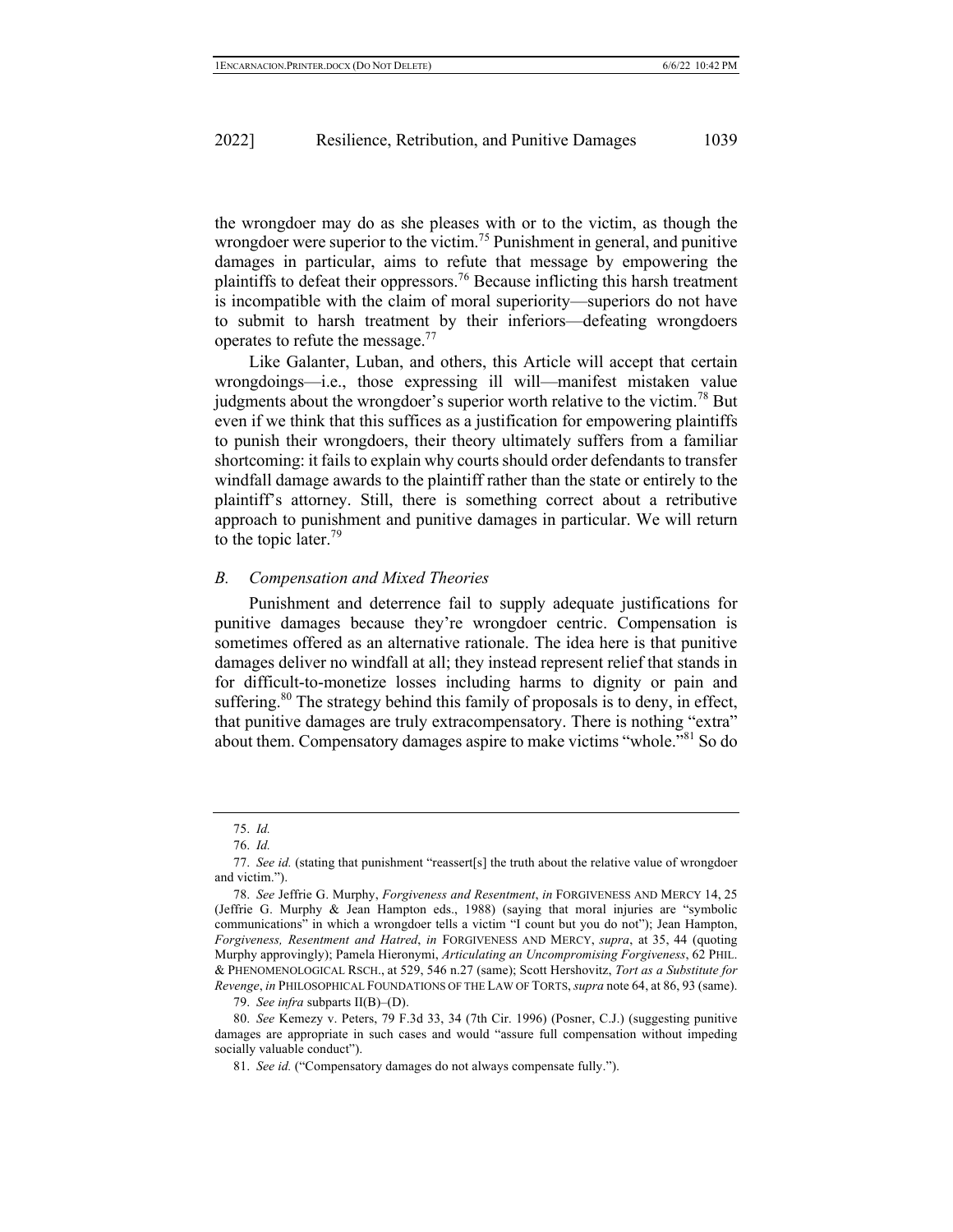punitive damages on this family of views. $82$  They are simply compensatory  $\overline{d}$  damages under a different label.<sup>83</sup> Because various versions of this view have been ably and extensively criticized elsewhere,<sup>84</sup> this Article's discussion of the approach will be brief.

There are at least two ways of construing punitive damages as compensatory. The first focuses on the ways in which punitive damages compensate the *individual* tort claimant with the aim of repairing harms done to her, while the second construes punitive damages as a way of compensating for *social* harms. Both turn out to be recipes for eliminating rather than justifying punitive damages.

The strongest version of the first kind of theory goes something like this: Punitive damages compensate for intangible moral injuries, insults, or other similar indignities not implicated by run-of-the-mill negligence claims.<sup>85</sup> Michigan courts purport to adopt this view, asserting that "[t]he real purpose [of exemplary damages] is to compensate the plaintiff for the injuries he has suffered."86 Consider the Michigan Supreme Court's commentary in *Kewin* 

<sup>82.</sup> SCHLUETER, *supra* note 26, § 2.2(B)(1), at 35 (arguing that awarding punitive damages on this theory "makes the plaintiff whole because the plaintiff is fully compensated").

<sup>83.</sup> Richard W. Wright, *The Grounds and Extent of Legal Responsibility*, 40 SAN DIEGO L.REV. 1425, 1431 (2003) ("Properly understood and administered, punitive damages in tort law also compensate for discrete private injuries."). The view under discussion above is that punitive damages are justified when necessary to ensure tortfeasors internalize the negative externalities that they impose on the society as a whole rather than on just the victim. *See, e.g.*, Ciraolo v. City of New York, 216 F.3d 236, 245 (2d Cir. 2000) (Calabresi, J., concurring) ("A more appropriate name for extra-compensatory damages assessed in order to avoid underdeterrence might be 'socially compensatory damages.'"). This variation on the punitive-damages-as-compensatory-damages theme renders mysterious windfall gains on the plaintiff, and for that reason, has motivated efforts to siphon off those gains to the public rather than plaintiffs themselves. *See, e.g.*, *Ciraolo*, 216 F.3d at 245 (arguing that extracompensatory damages seek to make society whole); Sharkey, *supra* note 11, at 375–80 (detailing the development of split-recovery statutes as a means to divert punitive damages to the public)*.*

<sup>84.</sup> Zipursky, *supra* note 67, at 136–41 (critiquing broadening compensatory theories of punitive damages).

<sup>85.</sup> *See Peters*, 79 F.3d at 34 ("Because courts insist that an award of compensatory damages have an objective basis in evidence, such awards are likely to fall short in some cases, especially when the injury is of an elusive or intangible character."). *Compare* Redish & Mathews, *supra* note 37, at 15 (arguing that while traditional exemplary damages both punished defendants and compensated plaintiffs for intangible or immeasurable harms, subsequent iterations of punitive damages "made no pretense of compensating the victim"), *with* Bruce Chapman & Michael Trebilcock, *Punitive Damages: Divergence in Search of a Rationale*, 40 ALA. L. REV. 741, 764–68 (1989) (conflating aggravated and punitive damages and arguing that they may serve to compensate for dignitary losses). This Article does not discuss weaker versions. One is that punitive damages cure shortfalls that come with litigation financing through, say, contingency fee arrangements. *See, e.g.*, SCHLUETER, *supra* note 26, § 2.2(B)(1), at 33 ("Another justification for punitive damages is that it assists a successful plaintiff in recovering some of the costs involved in 'prosecuting' the defendant for malicious acts."). But this version does not explain why shortfalls should be cured only when the underlying tort involved malice.

<sup>86.</sup> *See* Tenhopen v. Walker, 55 N.W. 657, 658 (Mich. 1893) (noting also that "the line between 'actual' and . . . 'exemplary' damages cannot be drawn with much nicety").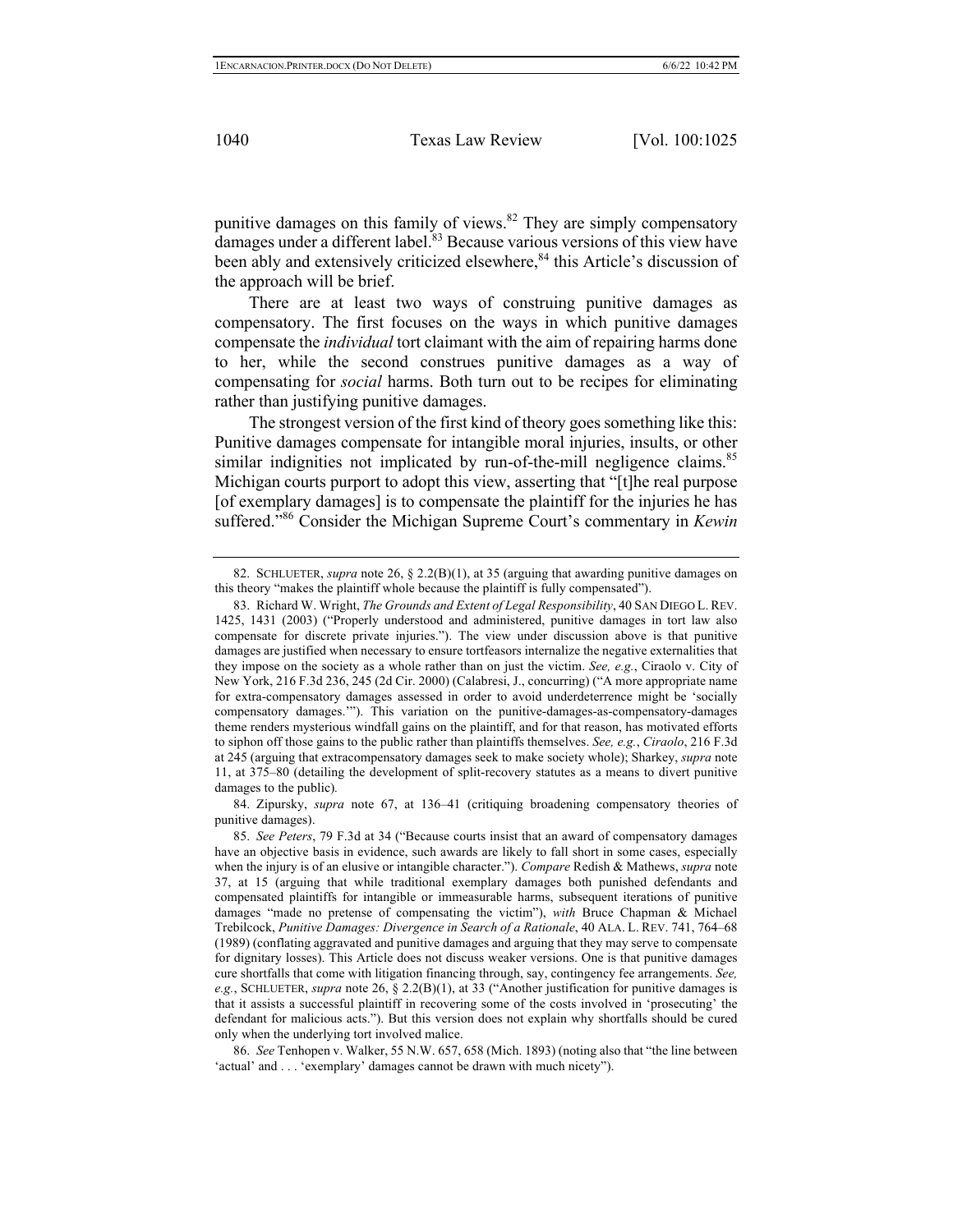*v. Massachusetts Mutual Life Insurance Company*. <sup>87</sup> According to the Court, exemplary damages—which most courts view as synonymous with punitive  $damages^{88}$ —serve an exclusively compensatory purpose.<sup>89</sup> Specifically, exemplary damages try to compensate "for the humiliation, sense of outrage, and indignity resulting from injuries maliciously, willfully and wantonly inflicted by the defendant."90

The Michigan approach nicely fits certain facts about punitive damages. For example, it explains why they are normally not available in ordinary negligence actions, which do not involve the kind of malicious, willful, wanton misconduct necessary to trigger punitive damages.<sup>91</sup> The approach, like all punitive-damages-as-compensation approaches, also seems selfjustifying. If punitive damages are simply compensatory damages under another label, then whatever justifies compensatory relief *in general* also presumptively justifies this kind of extension of compensation to dignitary harms.

But the logic of this approach also simply reads the "punitive" aspect of punitive damages out of existence. In most jurisdictions, exemplary damages are just another name for punitive damages. Sometimes Michigan courts follow this common usage. In *Peisner v. Detroit Free Press, Inc.*<sup>92</sup> for instance, a court of appeals explained, "In Michigan, exemplary or punitive damages are recoverable as compensation to the plaintiff, not as punishment of the defendant."93 But this leaves us with the incoherent result whereby "punitive" damages are nonpunitive—a confusion noted by a concurring judge in the *Peisner* decision.<sup>94</sup>

Nor is this simply a labeling issue. Despite the hiccup in *Peisner*, Michigan courts generally eschew the label of "punitive damages" *because* 

<sup>87.</sup> 295 N.W.2d 50 (1980).

<sup>88.</sup> Peisner v. Detroit Free Press, Inc., 304 N.W.2d 814, 817 (Mich. Ct. App. 1981) (using "exemplary" and "punitive" interchangeably), *aff'd as modified*, 364 N.W.2d 600 (Mich. 1984).

<sup>89.</sup> *Kewin*, 295 N.W.2d at 55 (Mich. 1980) (citing *Tenhopen*, 55 N.W. at 658; McChesney v. Wilson, 93 N.W. 627, 629 (Mich. 1903)).

<sup>90.</sup> *Id.* at 55 (internal quotation marks omitted) (quoting McFadden v. Tate, 85 N.W.2d 181, 184 (Mich. 1957)).

<sup>91.</sup> *See, e.g.*, Hall v. Motorists Ins. Corp., 509 P.2d 604, 607 (Ariz. 1973) ("Punitive damages are not allowed for mere negligence."); Lewis v. Horace Mann Ins. Co., 410 F. Supp. 2d 640, 664 (N.D. Ohio 2005) (same under Ohio law); Grogan v. Gamber, 19 Misc. 3d 798, 808 (N.Y. Sup. Ct. 2008) (same under New York law).

<sup>92.</sup> 304 N.W.2d 814 (Mich. Ct. App. 1981), *aff'd as modified*, 364 N.W.2d 600 (Mich. 1984).

<sup>93.</sup> *Id.* at 817 (citing *Kewin*, 295 N.W.2d at 55).

<sup>94.</sup> *See id.* at 819 (Brennan, J., concurring) ("Since Michigan does not permit punitive damages, the term should be eliminated from our legal parlance. Jury instructions . . . which use the term 'punitive damages', while at the same time disclaiming that damages can be given to 'punish' the defendant, will inevitably lead to jury confusion . . . .").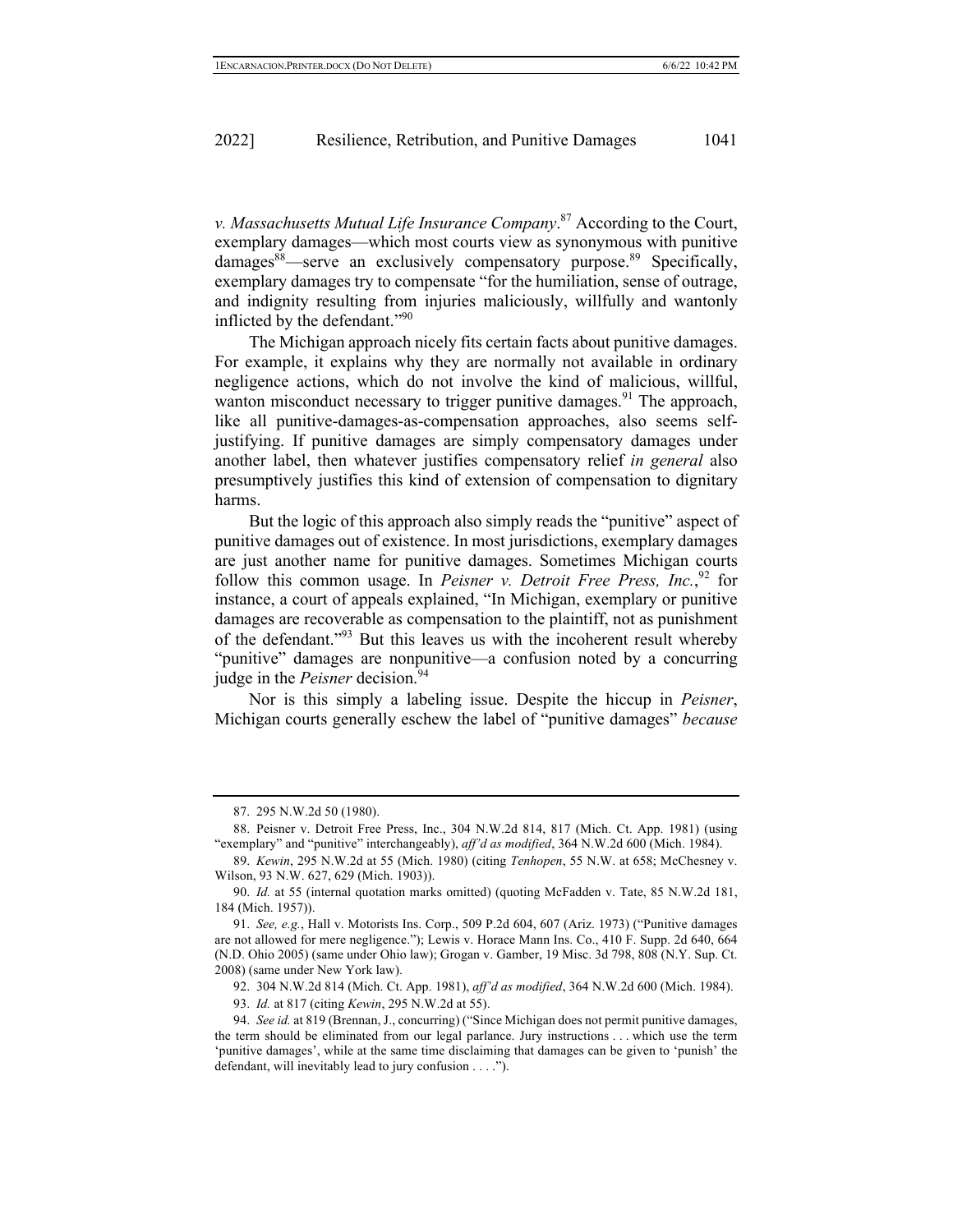*they have abandoned punitive damages*. <sup>95</sup> This is the logic of the position that holds that punitive damages are compensatory damages. Construing punitive damages as merely compensation for dignitary harms explains their punitive nature away rather than embracing it—and is consistent with abolishing punitive damages altogether.<sup>96</sup> But my theoretical aim in this Article differs: to see whether we can avoid the conclusion that punitive damages ought to be eliminated, a conclusion that seems preordained given common rationales provided for them. The Michigan approach embraces that end rather than resisting it.

A second approach also construes punitive damages as a form of compensation. This one characterizes them as compensation for *social harms*  inflicted by actors on a community, perhaps even beyond the class of litigants named in a class action. $97$  The view seems appealing, for example, in cases of corporate misconduct not easily pinned on any single individual but which nevertheless betrays or signals some form of malice and which may affect many members of a community. And the social-harms view arguably preserves a sense in which punitive damages provide extracompensatory gains to individual plaintiffs to the extent that they end up recovering for harms inflicted on that broader community.<sup>98</sup>

But this framework faces insuperable difficulties. By construing punitive damages as a way of shoring up compensatory shortfalls inflicted on *the public*, the account ignores or renders mysterious the fact that certain kinds of egregious behavior are necessary to trigger punitive relief.<sup>99</sup> That is, it is puzzling why this goal would be limited to cases of serious misconduct something akin to malicious, wanton, or other egregious behavior sufficient to trigger the availability of punitive damages.<sup>100</sup> Societal damages

<sup>95.</sup> *See id.* (noting that the Michigan Supreme Court had reaffirmed that "only exemplary damages which are compensatory in nature are allowed").

<sup>96.</sup> The Michigan Supreme Court's jurisprudence in this area sometimes conflates aggravated damages with punitive damages. *See* Tenhopen v. Walker, 55 N.W. 657, 658 (Mich. 1893) ("They are properly based upon all the circumstances of the *aggravation* attending it. The real purpose is to compensate the plaintiff for the injuries he has suffered." (emphasis added)).

<sup>97.</sup> *See generally* Sharkey, *supra* note 11, at 351–52 (proposing a new category of damages, "compensatory societal damages," to compensate widespread harms).

<sup>98.</sup> *See id.* at 400–01 (theorizing that under the societal damages theory, the problem of a plaintiff's windfall damages would be reduced or eliminated because the court or legislature would look to "either directly or indirectly, [] redress [the] societal harms" caused by the defendant (emphasis omitted)).

<sup>99.</sup> *See* FARNSWORTH & GRADY, *supra* note 21, at 552 (distinguishing between compensatory damages and punitive damages and saying the latter are "usually sought in cases where the defendant has committed gross misconduct").

<sup>100.</sup> Goldberg & Zipursky, *supra* note 73, at 961 ("The standard 'under-deterrence' explanation provided by deterrence theorists fails entirely to explain the rules for when punitive damages [are] awarded, as well as the amounts in which they are awarded. The same goes for accounts of punitive damages that cast them as compensatory of losses suffered by [third] persons . . . .").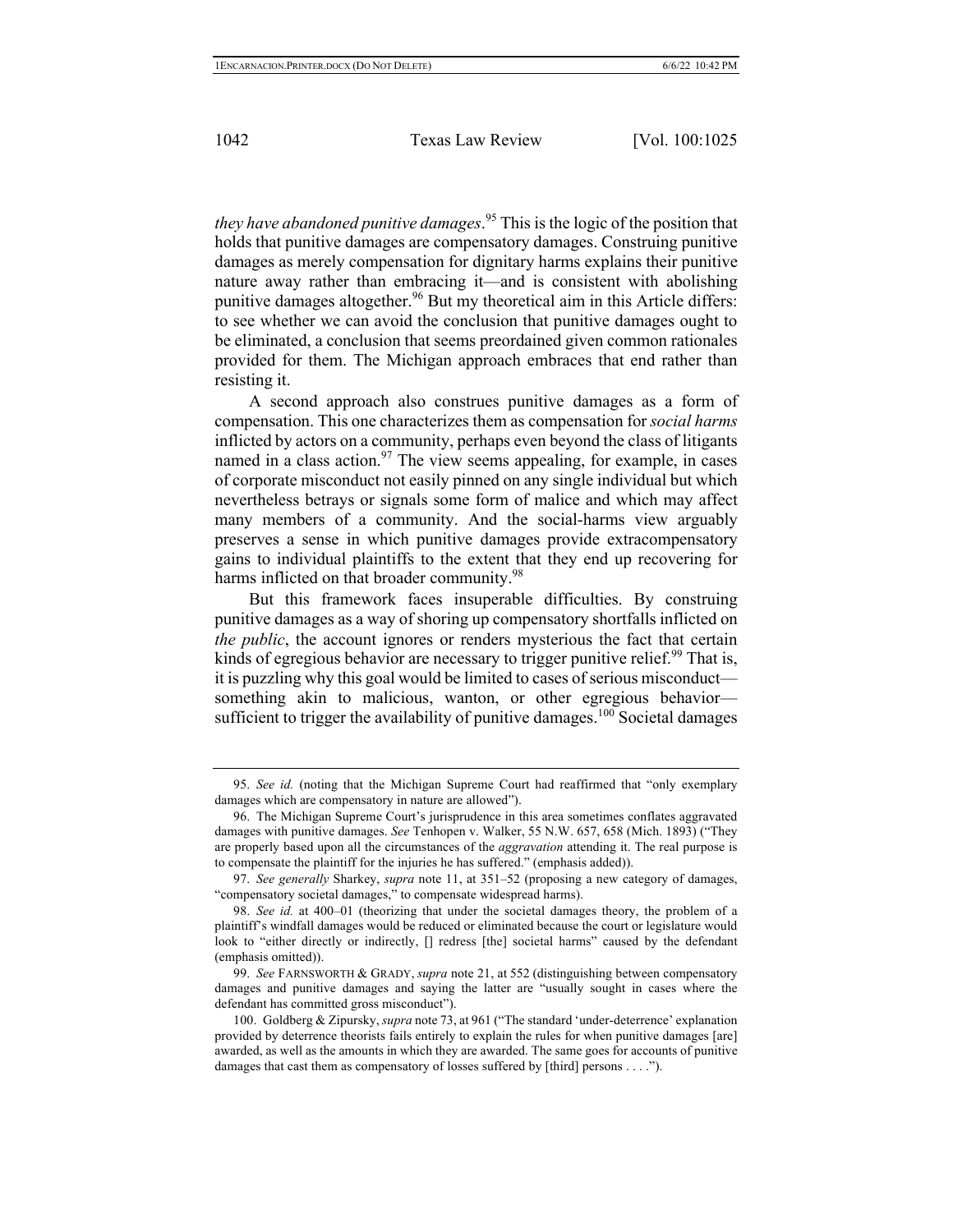can happen as a result of a discrete act of corporate negligence as well yet punitive damages would not normally be available in such cases.

More to the present Article's point, shoring up compensatory shortfalls fails to justify or explain the practice of awarding punitive damages to plaintiffs. Indeed, Professor Catherine Sharkey has used this observation to help justify the practice of siphoning off punitive damages for public use via split-recovery statutes.<sup>101</sup> And there is no logical stopping point to this view, which would entail that most if not all punitive damages should be reallocated to the state or shared between the state and the plaintiff's attorneys, to the exclusion of the plaintiffs themselves. After all, if we accept that punitive damages operate, and should be seen to operate, as compensation for injuries beyond those suffered by the plaintiffs themselves, then the state, standing in on behalf of the community affected by the defendant misconduct, should recover on their behalf as well.

More might be said on behalf of, and against, theories that interpret punitive damages as compensatory damages under either the first or second approaches.<sup>102</sup> But a complete discussion of these views will not be undertaken here. This Article aims instead to present an alternative that tries to *vindicate* punitive damages, even assuming for the sake of argument that they represent *extra*compensatory recoveries. Compensatory views do not even try. $103$ 

Most of these difficulties flow from a common source. While deter-andpunish theories are entirely wrongdoer-centric, compensatory theories overcorrect by becoming wholly victim-centric. But simply combining victim-focused and wrongdoer-focused rationales will not solve the problems. This kind of hybrid account inherits the problems of each of its components.104 Notice, for example, that eliminating punitive damages altogether is consistent with mixed theories. Let the criminal law work its

<sup>101.</sup> *See* Sharkey, *supra* note 11, at 375–77 (explaining the rationales behind, and implementations of, split-recovery statutes in several states).

<sup>102.</sup> For additional reasons to doubt compensatory approaches, see Zipursky, *supra* note 67, at 136–37 (arguing that this "broadening compensatories" approach assumes without warrant that tort remedies must be exclusively concerned with repairing harm).

<sup>103.</sup> There is a final problem with compensatory views that won't become clear until this Article elaborates on its positive theory in Part II. As argued below, the idea that punitive damages are extracompensatory—the very idea that they aspire to award damages *beyond* that which is necessary to make a plaintiff whole—is itself important because it manifests, expresses, or realizes the ideal that a victim can make herself *better* in some material way than before she was victimized. Tossing punitive damages into the compensatory bin undermines this message. Perhaps this is a price that we should pay, all things considered. But we should at least recognize that construing punitive damages as just another form of compensation is not costless.

<sup>104.</sup> *See, e.g.*, Morris, *supra* note 20, at 1174 ("So, in the liability with fault cases [including case involving punitive damages] there is an admonitory function as well as a reparative function: and the linkage of these two functions supplies a reason for taking money from the defendant as well as one for giving it to the plaintiff.").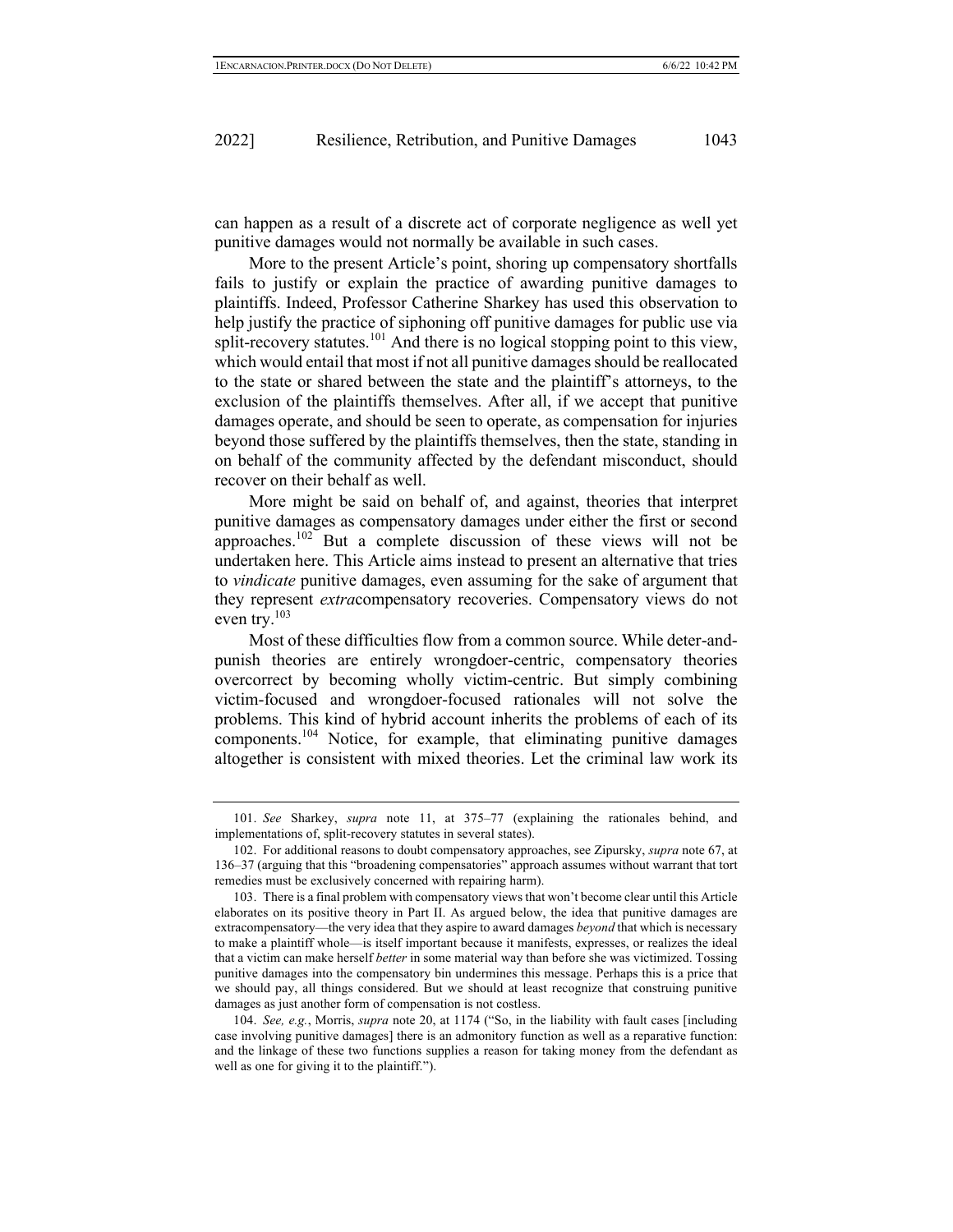punitive magic independent of civil recovery. Or make the defendant pay a fine directly to the plaintiff's attorney or to the treasury.<sup>105</sup> And let a public system of, say, disability insurance fill any compensatory gaps that remain after the court awards full compensation. Mixed justifications cannot solve the deeper problem of justifying plaintiff windfalls, which requires justifying not just awarding an extracompensatory benefit to the plaintiff and imposing punitive fines on the defendant. What needs justification is the relationship between wrongdoer and victim: the plaintiff windfalls awarded by punitive damages *come at the expense of* the wrongdoer.<sup>106</sup> Mixed justifications do not account for this structural feature.

So the dominant justifications for punitive damages don't work. The problem is deep, even when supplemented by attempts to construe punitive damages as bounties. The most prominent goals of punishment and deterrence are instrumental justifications defined independently of the underlying structure of punitive damages, focusing entirely on justifying extracompensatory costs imposed on the wrongdoer. Collecting punitive damages *from* defendants makes sense in a wrongdoer-centric model. But then we lose sight of why defendants must pay those damages *to the plaintiff*, let alone why the resulting windfall has a punitive character.

## *C. Revenge-Based (or Revenge-Adjacent) Rationales*

Another set of possible justifications has drawn attention from tort theorists but has received less explicit attention in courts. Individual theories included in this set vary greatly, but they draw inspiration from the idea that punitive damages are a vehicle of, or substitute for, revenge or retaliation. To understand this family of views, it is helpful to situate it within a venerable tradition in legal theory that understands the whole system of civil justice as explained and perhaps even justified by reference to the social goal of replacing practices of private revenge and retaliation with civil forms of relief.

Referring to this tradition, Oliver Wendell Holmes, Jr. writes:

It is commonly known that the early forms of legal procedure were grounded in vengeance. Modern writers have thought that the Roman

<sup>105.</sup> Georgia utilizes such a split-recovery scheme. *See* GA. CODE ANN. § 51-12-5.1(e)(2) (West 2010) ("Seventy-five percent of any amounts awarded under this subsection as punitive damages, less a proportionate part of the costs of litigation, including reasonable attorney's fees, all as determined by the trial judge, shall be paid into the treasury of the state through the Office of the State Treasurer.").

<sup>106.</sup> The spirit of this argument should seem familiar: it reflects versions of corrective justice arguments against instrumentalist understandings of tort law more generally. Leading formulations rejecting economic analysis and functionalism as insufficient to explain developments in tort law appear in ERNEST J. WEINRIB, THE IDEA OF PRIVATE LAW 46–48 (1995); JULES L. COLEMAN, THE PRACTICE OF PRINCIPLE 13–24 (2001); and Martin Stone, *The Significance of Doing and Suffering*, *in* PHILOSOPHY AND THE LAW OF TORTS 131, 141–52 (Gerald J. Postema ed., 2001).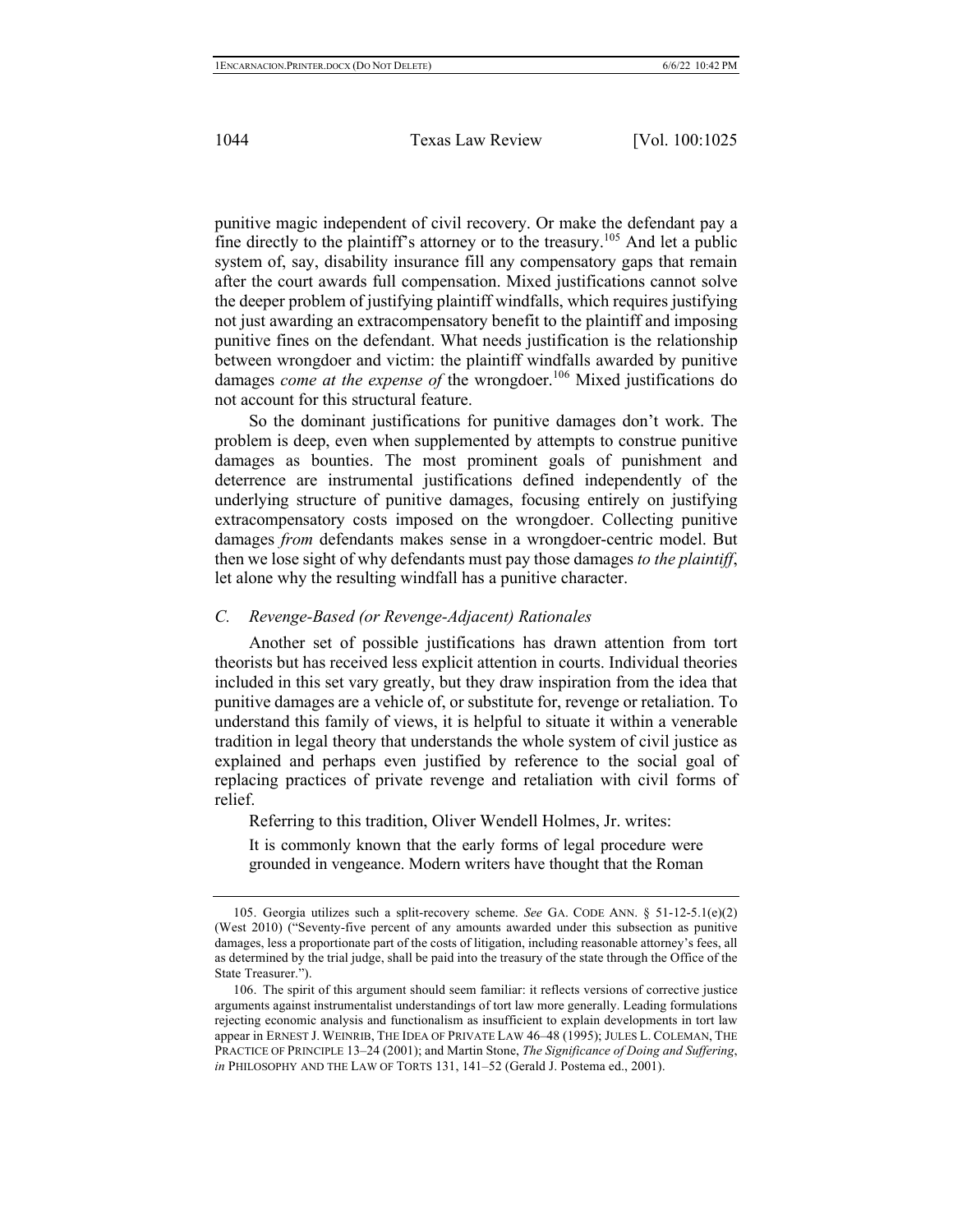law started from the blood feud, and all the authorities agree that the German law begun that way. The feud led to the composition, at first optional, then compulsory, by which the feud was bought off.<sup>107</sup>

Some contemporary writers, to a greater or lesser degree, defend versions of this view as both an explanation and justification of tort law and private law more generally. These proponents of revenge-substitute views or closely adjacent views can arguably be found in the work of civil recourse theorists John C.P. Goldberg and Benjamin Zipursky and those inspired by them.108 Descriptively, Goldberg and Zipursky argue that tort law empowers victims to demand fair redress from individuals who have wronged them.<sup>109</sup> Normatively, Goldberg and Zipursky argue that both the U.S. Constitution and Lockean political morality require the state to recognize individual rights to demand this kind of redress, as compensation for giving up their rights to use self-help (including perhaps retaliation) to enforce their rights.<sup>110</sup> Punitive damages are consistent with this picture to the extent that they are tantamount to allocating to an individual a "right to be punitive" towards those who seriously mistreat them. $111$ 

Responding to the civil recourse theorists and embracing rather than distancing himself from revenge (as they do),  $^{112}$  Scott Hershovitz argues that both revenge and civil litigation share the same constitutive aim: to thwart messages conveyed by unchecked wrongdoings, like the messages that victims do not matter and that they are persons for whom it is permissible to wrong.<sup>113</sup> Like Goldberg and Zipursky, Hershovitz presents his view as

<sup>107.</sup> O.W. HOLMES, JR., THE COMMON LAW 2–3 (1881).

<sup>108.</sup> For an argument that civil recourse theory is just revenge by another name, see Emily Sherwin, *Interpreting Tort Law*, 39 FLA. ST. U. L. REV. 227, 232–33 (2011). For a reply, see Gabriel Seltzer Mendlow, *Is Tort Law a Form of Institutionalized Revenge?*, 39 FLA. ST. U. L. REV. 129 (2011).

<sup>109.</sup> Benjamin C. Zipursky, *Civil Recourse, Not Corrective Justice*, 91 GEO. L.J. 695, 736 (2003); John C.P. Goldberg, *Two Conceptions of Tort Damages: Fair v. Full Compensation*, 55 DEPAUL L. REV. 435, 436 (2006); Goldberg & Zipursky, *supra* note 73, at 946–47.

<sup>110.</sup> Zipursky, *supra* note 109, at 734; John C.P. Goldberg, *The Constitutional Status of Tort Law: Due Process and the Right to a Law for the Redress of Wrongs*, 115 YALE L.J. 524, 606 (2005); GOLDBERG & ZIPURSKY,*supra* note 24 , at 111–18; *see* LINDA RADZIK, MAKING AMENDS: ATONEMENT IN MORALITY, LAW, AND POLITICS 168–69 (2009) ("According to this Lockean model, the state becomes a stakeholder only when citizens forfeit their rights to retaliation and reparation to the state in return for increased security.").

<sup>111.</sup> GOLDBERG & ZIPURSKY, *supra* note 24, at 171.

<sup>112.</sup> *See, e.g.*, *id.* (explaining how tort law allows plaintiffs to be punitive or vindictive towards defendants who have wronged them but noting constraints on this exercise in keeping with the "civil" nature of tort redress).

<sup>113.</sup> *See, e.g.*, Hershovitz, *supra* note 78, at 96–97 (arguing that tort damages do "justice through the message that they send about the victim's standing and the wrongdoer's responsibility"); *see generally* Scott Hershovitz, *Treating Wrongs as Wrongs: An Expressive Argument for Tort Law*, 10 J. TORT L. 405 (2017) [hereinafter Hershovitz, *Treating Wrongs as Wrongs*] (explaining the kinds of messages that are conveyed through torts and tort litigation). *Cf.*  Scott Hershovitz, *Corrective Justice for Civil Recourse Theorists*, 39 FLA. ST. U. L. REV. 107, 120–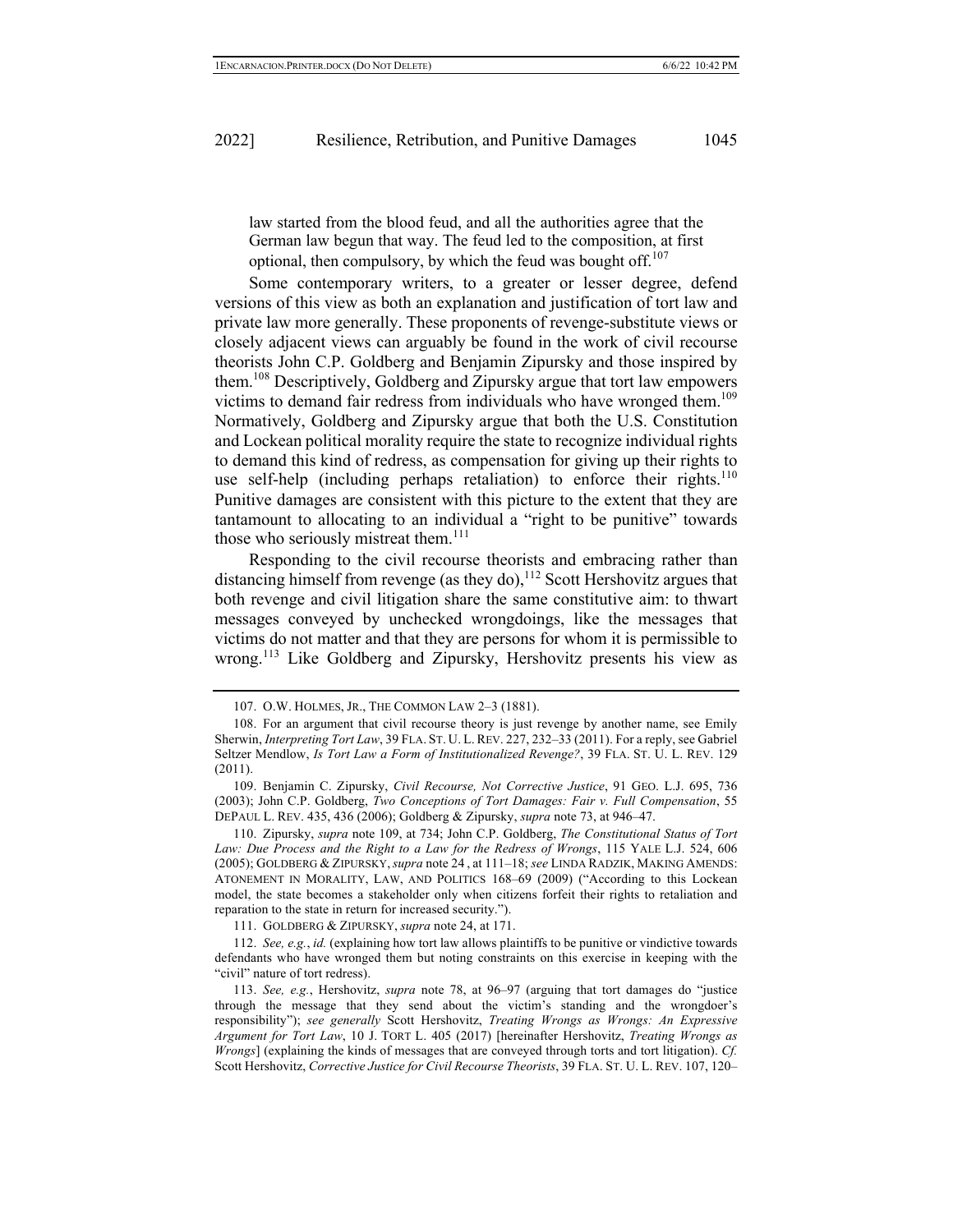justifying tort practice while explaining its structure.<sup>114</sup> And like Goldberg and Zipursky, Hershovitz interprets tort practice in part to explain why compensatory damages are not the lone remedy available in torts cases.<sup>115</sup> Others argue in a similar spirit, observing that nothing about punitive damages is particularly alien to the idea of tort law once we understand tort law as empowering plaintiff–victims to demand satisfaction from their defendant–wrongdoers.<sup>116</sup>

These views have been criticized on numerous grounds.<sup>117</sup> But for present purposes notice that, to the extent that these views construe tort law as providing a civil substitute for revenge or retaliation, they risk overgeneralizing, since not all wrongdoings—not even all *legal*  wrongdoings—intelligibly call for revenge or retaliation.<sup>118</sup> Holmes recognized this point long ago. Once "compensation" took on a role as "the alternative to vengeance," Holmes opined, "we might expect to find its scope limited to the scope of vengeance," which in turn is limited to cases in which "a feeling of blame" would be appropriate.<sup>119</sup> Wrongdoings for which vengeance and blame are fitting responses are limited, thought Holmes, and "can hardly go very far beyond the case of a harm *intentionally* inflicted," famously remarking that "even a dog distinguishes between being stumbled over and being kicked."<sup>120</sup> Holmes concluded that revenge-substitute views failed to explain or justify civil liability for behavior other than intentionally imposed harms or similarly egregious wrongdoings, suggesting that negligence claims, the largest class of tort claims, cannot be explained or justified by those views.<sup>121</sup>

<sup>21, 125–27 (2011) [</sup>hereinafter Hershovitz, *Corrective Justice for Civil Recourse Theorists*] (discussing civil recourse as a method of corrective justice).

<sup>114.</sup> *See* Hershovitz, *Treating Wrongs as Wrongs*, *supra* note 113, at 408–09 (explaining the expressive function of tort law and arguing that "tort is an expressive institution—not just incidentally, but primarily").

<sup>115.</sup> Hershovitz, *Corrective Justice for Civil Recourse Theorists*, *supra* note 113, at 126–27.

<sup>116.</sup> *See, e.g.*, Nathan B. Oman, *The Honor of Private Law*, 80 FORDHAM L. REV. 31, 70 (2011) (arguing that, in the context of tort law, punitive damages protect a plaintiff's right to re-establish their honor).

<sup>117.</sup> *See, e.g.*, John Gardner, *Torts and Other Wrongs*, 39 FLA. ST. L. REV. 43, 45–46 (2011) (arguing that civil recourse theory fails to provide an account of tort law, narrowly, suggesting instead that it offers an account of civil litigation of private law claims more generally).

<sup>118.</sup> *Cf.* Erik Encarnacion, *Corrective Justice as Making Amends*, 62 BUFF. L. REV. 451, 489 (2014) ("[I]f the goal of tort law, revenge, and the *lex talionis* are all the same, and if that aim is *punishment* of wrongdoers, then tort law's default remedy should be *punitive* rather than compensatory damages.").

<sup>119.</sup> HOLMES, *supra* note 107, at 3.

<sup>120.</sup> *Id.* (emphasis added).

<sup>121.</sup> *Id.* For a view that negligence is a moral wrong and liability for negligence should take into account this feature, see generally Seana Valentine Shiffrin, *The Moral Neglect of Negligence*, *in* 3 OXFORD STUDIES IN POLITICAL PHILOSOPHY 197 (David Sobel et al., eds., 2017).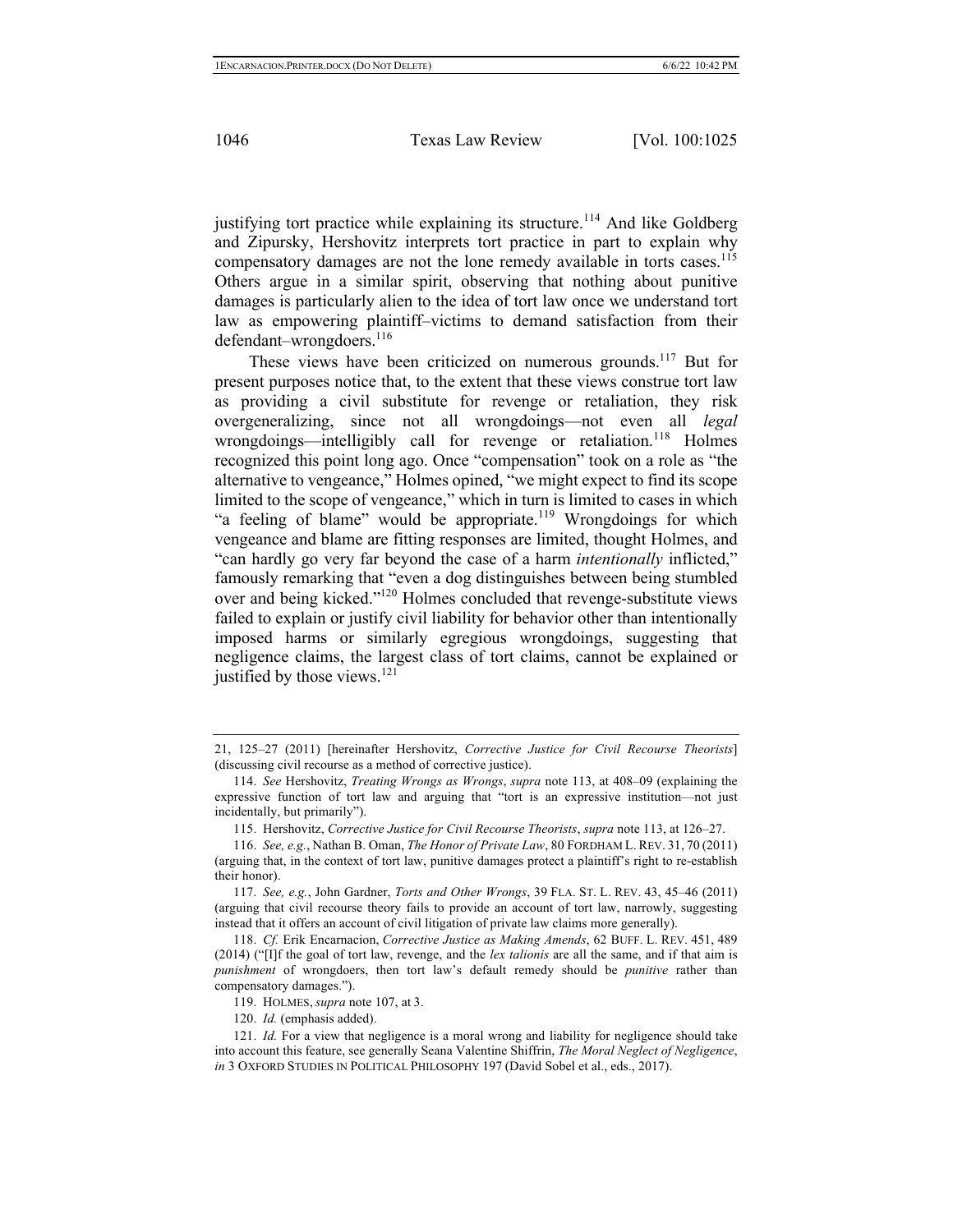That said, even if one is convinced that civil-recourse theory overgeneralizes and looks too much like revenge, this might seem like a *virtue* if the theoretical goal is to explain and justify the availability of punitive damages. After all, demands for punitive damages are typically available only when the underlying tort reflects malice or other mental states that indicate a serious wrongdoing against the plaintiff.<sup>122</sup> And this set of wrongdoings is precisely the set of claims that fits best with revenge-based theories. Indeed, Benjamin Zipursky has argued persuasively that punitive damages reflect a "right to be punitive" that has always been a part of tort law.<sup>123</sup> Anthony Sebok, another civil-recourse-inspired theorist, goes further in arguing that punitive damages simply *are* a form of state-approved revenge.<sup>124</sup> So the apparent proximity of civil-recourse theory to revenge may turn out to be a virtue in trying to justify punitive damages, even though it's a potential vice in trying to make sense of modern structures of tort law on the whole.

Perhaps surprisingly, a minority of jurisdictions in the United States already draw explicit connections between revenge and punitive damages, with some in effect following Sebok in construing punitive damages as a form of revenge, one that allows "the wronged plaintiff to take his revenge in the courtroom and not by self-help." $125$  Most courts among this minority, however, follow the more genteel approach that recognizes that punitive damages can serve as a *substitute* for revenge.<sup>126</sup> The Supreme Court of Appeals of West Virginia, for example, repeatedly asserts that "[p]unitive damages provide a substitute for personal revenge by the wronged party."<sup>127</sup>

126. One federal court writing in the 1960s acknowledged, almost sheepishly, that "[a] few isolated cases recognize the vindictive nature of punitive damages, a combination of personal and public revenge that may be justified as a means of discouraging self-help." Nw. Nat'l. Cas. Co. v. McNulty, 307 F.2d 432, 434 n.3 (5th Cir. 1962). If we construe this comment as suggesting that outright revenge is not often identified as a justification for punitive damages, the Fifth Circuit seems correct; if we interpret the claim as suggesting that revenge is never even mentioned in the same breadth of other more common justifications for punitive damages, the Fifth Circuit's observation has not aged well.

127. Harless v. First Nat'l. Bank in Fairmont, 289 S.E.2d 692, 702–03 n.17 (W. Va. 1982); *see also* Perry v. Melton, 299 S.E.2d 8, 13 (W. Va. 1982) ("We recognized that punitive damages also may provide a substitute for personal revenge by the wronged party."); Davis v. Celotex Corp., 420 S.E.2d 557, 560 (W. Va. 1992) ("[T]he possibility of recovering punitive damages can . . . also serve as 'a substitute for personal revenge by the wronged party.'" (citing Hensley v. Erie Insurance Co., 168 W. Va. 172, 183 (1981))).

<sup>122.</sup> *See* DOBBS, *supra* note 29, § 34.4, at 862–63.

<sup>123.</sup> Zipursky, *supra* note 67, at 106.

<sup>124.</sup> Anthony J. Sebok, *Punitive Damages: From Myth to Theory*, 92 IOWA L. REV. 957, 1031 (2007).

<sup>125.</sup> Campbell v. Gov't Emps Ins. Co., 306 So. 2d 525, 531 (Fla. 1974); *see also* Barr v. Interbay Citizens Bank, 635 P.2d 441, 444 (Wash. 1981) (asserting that "[t]he arguments for punitive damages have generally been delineated as these four: compensation, punishment and deterrence, *revenge*, and promotion of justice" (emphasis added)).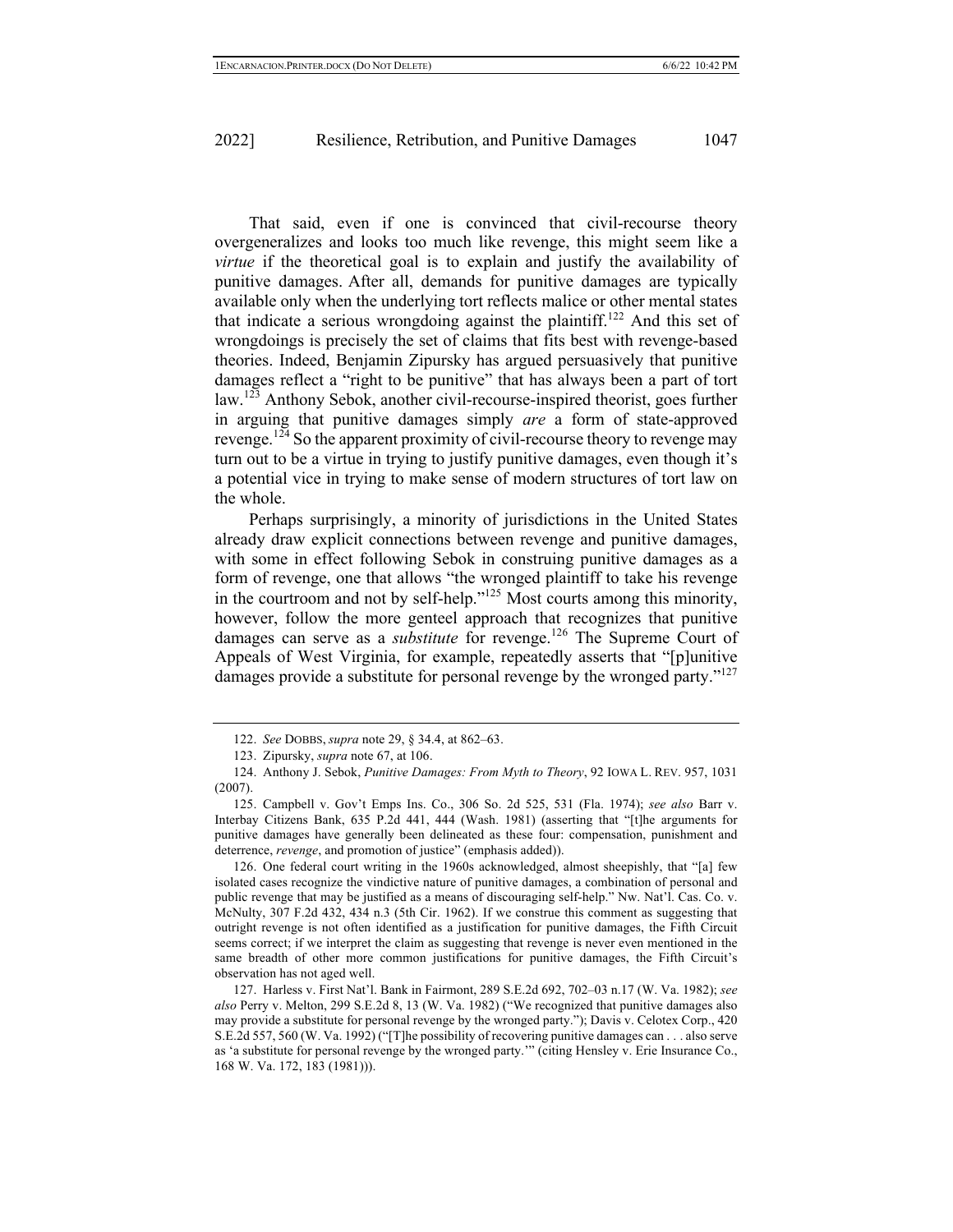And West Virginia is not alone. Courts in the District of Columbia, New Jersey, and at least one federal court have suggested that punitive damages serve as a substitute for revenge.<sup>128</sup>

Regardless of whether characterized as a substitute for revenge or another means for pursuing it, revenge-based justifications might still seem implausible. Revenge is thought of as "anti-social"<sup>129</sup> behavior rooted in a desire to harm another person—and thus is supposed to be "utterly irrelevant to the modern tort system."130 But according to some theorists, the depravity of revenge is precisely what justifies punitive damages as a *substitute* for it,131 with courts likewise asserting that punitive damages involve "safeguarding" the public peace"<sup>132</sup> or "diverting the plaintiff's desire for revenge into peaceful channels."<sup>133</sup> Punitive damages represent quite literally a "civil" and regulated alternative to unchecked payback, while offering a sense of finality to disputes that is hard to come by in the midst of self-perpetuating cycles of revenge. And as noted above, this kind of justification is implied in Holmes's discussion of the origins of civil justice: to displace violent self-help.<sup>134</sup>

Notice that these revenge-based theories have a structural advantage over the prevailing instrumentalist rationales of deterrence and punishment. Recall the structural problem: deterrence and punishment rationales are entirely wrongdoer-centric, and as a result, fail to explain or justify the role of the plaintiff's recovery. There is, in other words, no essentially bipolar relationship between punishment and deterrence of the wrongdoer, on the one hand, and the victim of the wrongdoing on the other. The plaintiff, as a victim of wrongdoing, plays at best an accidental role.

<sup>128.</sup> Woodard v. City Stores Co., 334 A.2d 189, 191 (D.C. 1975) ("As the purpose of punitive damages is to punish the wrongdoer, deter him and others from similar conduct, and act as a substitute for personal revenge by the wronged party, they are only available against the wrongdoer himself or against one to whom his motives can be imputed."); Winkler v. Hartford Accident and Indem. Co., 168 A.2d 418, 422 (N.J. Super. Ct. App. Div. 1961) ("Exemplary damages are allowed to punish the wrongdoer for a willful act and to vindicate the rights of a party in substitution for personal revenge, thus safeguarding the public peace."); Sec. Aluminum Window Mfg. Corp. v. Lehman Assocs., Inc., 260 A.2d 248, 251 (N.J. Super. Ct. App. Div. 1970) (same (quoting *Winkler*, 168 A.2d at 422)); Roginsky v. Richardson-Merrell, Inc., 378 F.2d 832, 838 (2d Cir. 1967) (discussing "a variety of rationales: redressing affronts to personal feelings not susceptible of measurement, . . . financing the cost of deserving litigation where only small compensatory damages can be expected, diverting the plaintiff's desire for revenge into peaceful channels, and serving as punishment for and deterrence from socially disapproved conduct." (citation omitted)).

<sup>129.</sup> Murphy, *supra* note 78, at 15.

<sup>130.</sup> Mark A. Geistfeld, *Hidden in Plain Sight: The Normative Source of Modern Tort Law*, 91 N.Y.U. L. REV. 1517, 1531 (2016) (describing but not endorsing this "widespread agreement").

<sup>131.</sup> *Cf.* John C.P. Goldberg & Benjamin C. Zipursky, *Civil Recourse Revisited*, 39 FLA. ST. U. L. REV. 341, 345 (2011) (speaking of tort law in general rather than punitive damages specifically).

<sup>132.</sup> *Winkler*, 168 A.2d at 422.

<sup>133.</sup> *Roginsky*, 378 F.2d at 838.

<sup>134.</sup> HOLMES, *supra* note 107, at 2.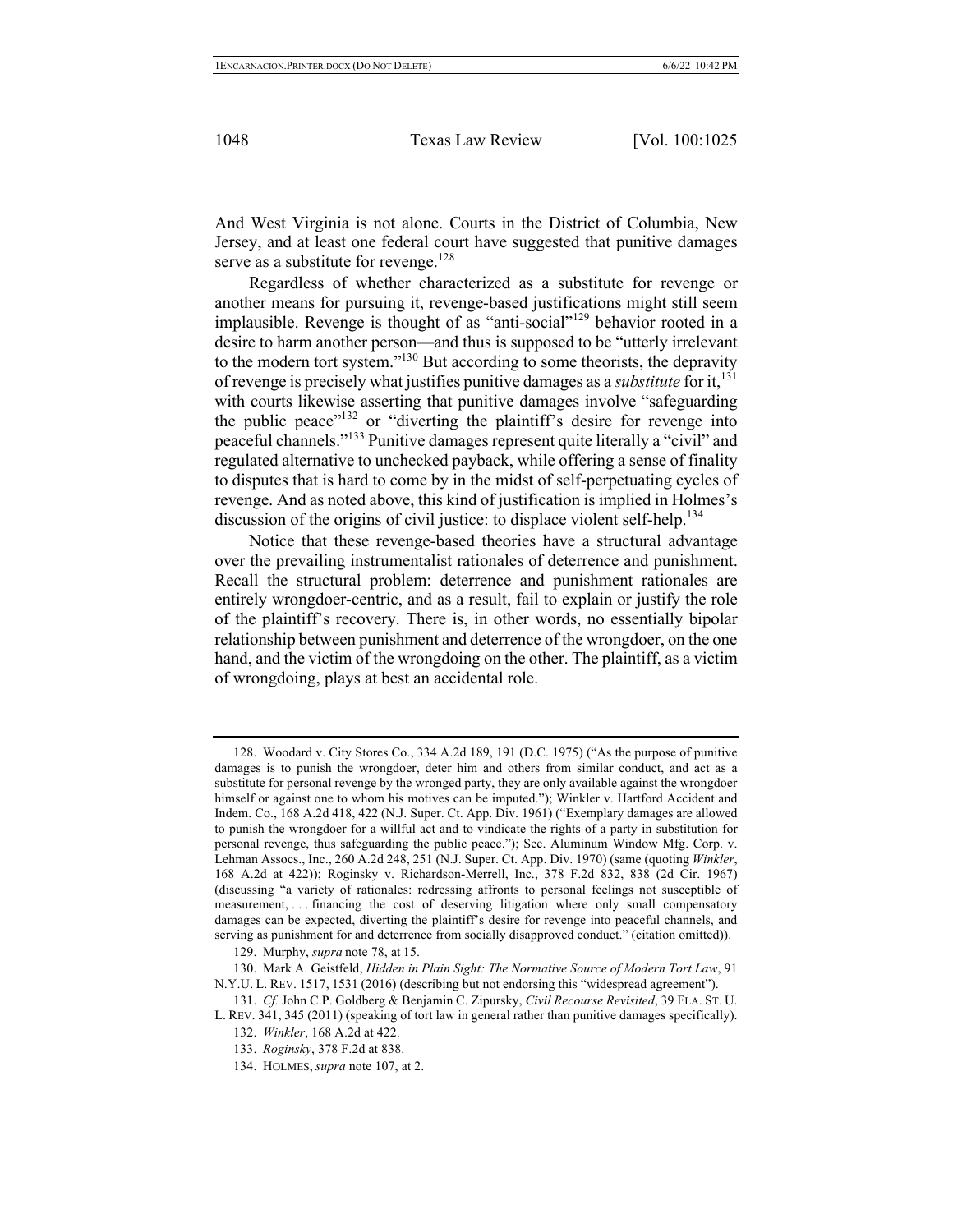Revenge-based justifications, by contrast, are not exclusively focused on the wrongdoer at the exclusion of the victim. Instead, revenge-based views essentially take into account both victim and wrongdoer, recognizing that they stand in a normatively significant relationship. Put differently, revenge is a response that is intelligible only by reference to a victim–wrongdoer relationship, real or alleged. Revenge is taken *by* someone who claims to have been wronged *against* a person who has allegedly committed the wrongdoing, just like a victim of a tort brings an action against the tortfeasor.<sup>135</sup> By incorporating the concept of revenge—either in itself or as a substitute for it—the revenge-based rationale for punitive damages provides a clear structural advantage over the retribution–deterrence orthodoxy.

Revenge-inspired views nevertheless face problems, normative and structural. The normative problems are obvious and have already been telegraphed. A pure revenge-based view—which identifies punitive damages as a form of revenge—will strike many as normatively undesirable. And perhaps with good reason. Revenge and retaliation should not be dignified in courts of law, one might think, or anywhere else for that matter.<sup>136</sup> Viewing punitive damages as a *substitute* for revenge seems preferable. After all, the story that courts and commentators tell here emphasizes that providing a civil outlet for vengeance is precisely what justice calls for.<sup>137</sup> But even revenge "substitutes" may end up improperly validating revenge as a practice by recognizing it as an impulse worthy of accommodation—insofar as they are seen to have the same "point" of recognizing impulses unworthy of recognition.<sup>138</sup>

Ultimately, this substantive concern may turn on empirical questions that I cannot settle here.<sup>139</sup> That is, if proponents of revenge-substitute views are correct that civil litigation generally, and punitive damages in particular, are practically necessary in the modern world to avoid cycles of violent retaliation and revenge from taking root, this very well seems like a potentially strong justification for civil litigation and for punitive damages—

<sup>135.</sup> *See* Hershovitz, *supra* note 78, at 87–89 (arguing that tort law can, at times, act as a substitute for revenge, albeit an inadequate one).

<sup>136.</sup> *Cf.* Sherwin, *supra* note 108, at 232–33 (claiming that if "the state provides injury victims with a controlled form of revenge . . . . [A] defense of tort law as a law of recourse for wrongs needs to confront head-on this vengeful aspect of victims' demands for recourse").

<sup>137.</sup> *See* Hershovitz, *supra* note 78, at 94–95 (arguing that properly calibrated revenge can be "a kind of justice, and indeed corrective justice").

<sup>138.</sup> *See* Encarnacion, *supra* note 118, at 489 (noting that Hershovitz's account of tort law, like revenge, aims to afford victims the opportunity to "get even").

<sup>139.</sup> *See, e.g.*, Geistfeld, *supra* note 130, at 1531 (referencing Holmes to suggest that because early forms of tort liability were based on revenge, they were inadequate to address "the fundamentally different problem of determining responsibility for unintentional, noncriminal harms").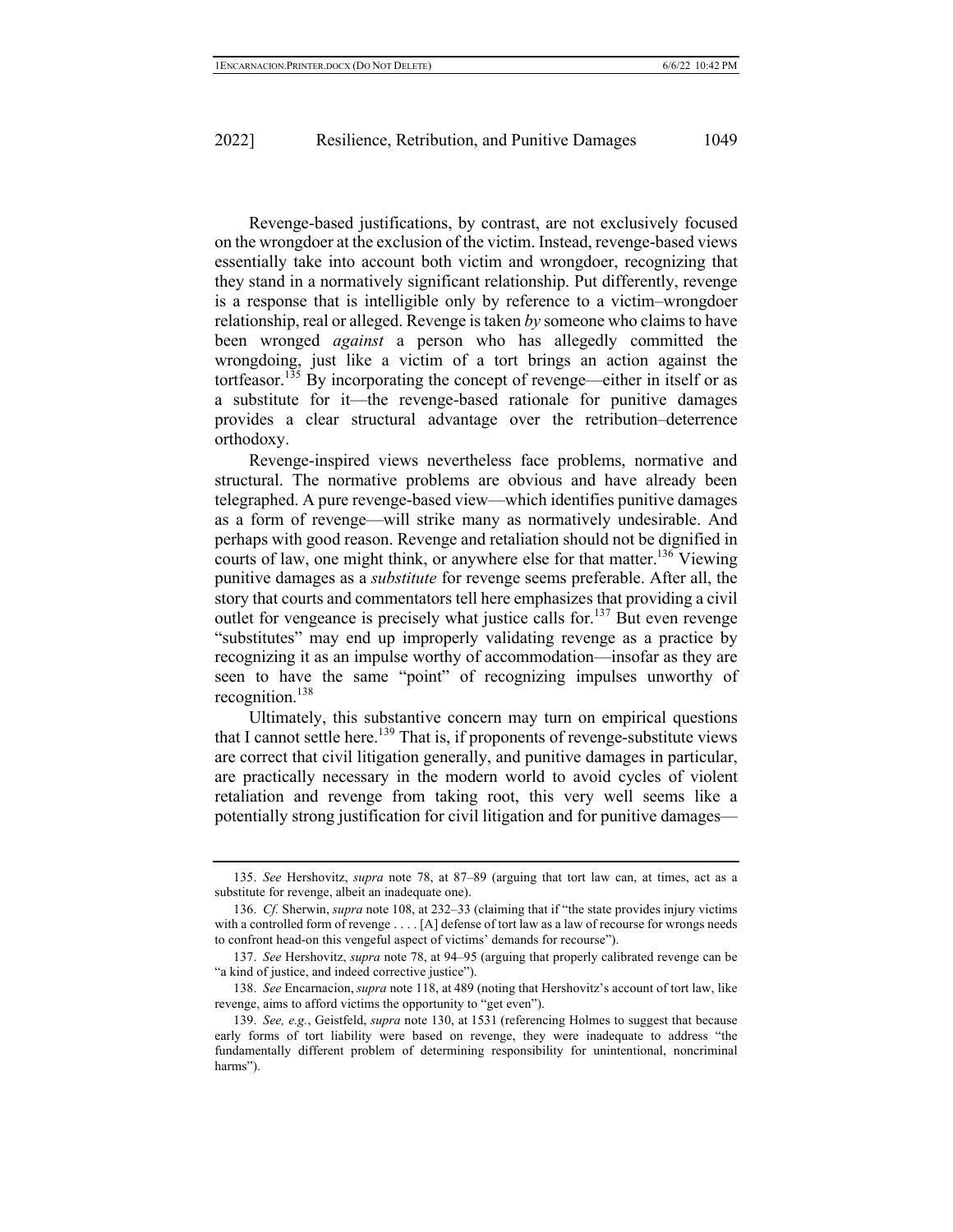even if, indirectly, punitive damages end up "dignifying" the desire for revenge. Dignifying the instinct would be a necessary evil.

But there is a deeper and by now familiar problem with trying to justify punitive damages on the basis of revenge, one built into the normative structure of revenge: extant revenge-based rationales cannot justify the extracompensatory payments to plaintiffs. The constitutive aim of revenge, and presumably its substitutes, is at least in part to inflict some kind of harm on the wrongdoer.<sup>140</sup> In the state of nature this harm may be violent. As we move towards a system of civil justice, we tame vengeful impulses by channeling them into a civil substitute. But the *telos* must remain the same to provide an adequate substitute.<sup>141</sup> Accordingly, some measure of damages is imposed on the wrongdoer in order to sate the victim's disposition to seek revenge. But nothing about this account *requires* that the plaintiff obtain the damages collected from the defendant as a windfall, as opposed to siphoning off 100% of that amount to the state, perhaps in order to help finance its justice system. So, after all is said and done, unorthodox views grounded in revenge or substituting for it—though preferable to orthodox views discussed above $142$ —face one of the same and most fundamental problems facing orthodox ones.143

## *D. A Test: Identifying a Good Justification for Punitive Damages*

The shortcomings of these rationales suggest criteria by which we can evaluate proposed rationales for punitive damages. A successful theory accomplishes at least the following tasks: *First*, it will explain or at least cohere with the sense in which "punitive damages" are indeed punitive. *Second*, and relatedly, the theory will reflect the fact that punitive damages are available only when defendants commit especially pernicious wrongdoings. These criteria likely interrelate because punitive reactions are

<sup>140.</sup> *See* JEFFRIE G. MURPHY, GETTING EVEN: FORGIVENESS AND ITS LIMITS 17 (2003) ("Vengeance is the infliction of suffering on a person in order to satisfy vindictive emotions," which are in turn "harsh negative passions—anger, resentment, even hatred—often felt by victims toward those who have wronged them.").

<sup>141.</sup> *See* Hershovitz, *supra* note 78, at 93 ("But our question is not whether [plaintiff] would have actually taken revenge had he not been able to file a tort suit. It is what he would have gotten from revenge had he taken it.").

<sup>142.</sup> *See supra* subpart I(A).

<sup>143.</sup> A possible vengeance-based view holds that windfalls serve an expressive role subordinate to the aim of securing revenge. Revenge is, in a sense, "sweeter" if the wrongdoer's suffering counts as the victim's gain. Structurally, this view points in the right direction, as I will argue below, because it answers the bipolarity problem that I've used as a cudgel against the dominant theories. But I don't think that this view works for the revenge-*substitute* version of the unorthodox accounts; it must embrace the view that punitive damage *is* a form of revenge, which seems for that reason morally unattractive. I thank Jonathan Gingerich for bringing this possibility to my attention.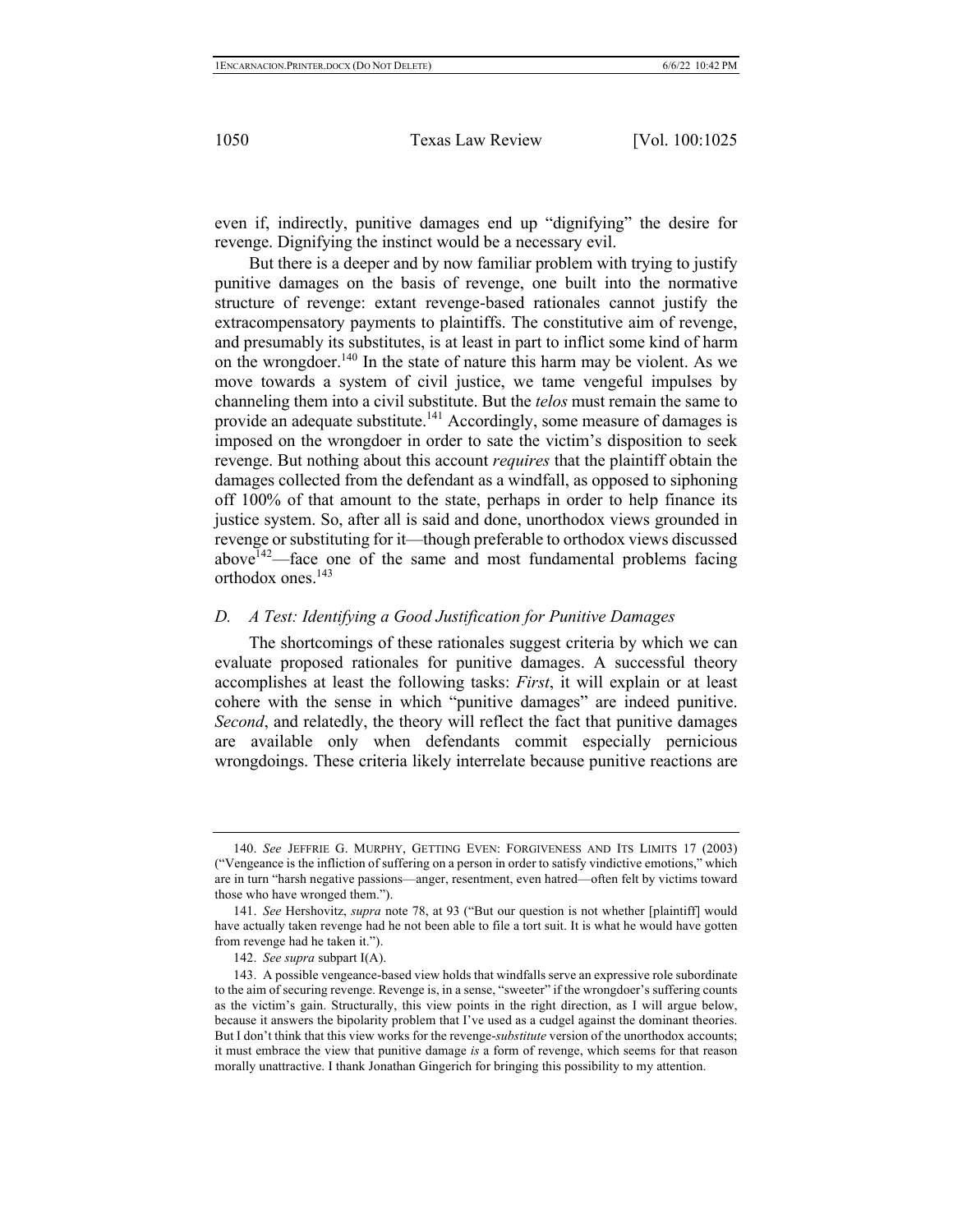justified, if at all, only in response to morally culpable mental states. Mere negligence is not enough for punitive damages.<sup>144</sup>

The dominant justifications modeled on punishment and deterrence satisfy these two criteria adequately. After all, both deterrence and retribution remain dominant justifications of *criminal* punishment, so it hardly seems a stretch to apply those theories to punitive damages. But the dominant justifications failed with respect to a *third* criterion: they must justify extracompensatory damages awarded *to the plaintiff in particular*. *Fourth*, and relatedly, the justification must justify the fact that those damages *come from the defendant*. Philosophers of tort law in other contexts have called criteria three and four jointly the requirement of "bipolarity" and have used this structural feature of litigation to criticize instrumentalist theories of tort law in general.<sup>145</sup> This Article repurposes this critique to provide tests for adequacy that any normative theory of punitive damages must satisfy in order to avoid the pitfalls faced by the dominant theories.

#### II. Punitive Damages as Retributive Resilience

The main theories of punitive damages canvassed in Part I fail because they try to justify either imposing harsh treatment on a wrongdoer or healing the plaintiff's wounds, or because they present an unstable mixture of these goals. These approaches fail because they take the core case in favor of punitive damages to be an instrumental one in the narrow sense; that is, they identify some goal external to the underlying bipolar legal form according to which a successful plaintiff obtains extracompensatory relief from the defendant. Justifying punitive damages requires explaining and justifying that distinctive *form* of punitive action, according to which a plaintiff demands extracompensatory relief from the defendant.

This Part provides a new account, which will be called "retributive resilience." To preview: Punitive damages empower victims to act punitively against their oppressors by requiring them to finance those victims' resilience interests—i.e., their interests in bouncing back better than before the wrongdoing—if they so demand. Insofar as this is a form of punishment, the magnitude of relief must be proportional to the gravity of the wrongdoing. This proportionality principle acts as a constraint on the awards that may be given to the plaintiff at the wrongdoer's expense.

The explanation and justification of this account builds in stages. Subpart II(A) revisits a retributivist theory of punishment, which justifies retributive action in terms of its expressive value. But because this account does not explain why punitive damages should be transferred to plaintiffs,

<sup>144.</sup> *See supra* subpart II(A).

<sup>145.</sup> *See, e.g.*, Zipursky, *supra* note 109, at 699–704 (describing Weinrib and Coleman's "bipolarity" argument).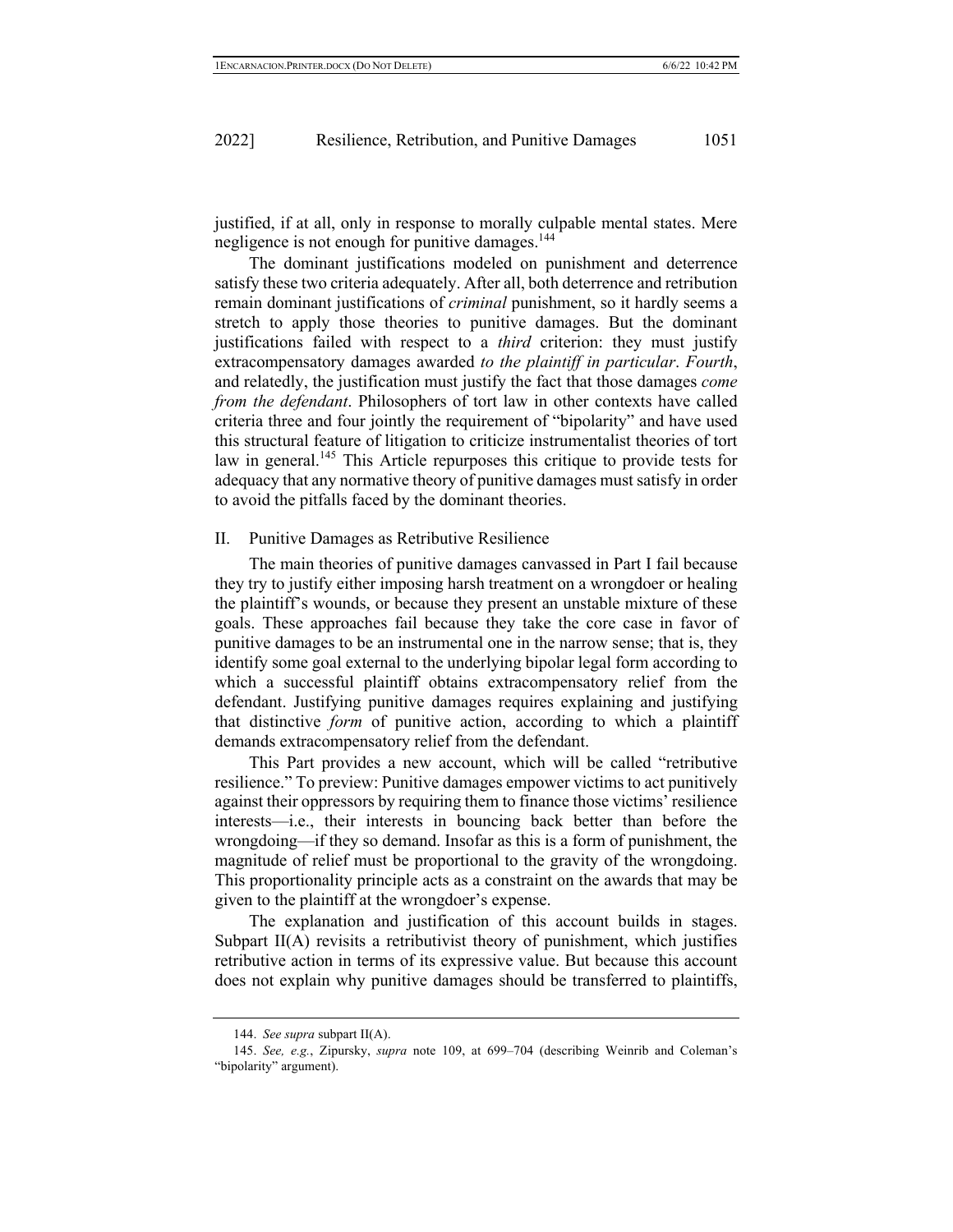subpart II(B) begins to fill the gap by articulating an ideal of resilience, according to which a proper response to serious wrongdoings involves the victim transforming the wrongdoing into an opportunity to emerge stronger or better off than before the wrongdoing. Subpart  $II(C)$  puts the pieces together: punitive damages should be understood as empowering victims to inflict punishment in the form of a demand to satisfy the victim's resilience interests. Subpart II(D) shows that the punitive damages practice solves practical problems that retributive justice—taken alone—creates, including the fact that retribution rarely produces resilience. Finally, subpart  $II(E)$ concludes, explaining how the resulting theory satisfies the desiderata set forth in subpart  $I(C)$ , above.

## *A. Revisiting a Version of Retributivism*<sup>146</sup>

Consider why the state might permit individuals to act retributively. Marc Galanter and David Luban, briefly introduced in Part I, argue that punitive damages aim to empower victims to *defeat* their wrongdoers.<sup>147</sup> To make sense of this claim, notice that serious wrongdoings express certain false value judgments about the wrongdoers' own superiority to their victims.148 Such claims include, for example, "'I count but you do not,' 'I can use you for my purposes,' or 'I am here up high and you are there down below.'"149 Galanter and Luban build on the work of Jean Hampton, who had argued that "[w]hen someone wrongs another, she does not regard her victim as the sort of person who is valuable enough to require better treatment."<sup>150</sup> "By victimizing me," continues Hampton, "the wrongdoer has declared himself elevated with respect to me, acting as a superior who is permitted to use me for his purposes. A false moral claim has been made."<sup>151</sup>

*Haryanto v. Saeed* illustrates Hampton's point.<sup>152</sup> Haryanto held Saeed hostage at gunpoint and threatened to kill him.<sup>153</sup> Haryanto felt entitled to use

<sup>146.</sup> Labelling the following views "retributivist" may be misleading according to some ways of carving up the taxonomic space. Although I'm not inclined to agree (I take certain expressivist accounts to explain, even if only partly, the intrinsic value of the good that punishment seeks to secure), I will not elaborate here. Those worried about taxonomy can feel free to construe the accounts as "expressivist" instead. For a recent, subtle discussion of these taxonomic questions, see Kleinfeld, *supra* note 70, at 1525–34.

<sup>147.</sup> Galanter & Luban, *supra* note 74, at 1432.

<sup>148.</sup> This is true in virtue of a more general idea. *See* Hieronymi, *supra* note 78, at 546 ("An action carries meaning by revealing the evaluations of its author.").

<sup>149.</sup> Murphy, *supra* note 78, at 25. For another account of the "moral injury" that derives from wrongdoings, see Jean Hampton, *Correcting Harms Versus Righting Wrongs*: *The Goal of Retribution*, 39 UCLA L. REV. 1659 (1992).

<sup>150.</sup> Hampton, *supra* note 78, at 44.

<sup>151.</sup> Jean Hampton, *The Retributive Idea*, *in* FORGIVENESS AND MERCY, *supra* note 78, at 111, 125.

<sup>152.</sup> Haryanto v. Saeed, 860 S.W.2d 913 (Tex. App. —Houston [14th Dist.] 1993, writ denied). 153. *Id.* at 917.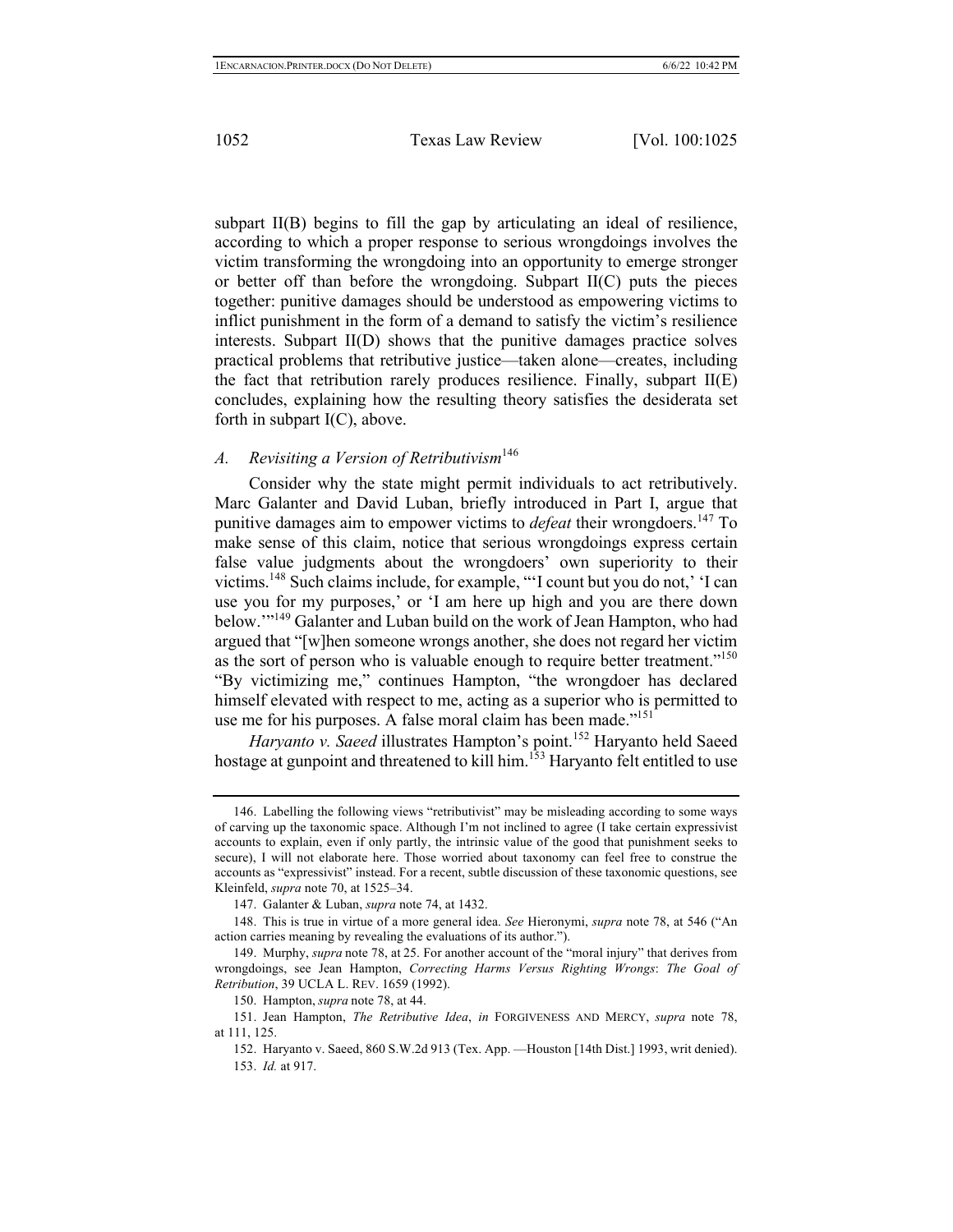Saeed for his own purposes (e.g., demanding one million dollars from the hotel).<sup>154</sup> Then, invoking a degrading ritual, Haryanto demanded that Saeed kneel before him and kiss Haryanto's feet.<sup>155</sup> Coercing Saeed to comply with this demand served only to express Haryanto's contempt for Saeed and Saeed's inferiority, while attempting to demonstrate Haryanto's dominance and superiority.<sup>156</sup> Adding insult to injury, Haryanto mocked Saeed by insisting that he was worthy of being "no more than a servant."<sup>157</sup> "Demeaning" understates Haryanto's gunpoint degradation of Saeed.

If malicious wrongdoing expresses the victim's inferiority, punishment, according to Galanter, Luban, and Hampton, is supposed to undermine that message by defeating the wrongdoer.<sup>158</sup> Hampton asserts that, on her brand of retributivism, "the false claim [must be] corrected."<sup>159</sup> She continues: "[t]he lord must be humbled to show that he isn't the lord of the victim," by "caus[ing] the wrongdoer to suffer in proportion to my suffering at his hands."<sup>160</sup> Meting out punishment involves "master[ing] the purported master," "showing that he is my peer," and in turn ensuring that the wrongdoer's "elevation over me [the victim] is denied[] and moral reality is reaffirmed."<sup>161</sup> Less cryptically, punishment is a form of accountability that reaffirms the equal moral worth of the victim and wrongdoer, contravening messages to the contrary.<sup>162</sup>

Mere compensation is not necessarily enough to signal this equality. Compensatory relief alone risks sending the wrong message when the wrongdoing reflects ill will. In the context of punishment, "[i]f the punishment is too lenient," write Galanter and Luban, this "implicitly ratifies the view that the victim is the sort of person it is all right to treat badly."163 For example, citing Hampton, Galanter and Luban remark that "if sentences for forcible rape are low, the legal system is expressing a contemptuous view of the value of women relative to men."<sup>164</sup> And when damages awards are

161. *Id.*

<sup>154.</sup> *Id.*

<sup>155.</sup> *Id.*

<sup>156.</sup> *Id.*

<sup>157.</sup> *Id.*

<sup>158.</sup> *See also* Hieronymi, *supra* note 78, at 546 (observing that "without apology, atonement, retribution, punishment, restitution, condemnation" or some kind of other response that "recognize[s]" the wrong as such, a "past wrong . . . says, in effect, that you can be treated this way, and that such treatment is acceptable.").

<sup>159.</sup> Hampton, *supra* note 151, at 125.

<sup>160.</sup> *Id.*

<sup>162.</sup> As with any expressive account of punishment, there is room to argue that punishment is unnecessary because we can communicate condemnation or equality through other means. But actions speak louder and more decisively than words.

<sup>163.</sup> Galanter & Luban, *supra* note 74, at 1433.

<sup>164.</sup> *Id.*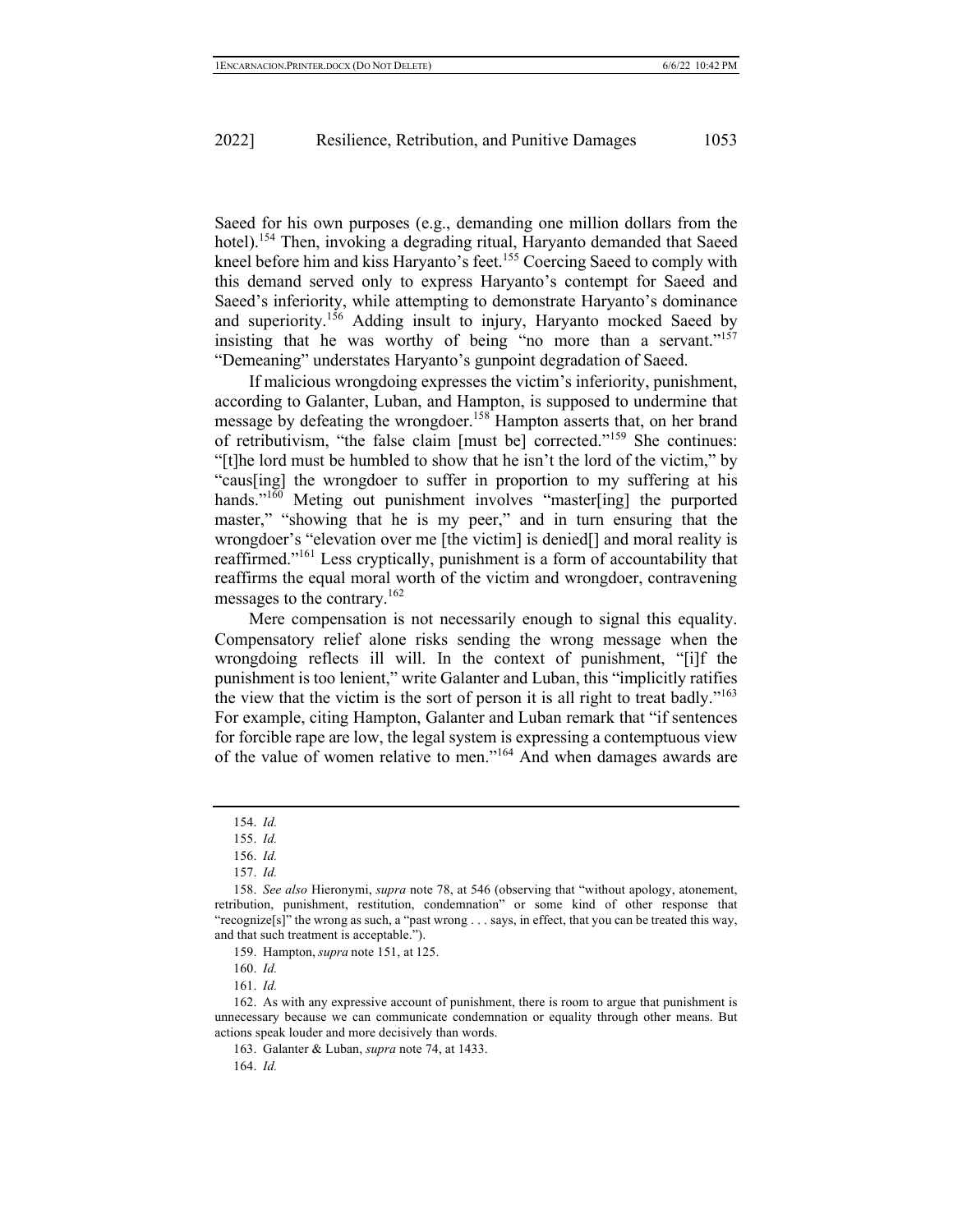too low, they express contempt towards the victim and validate the wrongdoer's contemptuous behavior.

But the problem is not merely that compensation will be too low in proportion to the wrongdoing. After all, compensatory damages can be substantial.<sup>165</sup> The problem with awarding compensatory damages alone concerns what message this communicates when wrongdoings that are *different in kind* (because of their ill will) from mere accidents are treated no differently than mere accidents, which in turn may "express" nothing more than absent-mindedness or evince little more than the actor's acting "stupidly."<sup>166</sup> Making only compensation available in such cases risks leaving that message unmitigated, and worse, suggests that wrongdoing involving ill will is no different in kind from mere negligence.<sup>167</sup> Analogously, it is like calling a homicide "manslaughter" rather than "murder" even if the ultimate sentences turn out the same.<sup>168</sup> Suggesting that Haryanto's conduct towards Saeed is morally no different in kind from an accident likewise risks ratifying Haryanto's message about Saeed's inferiority.169 By failing to demarcate the distinctive aspect of the wrongdoing—that is, by failing to make available a distinctive remedy that is responsive to the ill will that marks out this wrongdoing as distinctive from a mere "moment of carelessness"<sup>170</sup>—courts risk reinforcing rather than mitigating that false message of inferiority. Only wrongdoing that manifests ill will calls for correcting this message of the victim's inferiority.<sup>171</sup> Accordingly, a retributive response is called for only when the wrongdoing manifests ill will.<sup>172</sup>

<sup>165.</sup> Juries have broad discretion to award pain and suffering damages in many jurisdictions, allowing these difficult-to-calculate awards to serve as proxies for punitive damages. This bolstered the Washington Supreme Court's complaint that punitive damages seemed unnecessary given that compensatory damages included claims for hurt feelings that "frequently border on the imaginary," and therefore leave no further need for plaintiffs to "exact[] a pound of flesh" through punitive damages. Spokane Truck & Dray Co. v. Hoefer, 25 P. 1072, 1074 (Wash. 1891).

<sup>166.</sup> Kleinfeld, *supra* note 70, at 1513 (citation and internal quotations omitted).

<sup>167.</sup> For an analogous argument that the unavailability of punitive damages in cases involving intentional breaches of contract risks communicating the moral triviality of broken promises, see Seana Valentine Shiffrin, *The Divergence of Contract and Promise*, 120 HARV. L. REV. 708, 710, 726 (2007).

<sup>168.</sup> For similar "fair labelling" concerns, see generally James Chalmers & Fiona Leverick, *Fair Labelling in Criminal Law*, 71 MOD. L. REV. 217 (2008).

<sup>169.</sup> *See* Galanter & Luban, *supra* note 74, at 1432–33.

<sup>170.</sup> Jeremy Waldron, *Moments of Carelessness and Massive Loss*, *in* THE PHILOSOPHICAL FOUNDATIONS OF TORT LAW 387 (David G. Owen ed., 1995).

<sup>171.</sup> *But see generally* Shiffrin, *supra* note 121 (arguing that negligent behavior is much more seriously wrongful than is typically recognized). Much of Shiffrin's discussion pertains, however, to conduct that would qualify as "ill will," insofar as it seems more aptly characterized as reckless or grossly negligent behavior.

<sup>172.</sup> In principle, behavior that expresses a judgment about the victim's inferiority need not involve a subjective mental state that matches or contains that same judgment. One might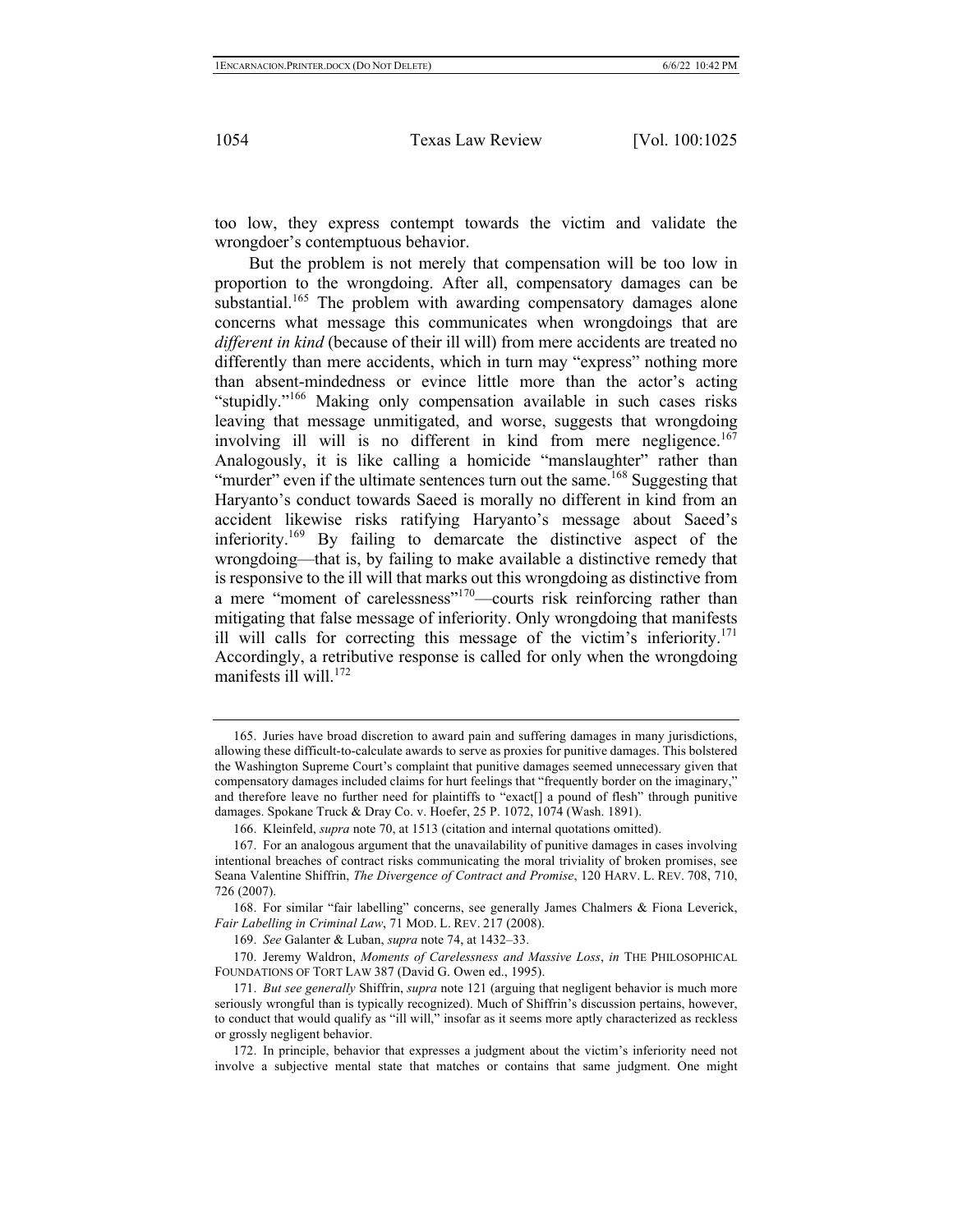So compensation will not normally suffice to mitigate the degrading messages communicated by serious moral wrongdoings. The idea that serious wrongdoings express or imply this type of message—that serious wrongdoings, in Jean Hampton's words, essentially "demean" victims—has proven influential.<sup>173</sup> And it will be taken for granted here. But as discussed earlier,  $174$  the view struggles to justify punitive damages by itself because it fails to explain why punishment—which consists of harsh treatment of the wrongdoer—ought to take the form of transferring extracompensatory relief to the plaintiff rather than the state. We need another ingredient.

## *B. Resilience and Its Reasons*

Retributive theories of punitive damages are incomplete because they do not account for the *form* that the punishment should take. This is where resilience steps in. Given the reasons for behaving resiliently—what we might call "resilience interests"—it is simply fair to require that wrongdoers finance that resilience. That is, it will be argued that punitive damages are fair because they allow victims to not only act punitively towards their wrongdoers (for the reasons set forth above), but because *nobody is more fairly required to pay* for what will be called the "resilience interests" of their victims upon their demand. Filling in the details of this argument will require a detour into the conception of resilient action presupposed here, as well as a detailed look into some of the reasons we have for acting resiliently.

*1. An Ideal of Resilience.—*Talk of "resilience" is commonplace—and increasingly so.<sup>175</sup> Several definitions exist, most of which focus on the

174. *See supra* Part I.

<sup>&</sup>quot;innocently" express that judgment without truly harboring any ill will towards a person and vice versa. We can imagine cases of serious moral wrongdoing that are motivated by ill will as indicated above but which fail to objectively manifest or express that same negative value judgment about inferiority. But for most practical purposes—and for most legal purposes—subjective ill will and objective expressions of inferiority walk hand in hand. After all, it is very difficult to identify a person's mental states without access to externally manifested conduct or behavior. So, without any external expressions of ill will—will that somehow conveys the message of the victim's inferiority—it will, in practice, be difficult to identify the relevant subjective ill will. Likewise, externally manifested expressions of the victim's inferiority will provide very good evidence of subjectively held ill will absent some excuse or justification. For purposes of discussion, this Article assumes that subjective ill will and external expressions of victim inferiority will both be present whenever serious wrongdoings occur.

<sup>173.</sup> Beyond Hampton, Murphy, Galanter, and Luban, see Hieronymi, *supra* note 78, at 546 n.27 (quoting Murphy approvingly) and Hershovitz, *supra* note 78, at 93 (same). Joshua Kleinfeld folds a slightly modified version of Hampton and Murphy's expressive account into a more comprehensive "reconstructionist" theory of criminal law. *See* Kleinfeld, *supra* note 70, at 1507–09.

<sup>175.</sup> Consider a sampling of recent "self-help" books published about the topic in the past few years alone. *See generally* ROSS EDGLEY, THE ART OF RESILIENCE: STRATEGIES FOR AN UNBREAKABLE MIND AND BODY (2020) (describing the importance of resilience in mentally and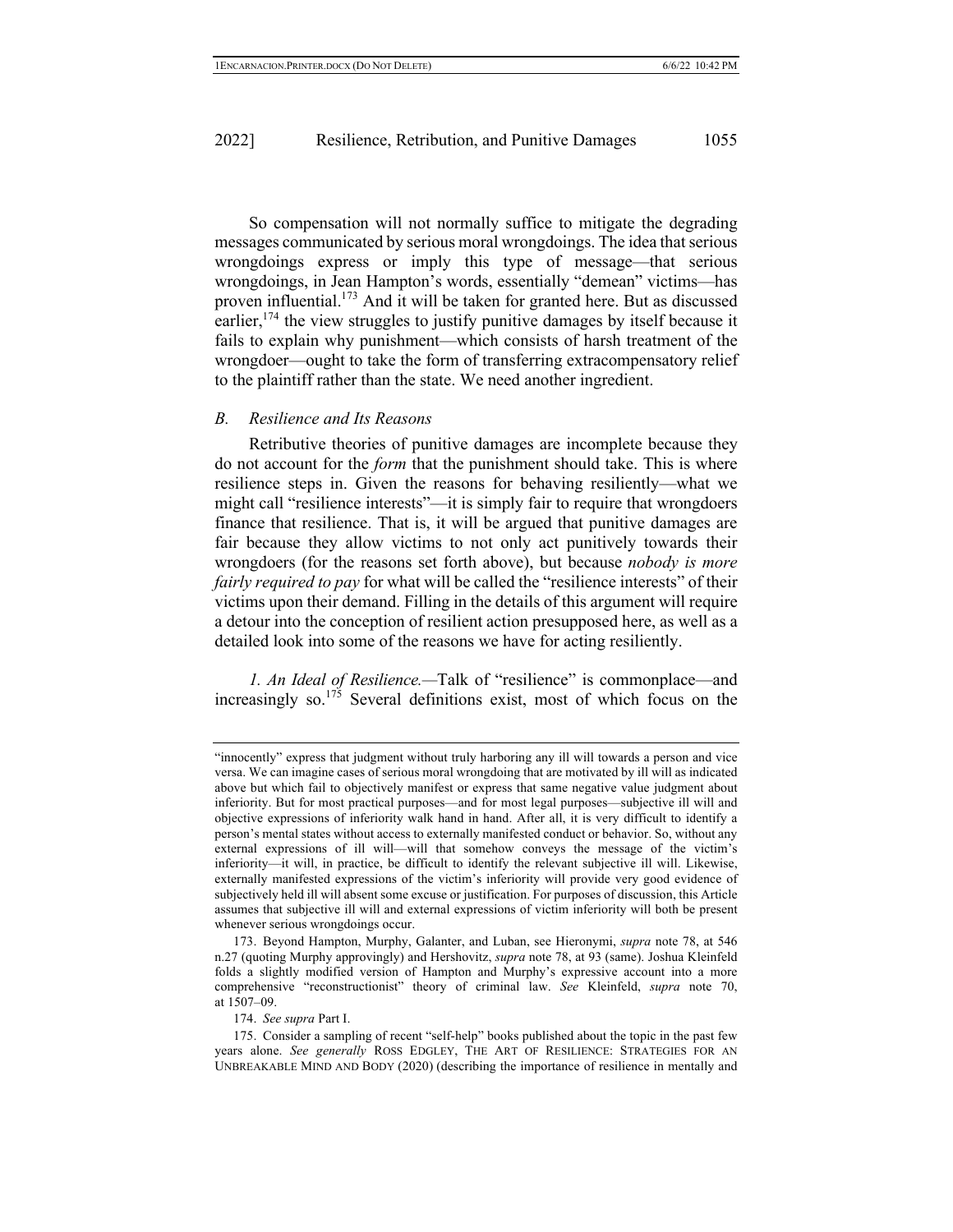capacity of individuals to persist in the face of adversity.176 But unlike a common usage of the term, "resilience" as used here does not refer to a trait, capacity, or virtue.<sup>177</sup> Instead, "resilience" refers to a feature of an action or undertaking in which, in response to a setback, one successfully makes one's situation meaningfully better than before that setback.<sup>178</sup> In other words, the result of one's undertaking is to make oneself better off, in some meaningful sense, than before a setback. The undertaking itself is also somehow understood by the relevant agent or community as being undertaken in response to that setback.

Resilience, so understood, was a major theme of Joseph R. Biden's campaign for the presidency.<sup>179</sup> Biden asserts, for example, that after the COVID-19 pandemic, "it's not sufficient to build back, we have to build back

176. STEVEN M. SOUTHWICK & DENNIS S. CHARNEY, RESILIENCE: THE SCIENCE OF MASTERING LIFE'S GREATEST CHALLENGES 8 (2d ed. 2018).

177. *See, e.g.*, *Building Your Resilience*, AM. PSYCH. ASS'N (2012), https://www.apa.org/topics /resilience [https://perma.cc/8HCW-K9VW] (pointing out that "resilience not only helps you get through difficult circumstances, it also empowers you to grow and even improve your life along the way" and emphasizing an ideal according to which a person "bounc[es] back" from challenges with "profound personal growth").

physically accomplishing a swim around Great Britain); TOD BOLSINGER, TEMPERED RESILIENCE: HOW LEADERS ARE FORMED IN THE CRUCIBLE OF CHANGE (2020) (describing the leadership transformation of a tempered resilient leader); GAIL GAZELLE, EVERYDAY RESILIENCE: A PRACTICAL GUIDE TO BUILD INNER STRENGTH AND WEATHER LIFE'S CHALLENGES (2020) (describing strategies to connect with and grow personal resilience); RICK HANSON & FORREST HANSON, RESILIENT: HOW TO GROW AN UNSHAKABLE CORE OF CALM, STRENGTH, AND HAPPINESS (2018) (describing techniques to become a resilient individual). For another recent discussion linking resilience to stoicism, see WILLIAM B. IRVINE, THE STOIC CHALLENGE: A PHILOSOPHER'S GUIDE TO BECOMING TOUGHER, CALMER, AND MORE RESILIENT 41–66 (2019) (describing examples of challenges that resilient people have overcome and describing the resilience continuum).

<sup>178.</sup> Similar usages are not uncommon. *See, e.g.*, ERIC GREITEINS, RESILIENCE: HARD-WON WISDOM FOR LIVING A BETTER LIFE 3 (2015) ("Resilience is the virtue that enables people to move through hardship *and become better*." (emphasis added)); SOUTHWICK & CHARNEY, *supra* note 176, at 8 ("In some definitions, resilience also entails the ability to grow from adverse events and find meaning in them."). Nassim Nicholas Taleb coined the term "antifragile," which comes close to the idea. NASSIM NICHOLAS TALEB, ANTIFRAGILE: THINGS THAT GAIN FROM DISORDER 3 (2012) ("Some things benefit from shocks; they thrive and grow when exposed to volatility, randomness, disorder, and stressors and love adventure, risk, and uncertainty . . . Let us call [this property] antifragile."). But, again, this Article avoids speaking in terms of "virtues," "abilities," or properties of things because these terms focus attention on whether a given subject presently has or lacks a stable trait. According to the present usage, a person can manifest resilience through her action or behavior on a particular occasion even if she has not fully developed the trait properly so called. Someone who lacks the stable disposition of being resilient may, in other words, act with resilience on particular occasions.

<sup>179.</sup> President Biden set forth his plans in a website named buildbackbetter.gov. *Statement by President-Elect Joe Biden on the November Jobs Report and Continuing Economic Crisis*, BUILD BACK BETTER (Dec. 4, 2020), https://web.archive.org/web/20201204183000/https:// buildbackbetter.gov/press-releases/statement-by-president-elect-joe-biden-on-the-november-jobsreport-and-continuing-economic-crisis/ [https://perma.cc/3AG7-5EEP].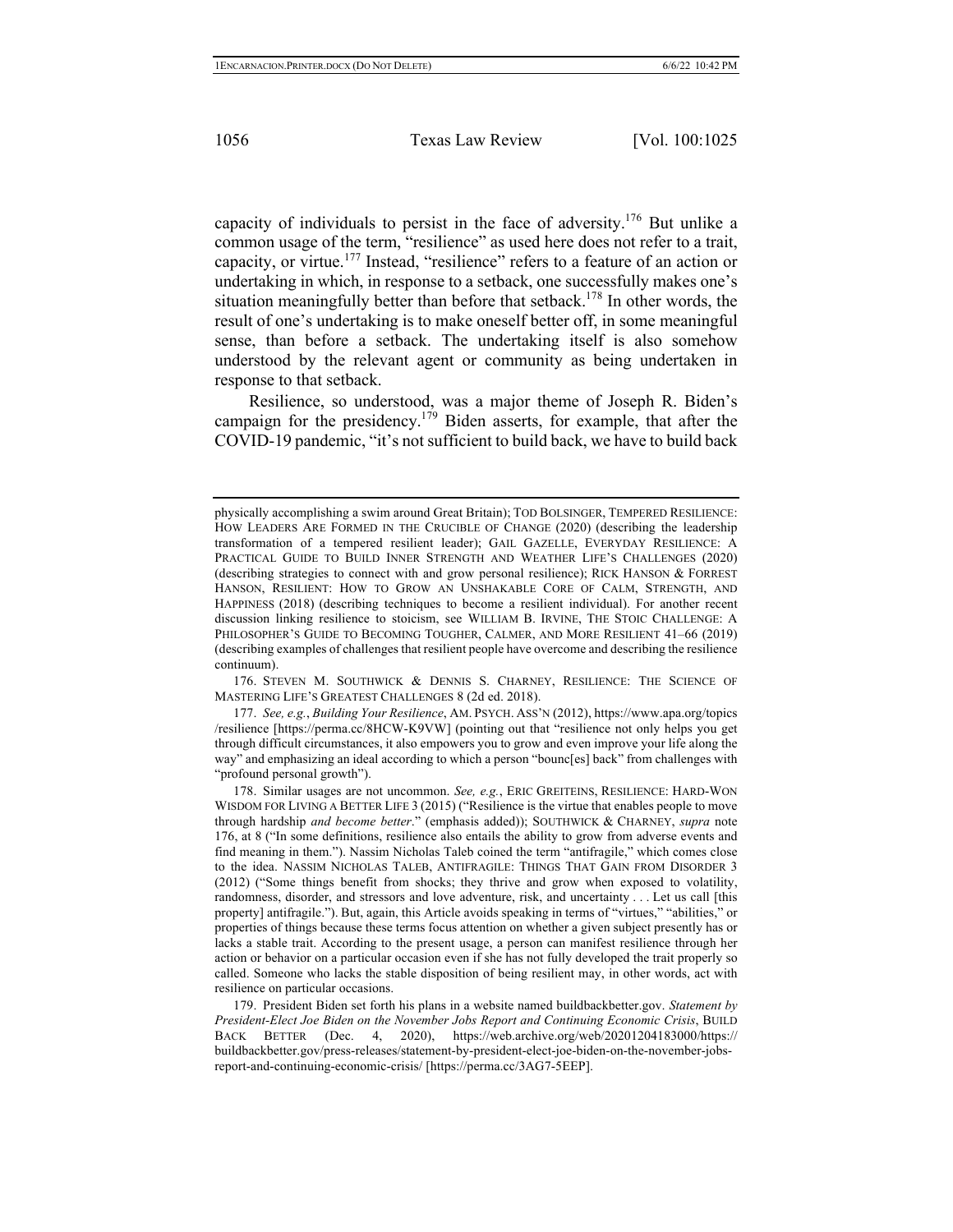better."180 Elsewhere he remarks, "I know times are tough, but I want you to know you're not alone. We're all in this fight together. And together, we'll emerge stronger than before."<sup>181</sup> President Biden is not alone, either. The Global Facility for Disaster Reduction and Recovery (GFDRR) independently adopted this slogan in a report called *Building Back Better: Achieving Resilience Through Stronger, Faster, and More Inclusive Post-Disaster Reconstruction*. <sup>182</sup> The report "explore[s] how countries can strengthen their resilience to natural shocks."<sup>183</sup> The United Nations likewise endorses this ideal of resilience in its Sendai Framework for Disaster Risk Reduction, listing "Building Back Better" as a priority in responding to disasters.<sup>184</sup>

Beyond the *result* of becoming better off, the *manner* in which that outcome is achieved matters. To realize the ideal of resilience, the person who has suffered the setback must somehow author or at least participate in making that result happen. Suppose that Tim loses his house in a hurricane. If a charitable organization comes by and builds a better house in a safer location less vulnerable to destruction, this might accomplish the goal of coming back better. But unless Tim played some role in rebuilding, Tim has not himself realized the ideal of resilience—he has not *acted* resiliently even though he is better off than before the disaster.<sup>185</sup>

182. STEPHANE HALLEGATTE, JUN RENTSCHLER & BRIAN WALSH, GLOB. FACILITY FOR DISASTER REDUCTION AND RECOVERY, BUILDING BACK BETTER: ACHIEVING RESILIENCE THROUGH STRONGER, FASTER, AND MORE INCLUSIVE POST-DISASTER RECONSTRUCTION 1 (2018), https://www.gfdrr.org/sites/default/files/publication/Building%20Back%20Better.pdf [https://perma.cc/64ZY-EUL6]. The GFDRR is a global partnership administered by the World Bank. GLOB. FACILITY FOR DISASTER REDUCTION AND RECOVERY, PARTNERSHIP CHARTER 1 (2007), https://www.gfdrr.org/sites/default/files/publication/partnership-charter.pdf [https:// perma.cc/HS55-DP3A].

184. Third U.N. World Conference, *Sendai Framework for Disaster Risk Reduction 2015– 2030*, at 21 (Mar. 18, 2015) [hereinafter *Sendai Framework*], https://www.preventionweb.net/files /43291\_sendaiframeworkfordrren.pdf [https://perma.cc/8L2W-5PXA].

<sup>180.</sup> Asma Khalid & Barbara Sprunt, *Biden Counters Trump's 'America First' With 'Build Back Better' Economic Plan*, NAT'L PUB. RADIO (July 9, 2020), https://www.npr.org/2020/07/09/ 889347429/biden-counters-trumps-america-first-with-build-back-better-economi c-plan [https:// perma.cc/7AUC-34XB].

<sup>181.</sup> Joseph R. Biden (@JoeBiden), TWITTER (July 24, 2020, 7:15 PM), https://twitter.com /JoeBiden/status/1286817188288970758?s=20 [https://perma.cc/9RQP-3LAJ]; *see also* Joseph R. Biden (@JoeBiden), TWITTER (July 14, 2020, 8:42 AM), https://twitter.com/JoeBiden/status /1283034009895751680?s=20 [https://perma.cc/Z6JX-KMQ4] ("[W]e'll emerge stronger than before."); Joseph R. Biden (@JoeBiden), TWITTER (May 19, 2020, 8:00 PM), https://twitter.com /JoeBiden/status/1262910915768315904?s=20 [https://perma.cc/F2SG-NG63] ("The United States of America has always emerged stronger from every trial and tribulation—and we will again.").

<sup>183.</sup> HALLEGATTE, *supra* note 182, at ii.

<sup>185.</sup> How extensive Tim's role must be to count as having participated will depend on the circumstances as well as Tim's own interpretation of events. But nothing turns on this discussion for present purposes. Ultimately, initiating a lawsuit in which the plaintiff seeks punitive damages will count as sufficient participation in any event.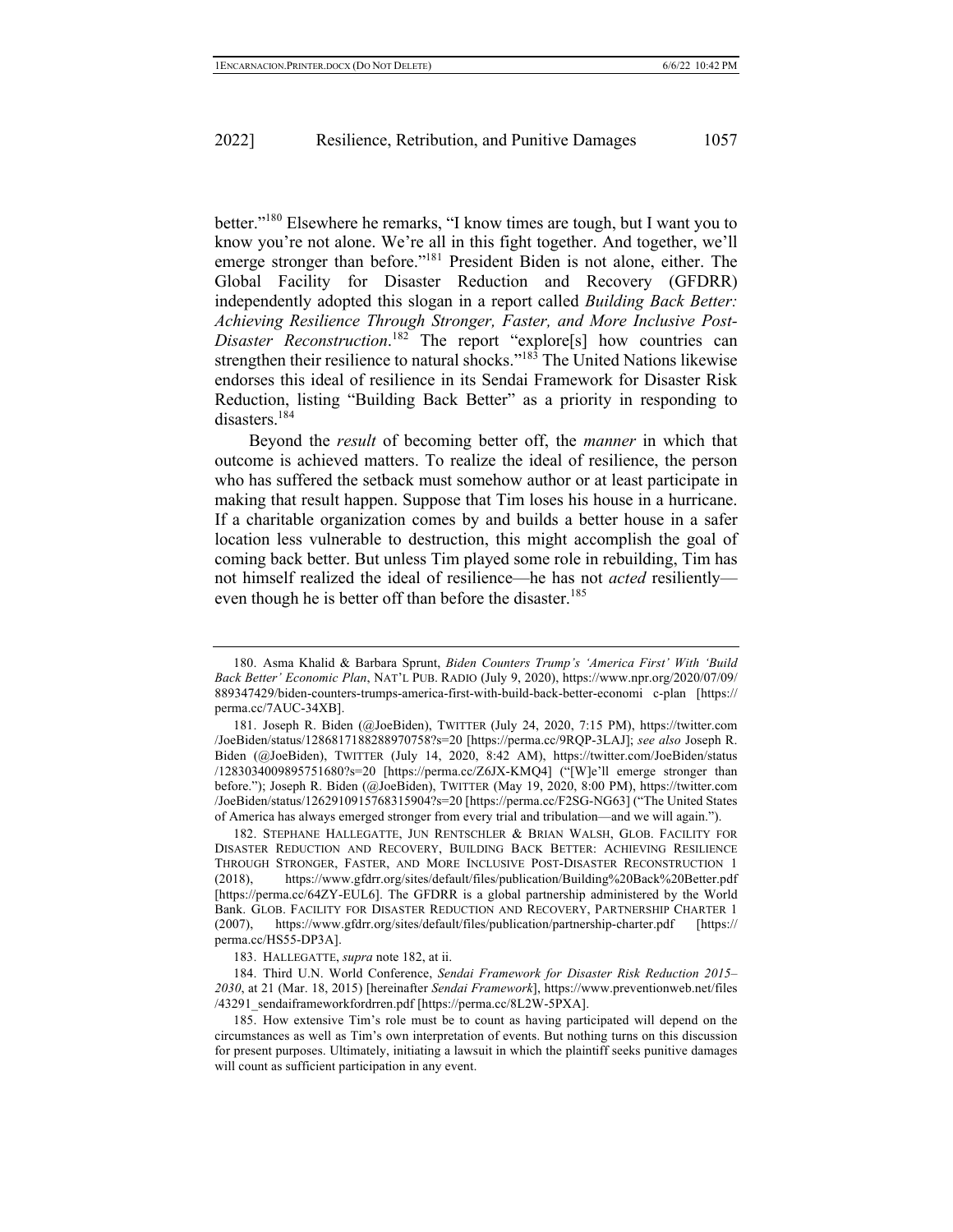The discussion that follows, however, sets aside cases like pandemics or natural disasters. Instead, we focus on a subset of cases involving resilience in the face of wrongdoing. These cases raise distinctive normative and evaluative issues. But the basic ideal—that the victim must in some way make it the case that they have emerged better off than before—remains the same. So when a victim is wronged, the victim's realization of the ideal of resilience would mean that he assumes some responsibility for emerging from the setback not just in as good a position as he was before the wrongdoing, but emerging in some sense better off than he was before that wrongdoing.

Whatever the reasons we have for acting resiliently in general,  $186$  there are special reasons to do so after suffering a wrongdoing. Consider a speech given by Mayor Bill de Blasio in 2016, heralding the return of federal agencies as leaseholders in One World Trade Center.<sup>187</sup> Referring to the  $9/11$ terrorist attacks on the World Trade Center, de Blasio remarked:

And it's a day to remember – and the Secretary [Jeh Johnson] always invokes that point – we won't allow ourselves to be terrorized. Well, the terrorists attacked this nation, they attacked New York City, in particular. And I often say – it was not just a physical attack, it was an attack on our values. It was an effort to undermine our democracy. It was an effort to make us retreat from what we believe. And had we gone into a defensive crouch, had we as a nation decided we had to retreat and retreat, it would have been sadly a victory for a terrorist. But there was such resolve at the federal level, state level, city level. We'd rebuild here. We would bring back all of the strength that we associated with this location, including now the presence of our federal government. We would show that the terrorists achieved none of their aims. In fact, they strengthened our resolve. And today is one of those days that puts an exclamation point on that idea.<sup>188</sup>

At the same event, Jeh Johnson, then-Secretary of the Department of Homeland Security, echoed de Blasio's sentiment, "Terrorism cannot prevail if we refuse to be terrorized,"<sup>189</sup> adding, "It is a sign of our determination to move forward and *to come back stronger than ever before*. Literally out of

<sup>186.</sup> For more on this point, see *infra* section II(B)(2).

<sup>187.</sup> Thomas MacMillan, *Officials Hail Return of Federal Workers to World Trade Center*, WALL ST.J.(Sept. 9, 2016, 7:04 PM), https://www.wsj.com/articles/officials-hail-return-of-federalworkers-to-world-trade-center-1473462107 [https://perma.cc/42YL-L69W].

<sup>188.</sup> Mayor Bill de Blasio, *Transcript: Mayor de Blasio Delivers Remarks Commemorating The Federal Government's Return to One World Trade Center*, OFF. WEBSITE N.Y.C (Sept. 9, 2016), https://www1.nyc.gov/office-of-the-mayor/news/722-16/transcript-mayor-de-blasio-deliversremarks-commemorating-federal-government-s-return-one [https://perma.cc/NN65-AAHD].

<sup>189.</sup> MacMillan, *supra* note 187.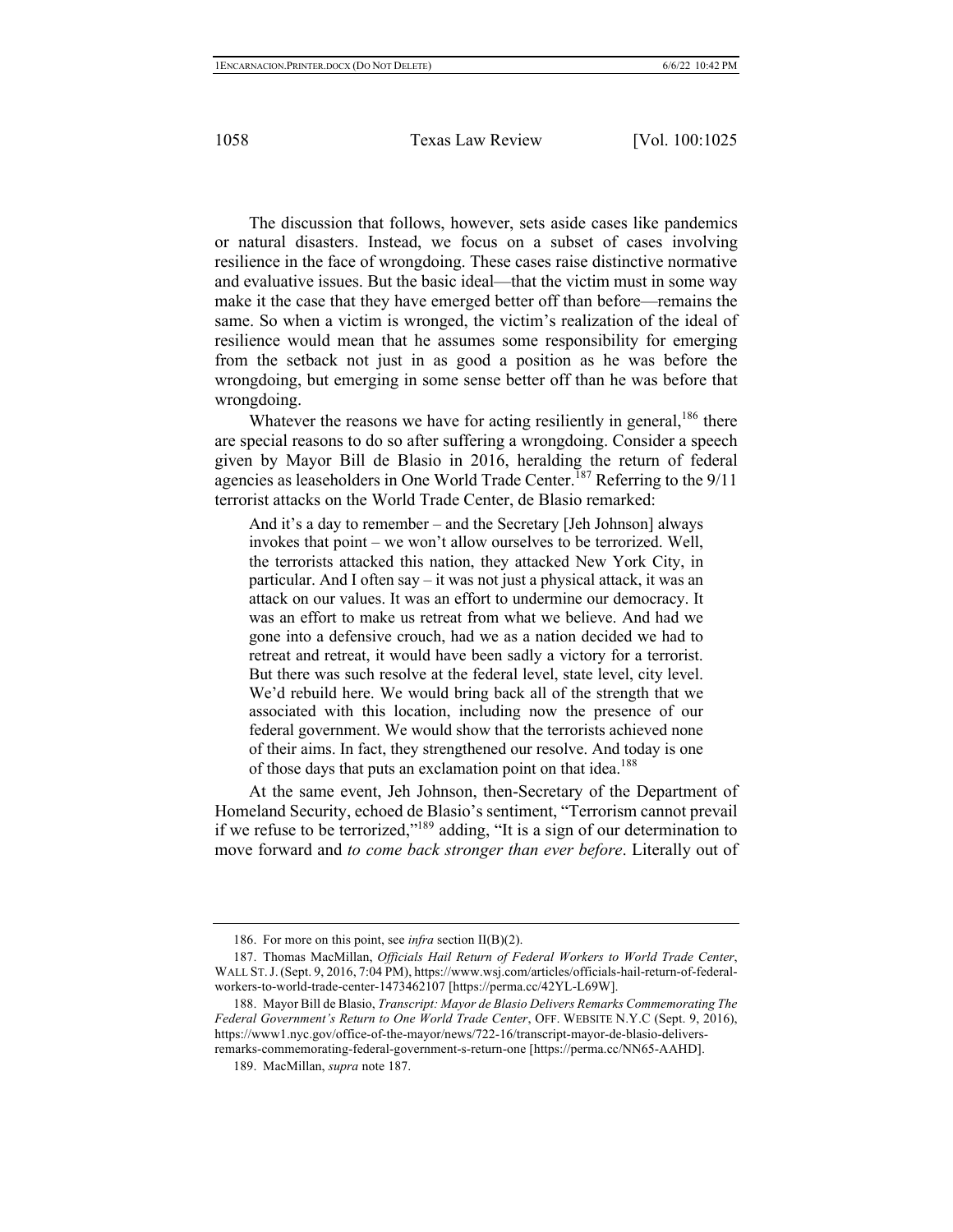the ashes, we have rebuilt stronger and taller."<sup>190</sup> Mayor de Blasio and Johnson were not cribbing from the same script. Officials routinely intone that the proper response to wrongdoings is to demonstrate resilience not just by restoring what has been lost but to return in some sense better than before.<sup>191</sup>

This rhetoric is not merely political theater. Ordinary citizens often seek to reframe tragedy in terms of personal growth. After voicing some "concerns" about returning to work after the bombing of the Murrah Federal Building in Oklahoma City, Robert Roddy interpreted returning to work as something of an act of personal growth and resilience: "I once had my concerns about returning to a federal building and I fully realize the new federal building is not indestructible. However, it is stronger and better than before—like all of us."<sup>192</sup>

Resilience is also a major underlying theme in Susan Brison's groundbreaking work, *Aftermath*, in which she combines philosophical reflection on "violence and its aftermath" with a first-person narrative of the process of rebuilding her sense of self after having survived a horrific rape and attempted murder.<sup>193</sup> Long after the physical damage healed, Brison recounts struggling with depression and post-traumatic-stress disorder.<sup>194</sup> Much of the book describes how suffering from trauma shattered her sense of self, tries to explain what this "shattering" meant, and recounts the process of trying to piece together a life.<sup>195</sup> As part of that process, Brison participated in a rape survivors' support group, whose facilitator—herself a survivor asserted, "You can never be the same. *But you can be better*."<sup>196</sup>

192. Staff and Wire Reports, *HUD Moves into New Building; Some Employees Like the Location Close to the Site of the Bombing*, DAILY OKLAHOMAN, March 16, 2004, at 8A.

<sup>190.</sup> *September 11, 2016: Remembering and Looking Forward*, U.S. DEP'T HOMELAND SEC. (Sept. 13, 2016, 5:15 PM), https://www.dhs.gov/blog/2016/09/13/september-11-2016 remembering-and-looking-forward [https://perma.cc/B9ZS-K2U9] (emphasis added).

<sup>191.</sup> Politicians voiced similar sentiments after the Oklahoma City terrorist bombings. Here is Representative Markwayne Mullin: "It is because of the strength of our communities and the help from Americans across this great nation that our state rebounded *stronger than before*." Mike Sanders, *Delegation Remembers Bombing*, WOODWARD NEWS OP., Apr. 19, 2005, at 4A (emphasis added); *see also* Chris Casteel, *House Resolution Observes 10th Anniversary of Attack*, DAILY OKLAHOMAN, Apr. 21, 2005, at 8A ("Ten years after the bombing, we Oklahomans are stronger than ever." (statement of Rep. Frank Lucas)); SAM ANDERSON, BOOM TOWN: THE FANTASTICAL SAGA OF OKLAHOMA CITY, ITS CHAOTIC FOUNDING, ITS APOCALYPTIC WEATHER, ITS PURLOINED BASKETBALL TEAM, AND THE DREAM OF BECOMING A WORLD-CLASS METROPOLIS 359 (2018) (citing Hon. Steven Taylor as stating that after the bombing, the community could make "two choices. One was to go down and stay down. The other was to get up and prove that civics and citizenship and the rule of law will overcome and prevail. We are so strong and resilient that we are actually going to be *better*. That's what we did.").

<sup>193.</sup> SUSAN BRISON, AFTERMATH: VIOLENCE AND THE REMAKING OF A SELF, at xii (2002).

<sup>194.</sup> *Id.* at 15.

<sup>195.</sup> *Id.* at 15–16.

<sup>196.</sup> *Id.* at 20 (emphasis added).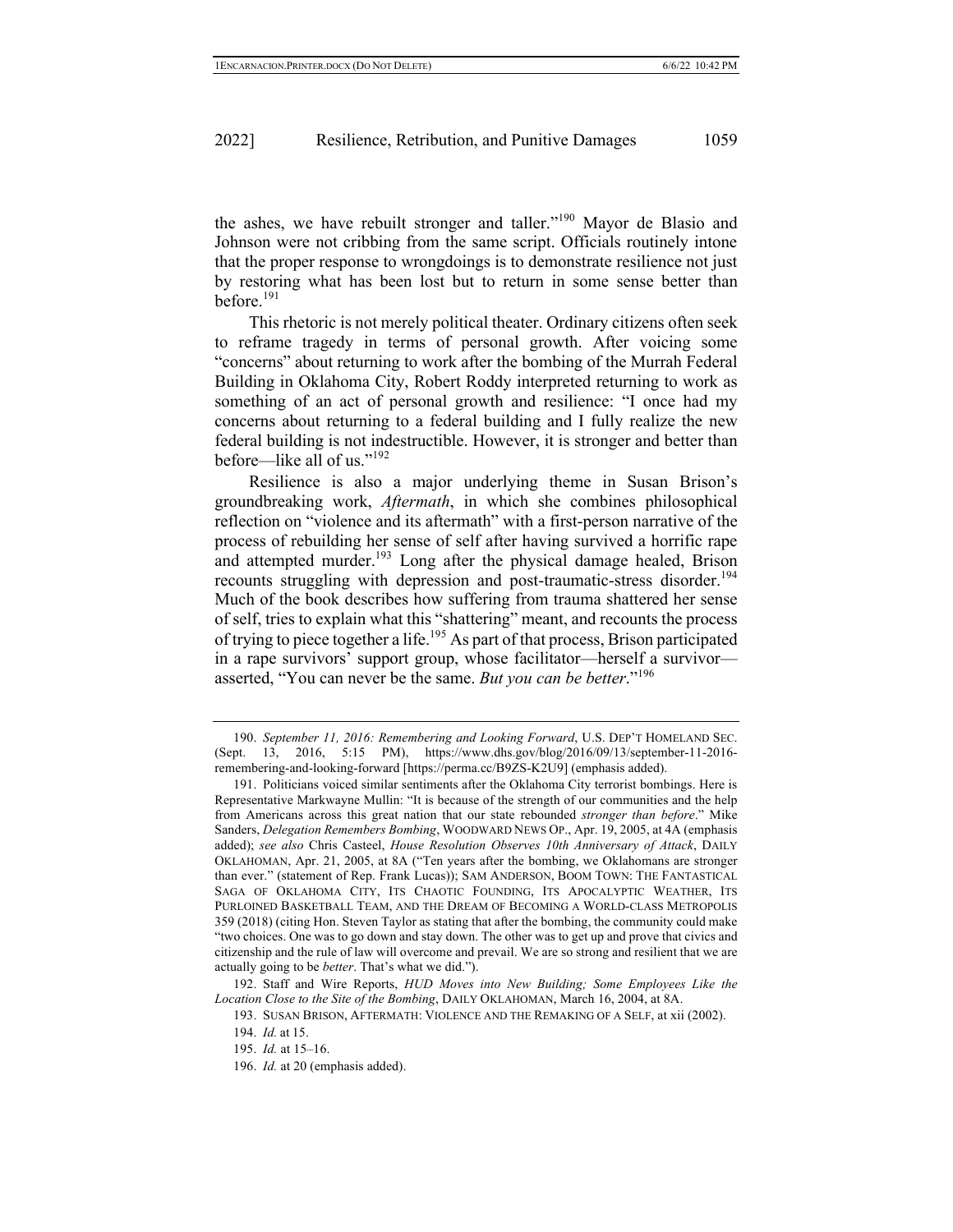Brison initially bristled at the claim.<sup>197</sup> She'd previously loved her life, and felt that much of what she'd loved—including her sense of security had been lost forever.<sup>198</sup> But ultimately Brison came "to agree," with the caveat that the "better" life would not mean "having a life that's more coherent, in control, [or] predictable."<sup>199</sup> That would be forever lost. Concretely, Brison extols the benefits of learning a new skill and in particular self-defense, one of several new "skills and insights" she gained,  $200$  crediting her instructor for helping her learn that she could be in some sense "tougher than ever."201 That Brison encountered this puzzling aspiration while in therapy should not be surprising: the ideal that each of us should try, as difficult as it might seem, to transform from agents who merely *survive*  trauma into agents who *thrive* is a cornerstone doctrine of Cognitive Behavioral Therapy.<sup>202</sup>

*2. Why Try to Realize the Ideal?—*But why should victims try to emerge better than before? Some reasons are trivial and perfectly general, in the sense that they apply even when the setback does not involve any wrongdoing. Consider the view that setbacks are sunk costs.<sup>203</sup> If so, those that suffer them should not rest content with getting back what has been lost because that, at best, irrationally honors what has been before.<sup>204</sup> Bouncing back better is simply another way of saying we ought to maximize expected utility, which is little more than a dictate of practical rationality.

The risk-reduction literature, including the Sendai Framework cited above, zeroes in on precisely this sort of practical concern.<sup>205</sup> And with good reason. Rebuilding after a natural disaster should not replicate unnecessary vulnerabilities.<sup>206</sup> But reducing resilience's value to nothing more than means–end rationality or expected-utility theory is a mistake. Resilience after *wrongdoing* carries normative and evaluative significance beyond encouraging victims to behave rationally. Bouncing back stronger has, for

<sup>197.</sup> *Id.*

<sup>198.</sup> *Id.*

<sup>199.</sup> *Id.* at 115.

<sup>200.</sup> *Id.* at 20.

<sup>201.</sup> *Id.* at 14.

<sup>202.</sup> MICHAEL NEENAN, DEVELOPING RESILIENCE: A COGNITIVE-BEHAVIOURAL APPROACH 15 (2d ed. 2018).

<sup>203.</sup> RICHARD POSNER, THE ECONOMIC ANALYSIS OF LAW 7 (Vicki Been et al. eds., 7th ed. 2007) ("'Sunk' (incurred) costs do not affect a rational actor's decisions. . . . Rational people base their decisions on expectations of the future rather than on regrets about the past. They treat bygones as bygones."). For a fascinating discussion of the economic conception of sunk costs, and a defense of honoring them, see Ryan Doody, *The Sunk Cost "Fallacy" Is Not a Fallacy*, 6 ERGO 1153 (2020).

<sup>204.</sup> POSNER, *supra* note 203, at 7.

<sup>205.</sup> *Sendai Framework*, *supra* note 184, at 21.

<sup>206.</sup> *See Sendai Framework*, *supra* note 184 (stating that disasters create an opportunity to "Build Back Better").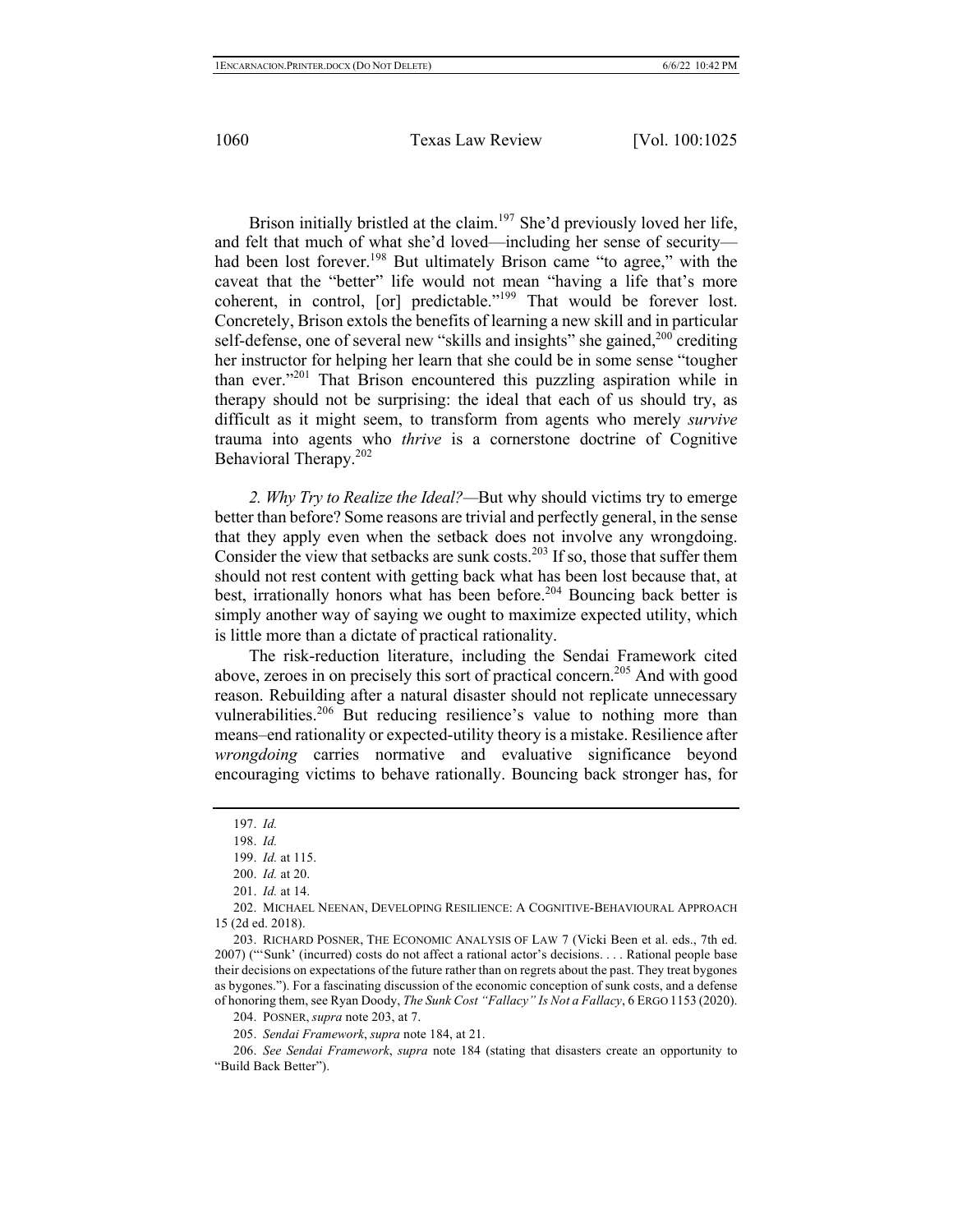example, expressive and narrative significance. The 9/11 attack on the World Trade Center had an obvious symbolic importance that extended beyond attempting to destroy particular buildings.<sup>207</sup> Recall that Mayor de Blasio construed the 9/11 attack as not only an attack on "physical" facilities but also an "attack on our values."<sup>208</sup> The attacks represented a wrongdoing that sent a message. They were, according to de Blasio, "an effort to undermine our democracy" and "an effort to make us retreat from what we believe."<sup>209</sup> Whether de Blasio correctly captured the specific message is contestable.<sup>210</sup> But the fact that the terrorist attacks have a symbolic aspect is uncontroversial.<sup>211</sup> And like all serious wrongdoings manifesting ill will, they surely tried to send *some* hostile message—e.g., "Beware: I may do what I please to you; you are weak and vulnerable."<sup>212</sup> Although the precise content of the message that terrorist attacks send may be contestable, the symbolic dimension of terrorism is especially salient.

The analysis of Hampton-style retributivism given above finds a parallel in the case of resilience. Hamptonian retributivism construes punishment as defeating the wrongdoer, and in turn, mitigating the wrongdoer's subordinating messages. $^{213}$  But defeating wrongdoers is consistent with mutually-assured destruction—i.e., other-defeat is compatible with selfdefeat or pyrrhic victory. Resilience, however, complements the retributive message by communicating that not only has the wrongdoer been defeated, *the victim has emerged victorious*, as demonstrated by becoming better off (in some sense) than before. Mutual destruction this is not. While retributive action allows the victim to "say" something like "I [the victim] have defeated you [the wrongdoer]," resilient action complements this message by saying something like "Nor have I been defeated; I have prevailed."

We can illustrate the resilience side of the equation by returning to Mayor de Blasio's speech. He and others who understood the imperative to "build back better" understood that the response must be tailored in a way to deprive the terrorists of "victory."214 So, concluded de Blasio, rebuilding had

<sup>207.</sup> JONATHAN MATUSITZ, SYMBOLISM IN TERRORISM: MOTIVATION, COMMUNICATION, AND BEHAVIOR 52 (2015); *see also id.* at 53 (collecting sources describing the 9/11 attacks in terms of their symbolic significance).

<sup>208.</sup> De Blasio, *supra* note 188; *see also* MATUSITZ,*supra* note 207, at 53 ("Osama bin Laden's emphasis is not only on a triumph over Western imperialism or Zionism, but also on the symbolic obliteration of the institutional values that make Western society possible.").

<sup>209.</sup> De Blasio, *supra* note 188.

<sup>210.</sup> More specific understandings of the symbolic significance of the attacks have been attributed, including implicit claims about Western hegemony. *See, e.g.*, MATUSITZ, *supra* note 207, at 52–53 (collecting sources).

<sup>211.</sup> *Id.*

<sup>212.</sup> The discussion *infra* section II(B)(1) supports this point.

<sup>213.</sup> *Supra* subpart II(A).

<sup>214.</sup> De Blasio, *supra* note 188.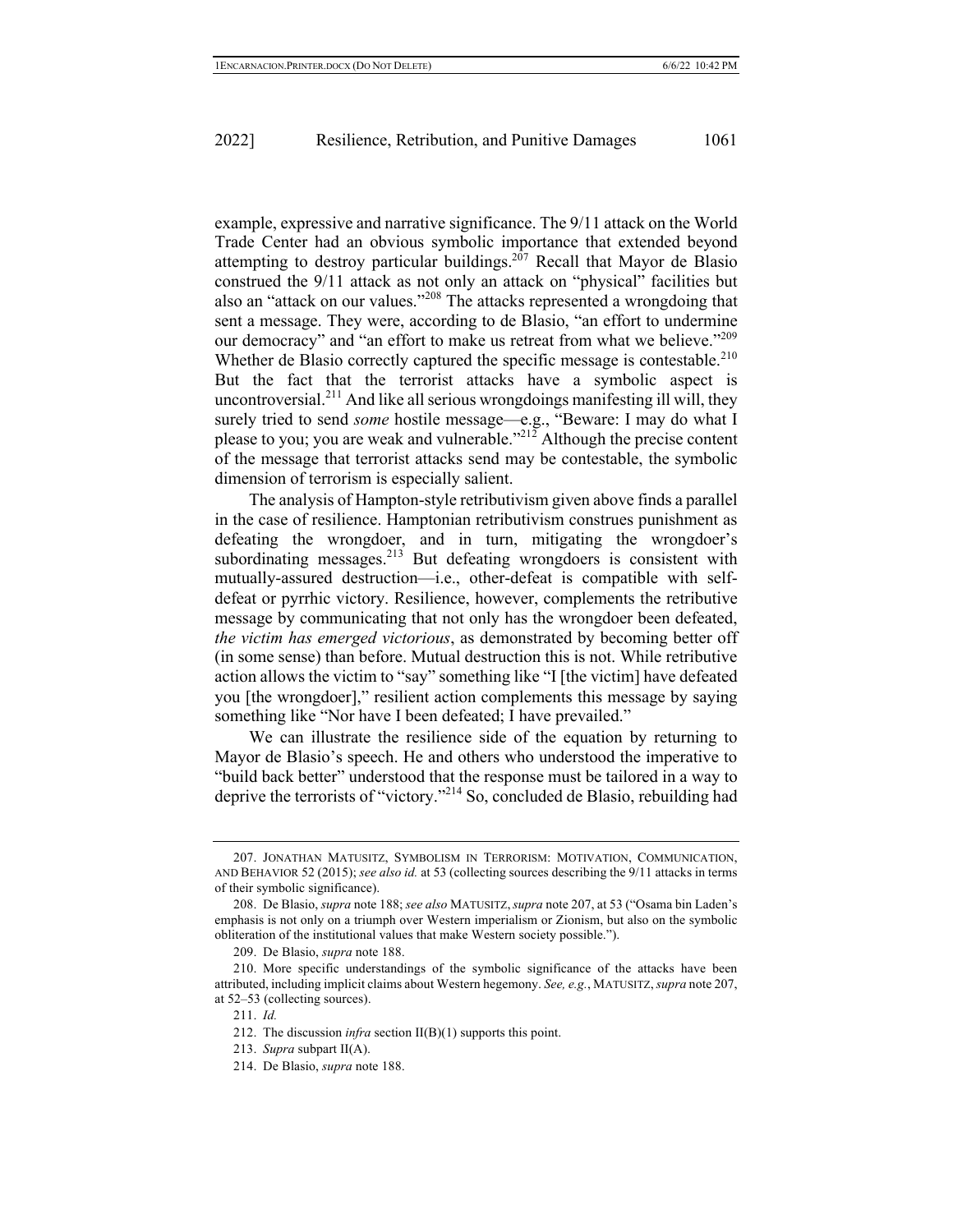to show that the terrorists "achieved none of their aims."<sup>215</sup> This required not only "bring[ing] back all the strength that we associated with this location" through repair—but also showing the terrorists that they succeeded only in "strengthen[ing] our resolve"<sup>216</sup>—i.e., that the terrorists' aims were positively counterproductive and ultimately self-defeating.

We can put the point in another way. Repudiating the terrorists' aims and messages required a response capable of operating effectively on a symbolic level, providing what philosopher Hilde Lindemann calls a "counterstory."<sup>217</sup> "Counterstories," according to Lindemann, "take a story that has (for the moment at least) been determined, undo it, and reconfigure it with new significance."<sup>218</sup> They allow individuals to repurpose and reinterpret the past—including past wrongdoings—in a way that resists harmful stories that others try to impose on us.<sup>219</sup> So, if the narrative that the terrorists tried to impose on us was one of the *weakness* of the United States, then the most fitting response, to that end, is a counterstory according to which the terrorists ultimately rendered the targeted community *stronger*. But realizing that counterstory required *actually* making the community stronger and for the community itself to author that resurgence. The relevant counterstory, in other words, required responding resiliently.

We can generalize the point. Implicit in this idea of a "fitting response" is that by responding to wrongdoings, victims can send messages of their own by authoring their own narrative counterstories in response to wrongdoings. If wrongful conduct aims to oppress me or expresses the thought that oppressing me is appropriate, then one of the most forceful ways of responding may be to demonstrate through my flourishing not only the failure to accomplish those oppressive aims or messages but also to show that doing so is wholly counterproductive, as if to say: "you aimed to harm me or diminish me or suggested that doing so is okay, but not only did I survive, I am now thriving and better than before."

Having the ability to tell plausible counterstories is not just a feel-good response. Counterstories impact how others perceive us, and in turn, how others may treat us. That is, counterstories have *expressive* potential. Among the things that the terrorists tried to accomplish was to undermine the perceived strength of the United States, with the attacks laying bare its vulnerability.<sup>220</sup> Countering that message is important to set a precedent and to signal to the relevant community to which one belongs that one is not as

<sup>215.</sup> *Id.*

<sup>216.</sup> *Id.*

<sup>217.</sup> HILDE LINDEMANN NELSON, DAMAGED IDENTITIES, NARRATIVE REPAIR 18 (2001).

<sup>218.</sup> *Id.*

<sup>219.</sup> *See, e.g.*, De Blasio, *supra* note 188 (describing how Americans have reinterpreted 9/11).

<sup>220.</sup> MATUSITZ, *supra* note 207, at 52–53 (stating that "U.S. global hegemony" was the target of 9/11).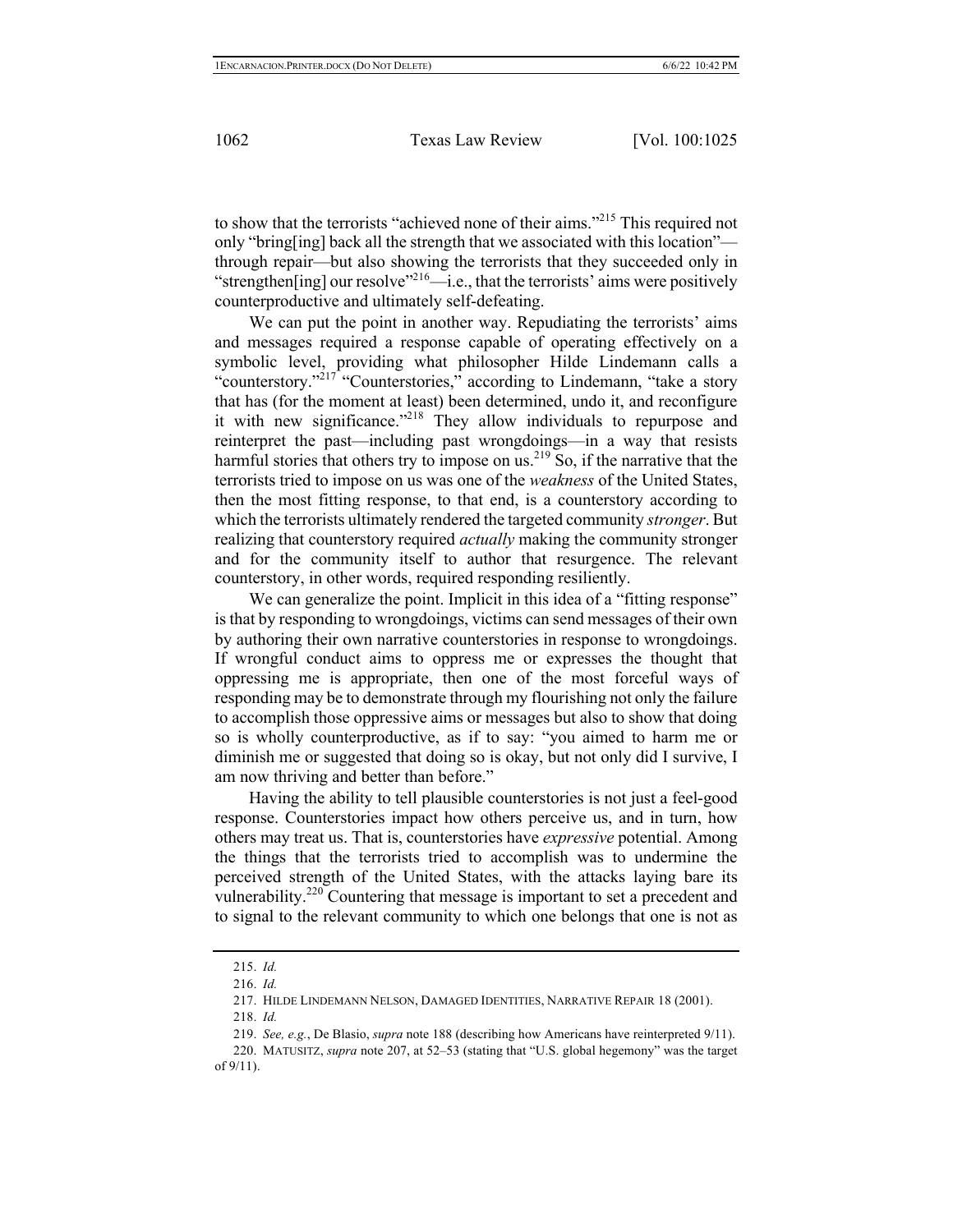vulnerable as the terrorist would suggest. $221$  Second, when these pernicious narratives take hold, individuals internalize them.<sup>222</sup> Doing so is demoralizing.223 Individuals understand themselves in terms of the narratives that they adopt about their lives,  $224$  including how they respond to wrongdoings and what those responses reveal about themselves. Pernicious narratives about us that we *accept* damage our self-respect, which harms our ability to plan and execute our agency in the world—the very reason why Rawls singled out self-respect, or at least the conditions of self-respect, as "perhaps the most important primary good."<sup>225</sup> After all, if one does not have self-respect—if one fails to see one's own worth—then it will be very difficult to motivate oneself to formulate or execute the type of commitments constitutive of a person's life.

To summarize: There are at least two reasons why bouncing back better is not merely about maximizing expected utility. Doing so empowers victims to "write" a counterstory capable of resisting the harmful narratives that wrongdoers impose on their victims. By realizing resilience, victims can create new narratives that in part signal *to others* how we may be treated (mitigating messages signaled by the wrongdoer) while also demonstrating *to the victims themselves* that they are competent agents capable of emerging stronger from setbacks (in the service of self-respect). By contrast, merely getting back to the place where the victim started before the wrongdoing

222. LINDEMANN NELSON, *supra* note 217, at 21.

<sup>221.</sup> Similar thoughts may be couched in terms of dignity. Scott Hershovitz—who cites and accepts the above-referenced claims of Murphy and Hieronymi—argues that having access to legal redress is important for reasons of self-respect and dignity. Hershovitz, *Treating Wrongs as Wrongs*, *supra* note 113, at 411–12. At stake is nothing less than our dignity as rights holders, persons who can place demands on others and rightfully expect those demands to be deferred to. *See id.* at 417– 18 (stating that human dignity "places a constraint on others, who must give us the space to move through the world"). Having the ability to mitigate the messages sent by wrongdoings is important primarily because it protects our dignity interests qua bearers of rights. *See also* Erik Encarnacion, *Boilerplate Indignity*, 94 IND. L.J. 1305, 1325 (2019) (arguing that accountability waivers threaten dignity interests by denying individuals the legal power to sue in court). But this Article prioritizes a different audience than Hershovitz: the victim's relation to herself. The account of self-respect and dignity that Hershovitz presupposes is one according to which dignity is a function of one's social standing in a community, emphasizing a primarily social threat posed to dignity. Hershovitz, *Treating Wrongs as Wrongs*, *supra* note 113, at 417 n.43 ("To say that dignity does not demand social stratification is not to say that it does not depend on a notion of rank. I agree with Jeremy Waldron that it does." (citing JEREMY WALDRON, DIGNITY, RANK, AND RIGHTS (Meir Dan-Cohen ed., 2012))). This Article has no quarrels with this though it emphasizes the self as the primary audience of one's concern. Frederick Douglass did not want to advertise his triumph over Edward Covey—at least not immediately—yet his victory proved to himself his own worthiness.

<sup>223.</sup> Indeed, this is precisely the aim of "Clauswitzian terror," defined as "terrorism used as a strategic weapon to wreak psychologically debilitating effects on mainstream citizens." MATUSITZ, *supra* note 207, at 323.

<sup>224.</sup> Anne E. Ralph, *Narrative-Erasing Procedure*, 18 NEV. L.J. 573, 578 (2018) (citing Jerome Bruner, *Life as Narrative*, 54 SOC. RES. 11, 11 (1987)).

<sup>225.</sup> JOHN RAWLS, A THEORY OF JUSTICE 348, 386 (Harv. Univ. Press rev. ed. 1999).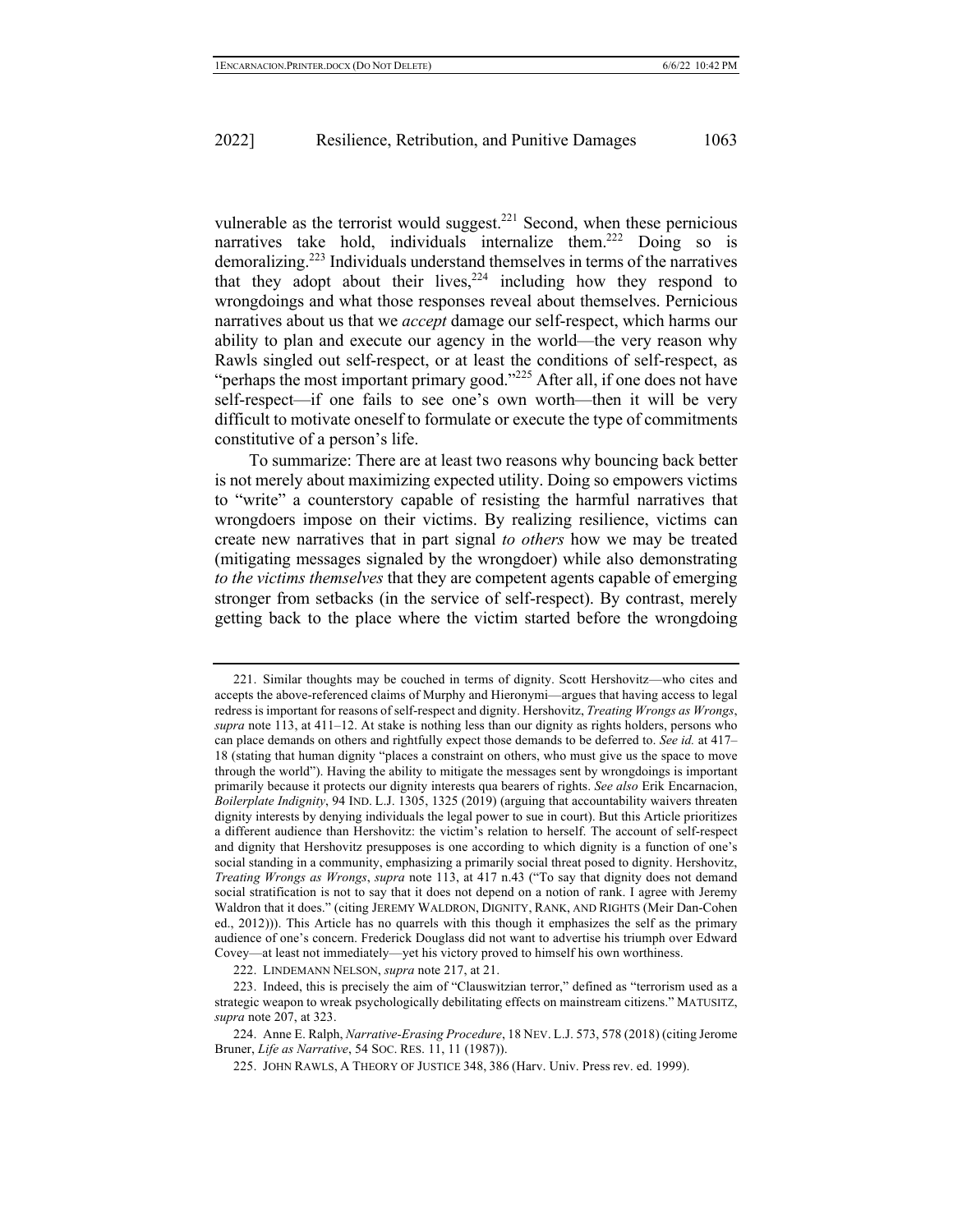occurred seems, at best, a partial and inadequate response to egregious wrongdoing involving ill will. Merely restoring the victim to the status quo seems inadequate to the task of creating a counterstory by "undo[ing] it, and reconfigur[ing] it with new significance." $226$ 

#### *C. Acting Resiliently by Acting Retributively*

Although retributive justifications of punitive damages are incomplete, we are now in a position to complete them by relying on the conception of resilience highlighted above. Here is a summary of the account, called "Retributive Resilience":

*Punitive damages embody a practice that empowers victims to act punitively against their oppressors by requiring them to finance those victims' resilience interests—i.e., their interest in bouncing back better than before the wrongdoing—if those victims so demand. Insofar as punitive damages are a form of punishment, the magnitude of relief must be proportional to the gravity of the wrongdoing. This proportionality principle acts as a constraint on the awards that may be given to the plaintiff at the wrongdoer's expense.*

Given the victim's reasons for acting resiliently, what we might call the victim's "resilience interests," it is fair for a victim to demand assistance from the wrongdoer—or at least a wrongdoer who visits ill will on the victim—to satisfy her interests in returning *better than before* the wrongdoing, if she so demands. After all, demonstrating one's resilience in this way can be costly. Revitalizing downtown Manhattan, if that is how "building back better" is interpreted, required billions of dollars.<sup>227</sup> This raises the question of who should pay. In the case of the 9/11 attacks, the United States federal government defrayed many of the costs of repair and building back "better."<sup>228</sup> A victim compensation fund also distributed federal funds raised for victims of the attack.<sup>229</sup> But wrongdoers are more fairly *required* to pay, upon demand.

<sup>226.</sup> LINDEMANN NELSON, *supra* note 217, at 18. For another attempt to invoke the concept of narrative to interpret the harms giving rise to hedonic damages, see Sean Hannon Williams, *Self-Altering Injury: The Hidden Harms of Hedonic Adaptation*, 96 CORNELL L. REV. 535, 568–79 (2011).

<sup>227.</sup> At least if we take the costs of building One World Trade Center as a benchmark. Eliot Brown, *Tower Rises, and so Does Its Price Tag*, WALL ST. J. (Jan. 30, 2012), https:// www.wsj.com/articles/SB10001424052970203920204577191371172049652 [https://perma.cc/ A79R-VPSG].

<sup>228.</sup> U.S. GEN. ACCT. OFF., GAO-04-72, SEPTEMBER 11: OVERVIEW OF FEDERAL DISASTER ASSISTANCE TO THE NEW YORK CITY AREA, at ii–iii (2003) (listing various budget line items for restoration and "enhancement"), https://www.gao.gov/assets/gao-04-72.pdf [https://perma.cc/ HG3N-MEYL].

<sup>229.</sup> SEPTEMBER 11TH VICTIM COMPENSATION FUND, https://www.vcf.gov/ [https://perma.cc /845D-4DUV] .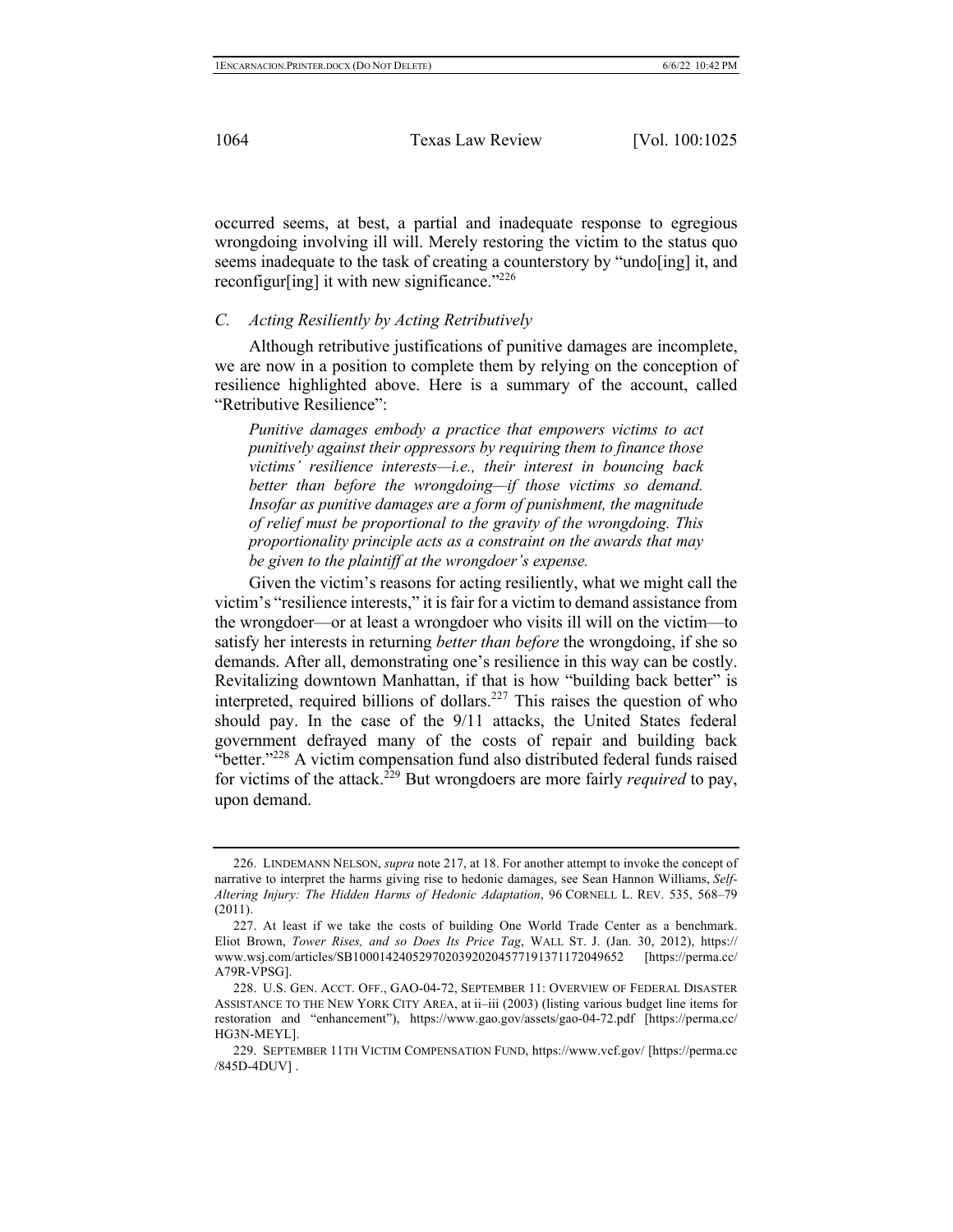*1. The Basic Argument for Retributive Resilience*.*—*An initial argument for retributive resilience appeals to basic fairness. Despite possible alternatives for satisfying the victims' resilience interests (say, through the public fisc), nobody is more fairly required to pay compensation for the victim's resilience interests than the wrongdoer. Nobody is more fairly required to pay for the costs of satisfying Saeed's (the victim's) resilience interests than Haryanto (the wrongdoer), if Saeed so demands. Nobody other than the terrorists are more fairly required to pay for the costs of rebuilding Manhattan better than before, to the extent that those funds could be confiscated. So, insofar as the victim of a wrongdoing manifesting ill will has special reasons to bounce back better—special resilience interests wrongdoers may be fairly required to pay for those costs, if the victim so demands. $^{230}$ 

Indeed, given the victim's reasons to act retributively in response to wrongdoings, and given that retributive theory underspecifies the *form* of retribution, punitive damages seem well situated to empower plaintiffs who have suffered egregious wrongdoings to simultaneously act punitively and resiliently. They act punitively insofar as they extract extracompensatory "fines" from their wrongdoers only when their wrongdoings express ill will, and they act resiliently insofar as they emerge from litigation better off—at least financially and in principle—than before the wrongdoing itself. By satisfying demands for punitive damages, the legal practice unites resilience and retribution under one roof.

At this point, however, a worry emerges: that interpreting punitive damages as retributive resilience provides nothing more than a new kind of "mixed theory" of punitive damages. This suggests that the account suffers from the same defects associated with mixed theories.<sup>231</sup> Recall that some mixed theories of punitive damages try to combine compensatory and retributive goals.<sup>232</sup> The problem was one of instability: mixed accounts, even if they could explain why it was desirable to compensate plaintiffs, and even if they could explain why punishing defendants by imposing extracompensatory fines on them is likewise desirable, could not explain why

<sup>230.</sup> A similar argument that tries to justify tort law's remedial structure in terms of the question of who most fairly bears certain costs has been endorsed elsewhere. For a sophisticated version that invokes a conception of outcome responsibility for losses, see Stephen R. Perry, *The Moral Foundations of Tort Law*, 77 IOWA L. REV. 449, 513 (1992). His account has been criticized for, among other things, failing to capture certain features of tort law. John C.P. Goldberg & Benjamin C. Zipursky, *Tort Law and Responsibility*, *in* PHILOSOPHICAL FOUNDATIONS OF THE LAW OF TORTS 17, 29–35 (John Oberdiek ed., 2014). But the idea that fairness matters in allocating costs as between wrongdoer and victim, as a normative resource, survives this criticism unless we further maintain that fairness-plus-responsibility suffices to explain and justify the moral foundations of tort law as a whole. That idea is not presupposed above.

<sup>231.</sup> *See supra* subpart I(B).

<sup>232.</sup> *See supra* subpart I(B).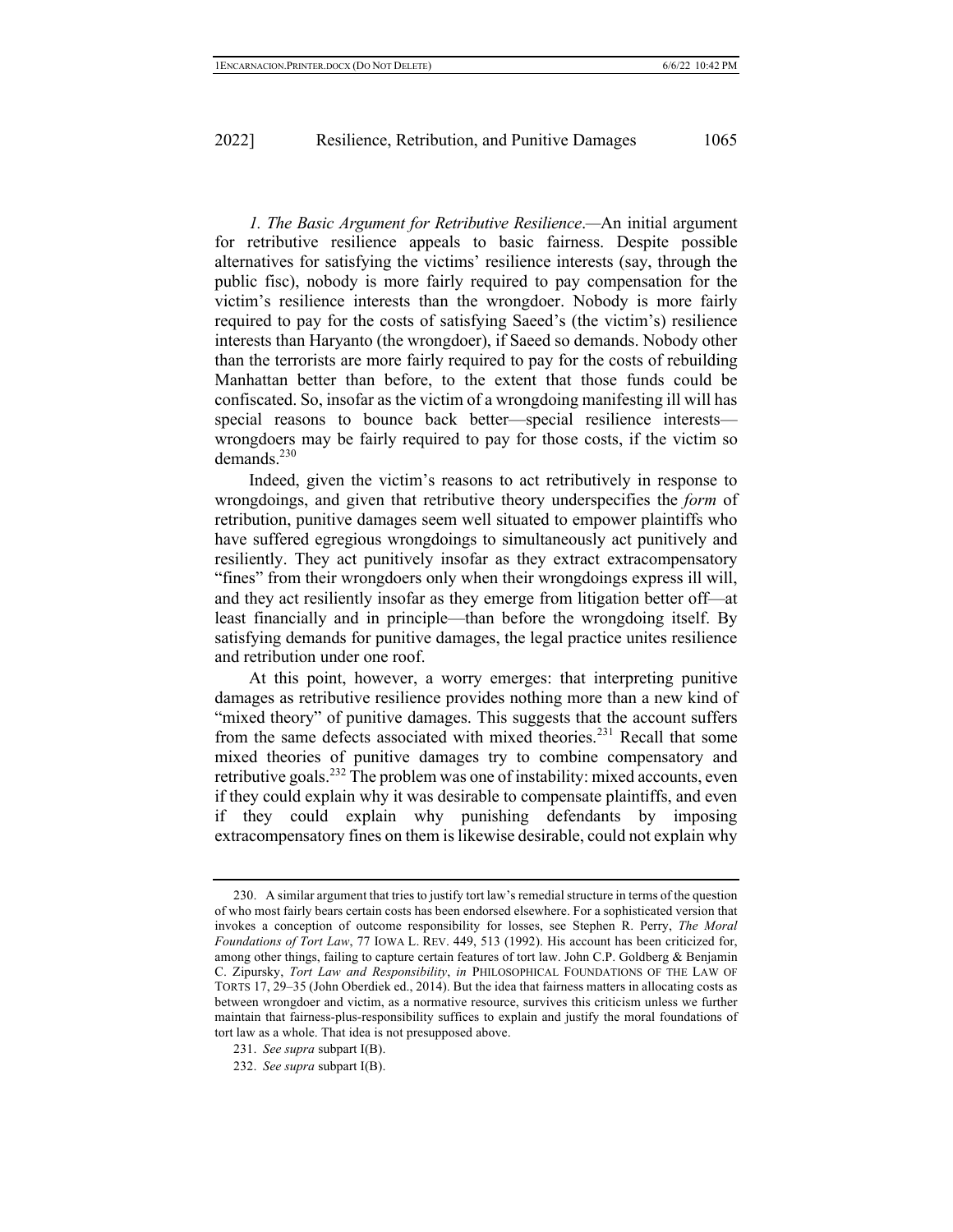transferring the extracompensatory relief *to* the plaintiff and *from* the defendant was distinctively justifiable. In other words, recall, we could simply punish the wrongdoer by relying exclusively on criminal conviction and offer a state-controlled victim compensation fund.

But the present account does not face the same problem. True, it represents a "mixed" theory in the limited sense that the goals of compensating the victim (beyond making plaintiffs "whole," to satisfy their resilience interests) and punishing the wrongdoer are both attained. So, the account portrays punitive damages as instrumentally valuable to the extent that both those goals are worth achieving. But attaining these goals does not exhaust the value of punitive damages according to retributive resilience. The relationship of accountability, according to which the plaintiff acts retributively against the wrongdoer *by* making the wrongdoer help the victim to realize her resilience, is itself non-instrumentally valuable. More specifically, empowering victims to benefit from acting punitively against their oppressors is *constitutively* valuable, insofar as it instantiates a valuable relationship between the wrongdoer and victim.

There are several ways to explain the relevant relationship. As a form of mutual accountability, for example, retributive resilience embodies a form of relational equality.<sup>233</sup> Assuming that a victim's demand that oppressors submit to retributive resilience is an appropriate one, the present account also counts as a form of corrective justice, broadly construed, which concerns empowering victims to force wrongdoers to rectify their wrongdoings.<sup>234</sup> The distinctive contribution of the present account is its ability to justify the transfer of extracompensatory relief from the defendant to the successful plaintiff as an essential feature of that relationship.

*2. Locating Other Value in Linking Retribution and Resilience: Constructive Retributivism and Constructing Counterstories*.*—*Retributive resilience is non-instrumentally valuable in more easily overlooked ways. To see how, an example from Frederick Douglass's *Narrative of the Life of Frederick Douglass* will help.<sup>235</sup> Douglass describes how, after receiving a brutal whipping of at the hands of "slave breaker" Edward Covey, Douglass fought back quite literally, drawing blood from Covey and giving him "entirely the worst end of the bargain."<sup>236</sup> Douglass continued:

<sup>233.</sup> Jason M. Solomon, *Equal Accountability Through Tort Law*, 103 NW. U. L. REV. 1765, 1801 (2009).

<sup>234.</sup> For a useful discussion of the distinction between broad and narrow conceptions of corrective justice, see Gregory C. Keating, *The Priority of Respect over Repair*, 18 LEGAL THEORY 293, 316–17 (2012).

<sup>235.</sup> FREDERICK DOUGLASS, NARRATIVE OF THE LIFE OF FREDERICK DOUGLASS, AN AMERICAN SLAVE, WRITTEN BY HIMSELF 50 (William L. Andrews & William S. McFeely, eds., 1997).

<sup>236.</sup> *Id.*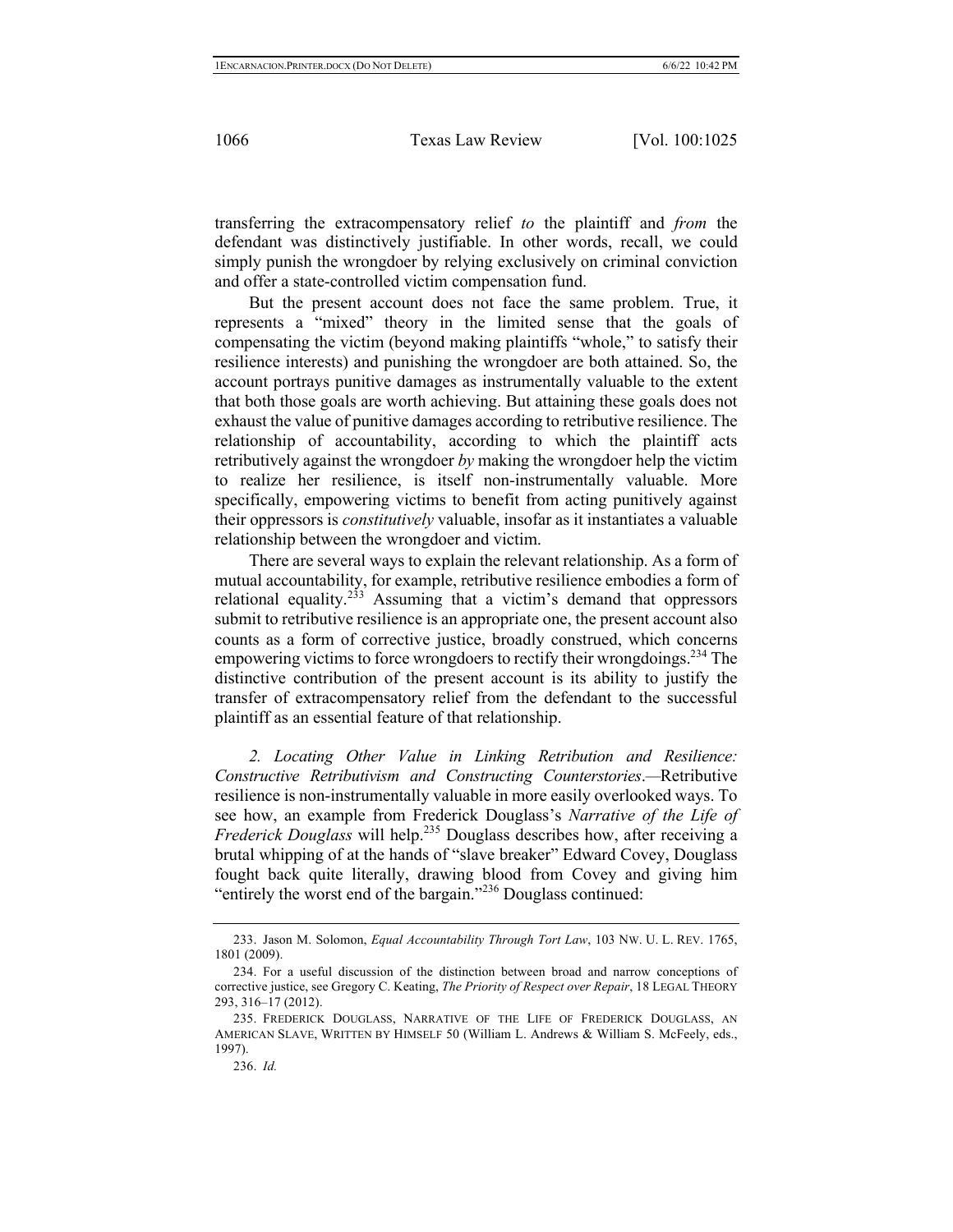This battle with Mr. Covey was the turning-point in my career as a slave. It rekindled the few expiring embers of freedom, and revived within me a sense of my own manhood. It recalled the departed selfconfidence, and inspired me again with a determination to be free. $237$ 

In fighting back against his wrongdoer successfully, Douglass reaffirmed his own worth.<sup>238</sup> This episode turns out to be vital to Douglass a "turning-point"—supplying him with a renewed "self-confidence," one that motivated him "with a determination to be free."<sup>239</sup> Douglass also credits his victory with ensuring that Covey "never laid the weight of his finger upon me in anger" thereafter.<sup>240</sup> And ultimately, though not immediately, Douglass gained his freedom.

We can draw several lessons. Most obviously, Douglass's victory over Covey successfully communicated to Covey that Douglass is not to be trifled with. Retaliation sometimes serves this function; it signals not only to one's wrongdoers but to other future wrongdoers that one is not permitted to be treated as the wrongdoer has treated him. Douglass successfully deterred Covey. Less obvious, however, is that Douglass's retribution helped him to realize resilience. Recall that realizing the ideal requires the victim to in some way participate in or author the result of becoming better of  $f^{241}$  Here, Douglass authored the outcome at least in part *because* he personally fought back against and defeated Covey. His "betterment" consisted in Douglass's successfully executing his plan to secure his own freedom. But this beneficial result was made possible because defeating Covey rekindled his motivation and self-respect, which allowed Douglass to see himself as having a life worth living and a life worth pursuing.<sup>242</sup>

The fact that Douglass's emerging better off comes *as a result* of his punishment of Covey is non-instrumentally valuable. The claim here is not merely that Covey's suffering—as the wrongdoer—is intrinsically good or deserved in the way that some retributivists insist.<sup>243</sup> Nor is the claim simply that retributive action corrects certain false claims about the wrongdoer's

<sup>237.</sup> *Id.*

<sup>238.</sup> This is an important point often overlooked in expressive accounts, which typically focus on what message is sent to a broader community. For the idea that one's self is an important audience for one's behavior, see generally Stephen Bero, *The Audience in Shame*, 177 PHIL. STUDIES 1283 (2020).

<sup>239.</sup> DOUGLASS, *supra* note 235, at 50.

<sup>240.</sup> *Id.*

<sup>241.</sup> *See supra* section II(A)(1).

<sup>242.</sup> Again, this is why Rawls considered self-respect to be perhaps the most important "primary good." RAWLS, *supra* note 225, at 348, 386.

<sup>243.</sup> A classic account of retributivism in the criminal law can be found in MICHAEL MOORE, PLACING BLAME (2010). For a compelling case against retributivist justifications of punishment, see TADROS, *supra* note 70. For a retributivist sur-reply, see Mitchell N. Berman, *Rehabilitating Retributivism*, 32 L. & PHIL. 83 (2013).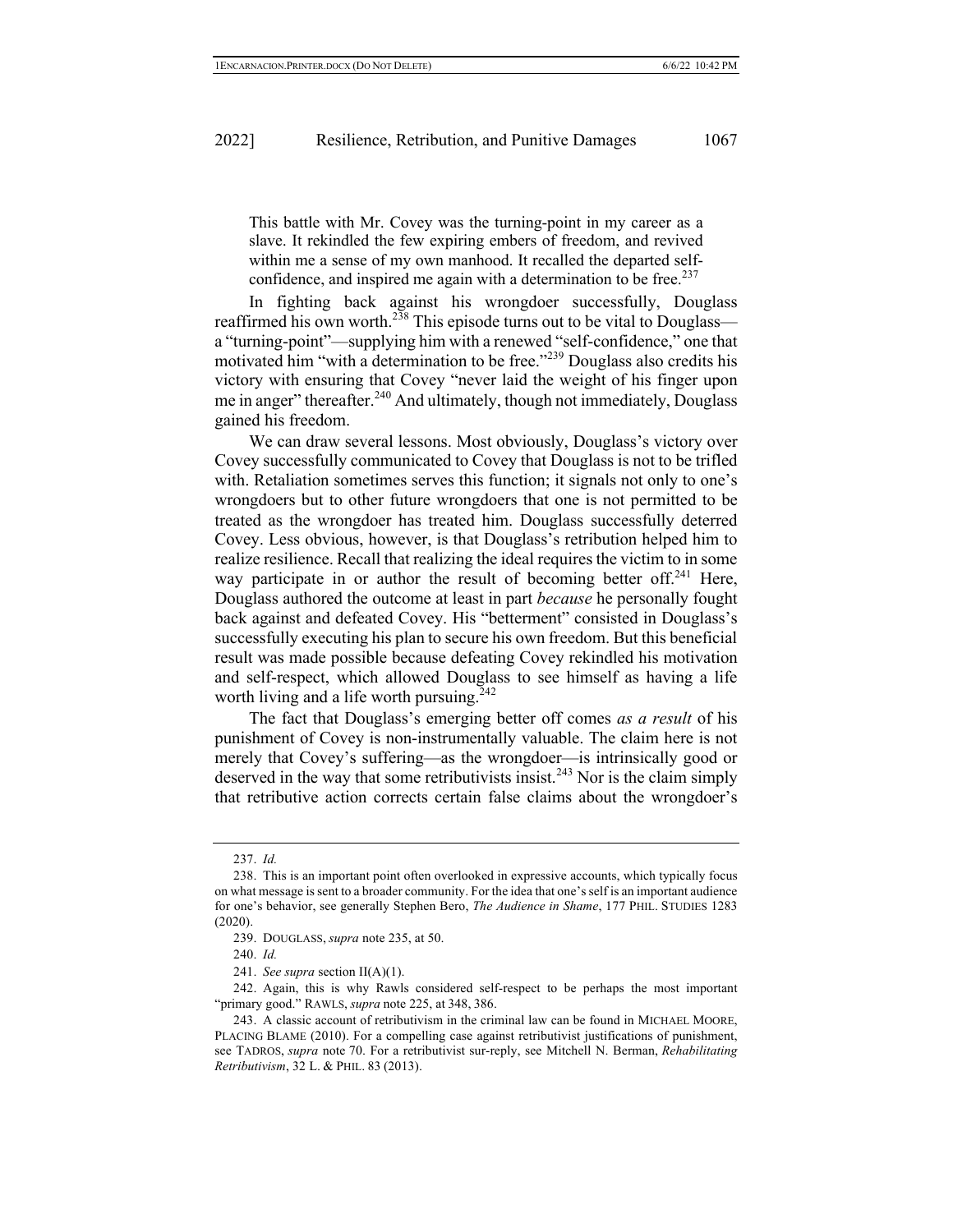superiority, as explained above.<sup>244</sup> Instead, the claim is that there is something non-instrumentally valuable about a victim's emerging better off *as a result of* his acting punitively against his wrongdoer.

There are two reasons why. First, in virtue of the victim's emerging better off as a result of the retribution, resilience improves the value of the retribution even if retributive action taken alone would be justified. That is, even if a retributivist rejects the expressivist line endorsed by Galanter and Luban,  $245$  the quality of the retributive justice meted out improves when the retribution is meted out in a constructive way. Retributive justice becomes transformative and beneficial, not simply inert justice that "hangs in the air," at best. Retribution untethered from further good downstream consequences may accomplish *a good* (punishing those who deserve it) but no good *for*  anyone, akin to Kant's infamous call for killing the last prisoner on the island.<sup>246</sup> Linking retribution to resilience improves the quality of retributive justice itself by ensuring it makes the victim better off in some meaningful way. 247

But this first reason does not obviously represent an improvement over the mixed theory criticized above, though retributive resilience would still have a comparative advantage by showing why *extra*compensatory relief is justified. After all, one could claim that making up compensatory shortfalls "improves" the quality of the retribution as well. But there is another reason why linking retributive justice and resilience is non-instrumentally valuable: as discussed before, resilience has an expressive value that complements and improves the narrative, expressive, or symbolic components of certain forms of retributive theories. Following Galanter and Luban, retributive justice aims to correct false messages about the inferiority of the wrongdoer vis-àvis the victim.248 Retribution here represents the wrongdoer's defeat at the victim's hands, aiming to correct the message about the wrongdoer's superiority to the victim. But retribution alone is relatively silent with respect to the victim; it does not say whether the victim's victory was pyrrhic or involved the victim's self-defeat.

<sup>244.</sup> *See supra* section II(B)(1).

<sup>245.</sup> *See supra* section II(B)(1).

<sup>246.</sup> IMMANUEL KANT, THE METAPHYSICS OF MORALS 116 (Lara Denis ed., Mary Gregor trans., Cambridge Univ. Press rev. ed. 2017). It has been argued that punishing the guilty is good *for* the guilty insofar as it constitutes a form of recognition of a guilty person's genuine moral agency. For a helpful discussion arguing that a moral accountability theory is more consistent with Kant than a reciprocity theory, see Margaret M. Falls, *Retribution, Reciprocity, and Respect for Persons*, 6 L. & PHIL. 25 (1987). But at least in Kant's case it seems a strange form of "good," which results in an inmate's death.

<sup>247.</sup> The idea, that the best goods are those that are not just good in themselves but also have good results, has an old pedigree. Whether justice is a good of this type has preoccupied philosophers for just as long. *See* PLATO, REPUBLIC 33–35 (G.M.A. Grube tran., C.D.C. Reeve rev., 1992).

<sup>248.</sup> *See* subpart II(A).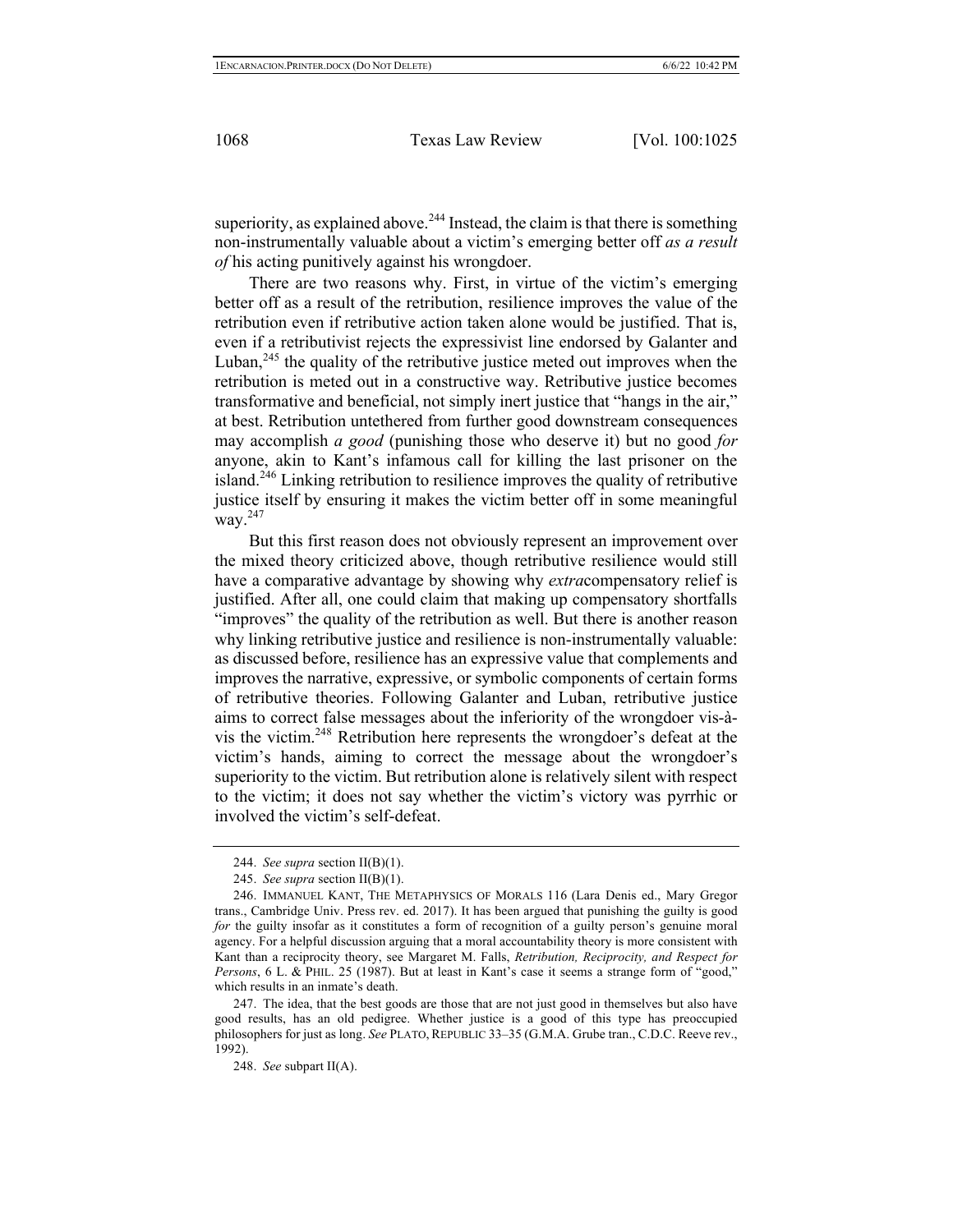Resilience fills in the details. What resilience makes possible is a counterstory according to which the victim emerges stronger, guaranteeing that not only has the victim *defeated* the wrongdoer through retribution but also that the victim's retribution has not weakened him. Indeed, the victim has emerged better off as a result of seeking justice. Insofar as counterstories "redefine [one's] past ... undo it, and reconfigure it with new significance, $1249$  and insofar as having these counterstories is crucial for victims attempting to reconfigure their lives after wrongdoing, they are constitutively valuable. Narratives like this one—whether expressed to third parties or not—are constitutive of who we are as persons.<sup>250</sup>

We saw this value in Douglass's retaliation against Covey. Douglass himself referred to his defeating Covey as a "turning" point<sup>251</sup> that enabled him to emerge better off and, in effect, to realize his own counterstory. By punishing Covey and ultimately escaping to freedom as a consequence of that defeat, Douglass "redefine[d] [his] past . . . und[id] it, and reconfigure[d] it with new significance."<sup>252</sup> We can elaborate the particular counterstory in many ways. For example, by punishing Covey, Douglass transformed Covey from malefactor to, in effect, benefactor. Or: by punishing Covey, Douglass ultimately and effectively forced Covey to help him, thereby transforming Covey's ill will into something ultimately valuable to Douglass. Or: Douglass not only rightfully punished Covey but ensured that the punishment was constructive, insofar as it contributed to Douglass's emerging better off. However the story's details are filled in, it is made possible by Douglass's resilient behavior, and is valuable for the reasons resilience is valuable in general.253

To generalize, acting retributively against the wrongdoer may contribute to the victim's resilience.<sup>254</sup> When this occurs, the punishment helps the victim realize a counterstory that mitigates the claim of the victim's inferiority.<sup>255</sup> Victim resilience that flows from that punishment allows them to transform their wrongdoers into benefactors as part of that narrative.<sup>256</sup> So

<sup>249.</sup> LINDEMANN NELSON, *supra* note 217, at 18.

<sup>250.</sup> *Id.*; MAYRA SCHECHTMAN, THE CONSTITUTION OF SELVES 93–94 (1996) (arguing that personal identity is a function of one's autobiographical narrative); JEROME BRUNER, MAKING STORIES: LAW, LITERATURE, AND LIFE 63–64, 85–87 (2002) (same).

<sup>251.</sup> DOUGLASS, *supra* note 235, at 50.

<sup>252.</sup> *See* LINDEMANN NELSON, *supra* note 217, at 18.

<sup>253.</sup> *See supra* subpart II(A)(2).

<sup>254.</sup> *See* DOUGLASS, *supra* note 235, at 50 (recounting how a physical fight he had with Covey was a "glorious resurrection, from the tomb of slavery, to the heaven of freedom" that revived him with a sense of his own manhood).

<sup>255.</sup> *See supra* section II(B)(1).

<sup>256.</sup> *See supra* section II(B)(2).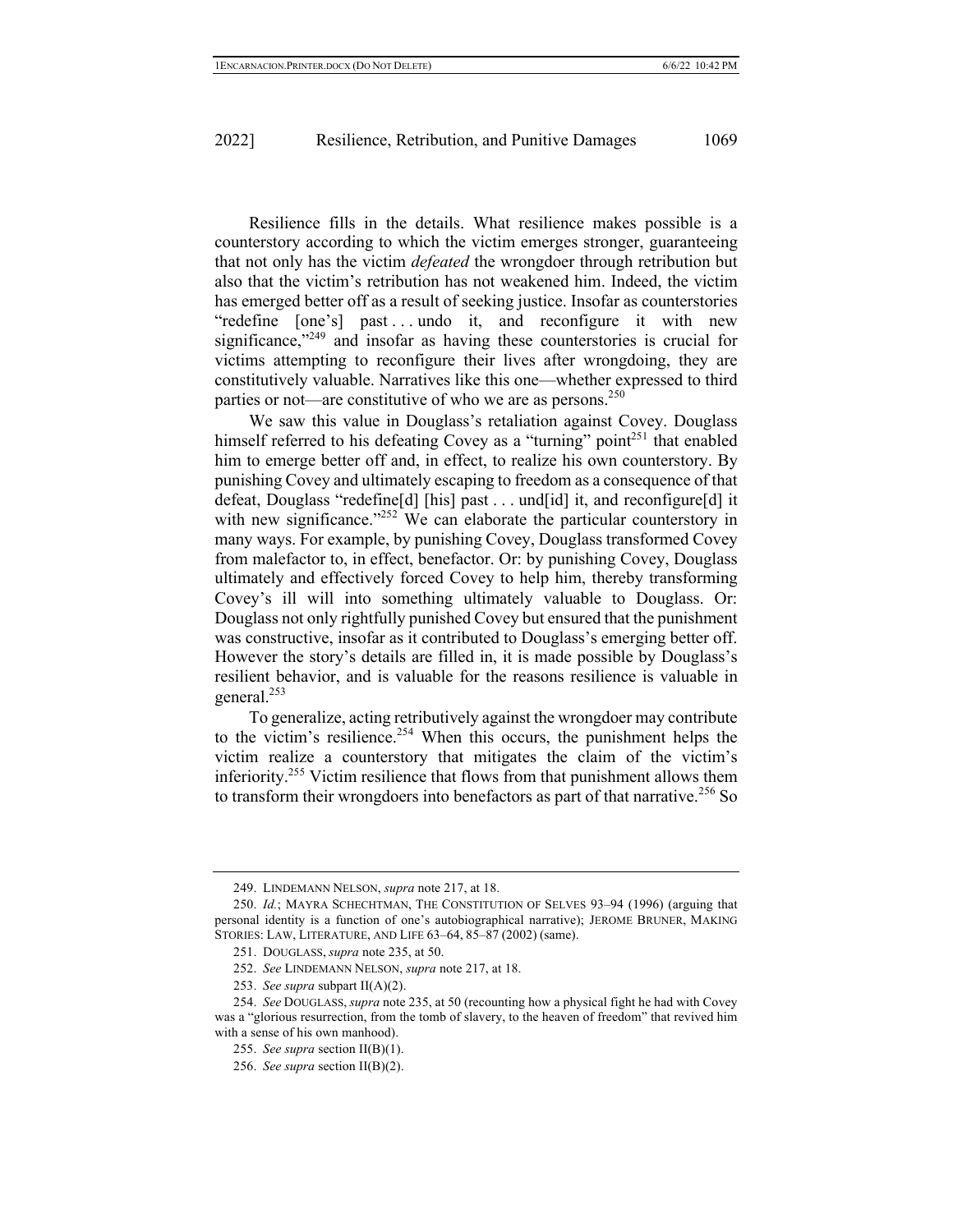in addition to realizing retributive values and the values of resilience, integrating the two carries special value that is not reducible to its parts.<sup>257</sup>

## *D. How Punitive Damages Help Victims Realize Retributive Resilience*

To recap: resilience requires someone who has suffered serious setbacks to, in some meaningful sense, come back better than before the setback.<sup>258</sup> Sometimes those setbacks come in the form of wrongdoings, which impose certain narratives on or express degrading messages about the victim. Countering those narratives or mitigating those messages involves developing a counterstory, which may require victims to defeat or punish the wrongdoer.<sup>259</sup> And when victims punish their wrongdoers, they sometimes are able to realize resilience, insofar as doing so allows them to emerge better than before the wrongdoing. When punishing the wrongdoer serves the victim's resilience interests, this improves the value of the retributive justice meted out while simultaneously providing grist for a narrative according to which the wrongdoers' defeat provided a turning point in the victim's life.

But we are left with several problems. Notice that the causal connection between Covey's punishment and Douglass's betterment seems the exception rather than the rule. In other words, rarely does retributive conduct seem to guarantee the victim's betterment. A commonplace criticism of retribution is that, even if justified, "satisfaction" earned by punishers is fleeting and ends up helping no one. If anything, the thought continues, retributive responses do more harm than good. So, although punishing Covey *did* in effect help Douglass once Douglass beat him up, these results are by no means guaranteed.

There is another problem. Douglass's ability to realize the ideal of resilience also seemed precarious. His conduct, morally justified though it was, risked incredible harm to himself. The only reason legal officials did not punish Douglass for beating Covey, surmises Douglass, was that Covey wanted to protect his reputation as a slave breaker.<sup>260</sup> Publicizing the fact that Douglass had overcome Covey would destroy that reputation, which depended on the perception that Covey could dominate the slaves under his control.<sup>261</sup> Absent these unique circumstances, there was no guarantee that by punishing Covey, Douglass would realize the ideal of resilience.

Solving these problems further justifies the practice of punitive damages. To see how, imagine that, rather than defeating Covey, Douglass had managed—in the dead of night—to confiscate enough money from

<sup>257.</sup> *See supra* subparts II(A)–(B).

<sup>258.</sup> *See supra* subpart II(B).

<sup>259.</sup> *See supra* section II(B)(2).

<sup>260.</sup> DOUGLASS, *supra* note 235, at 51.

<sup>261.</sup> *Id.*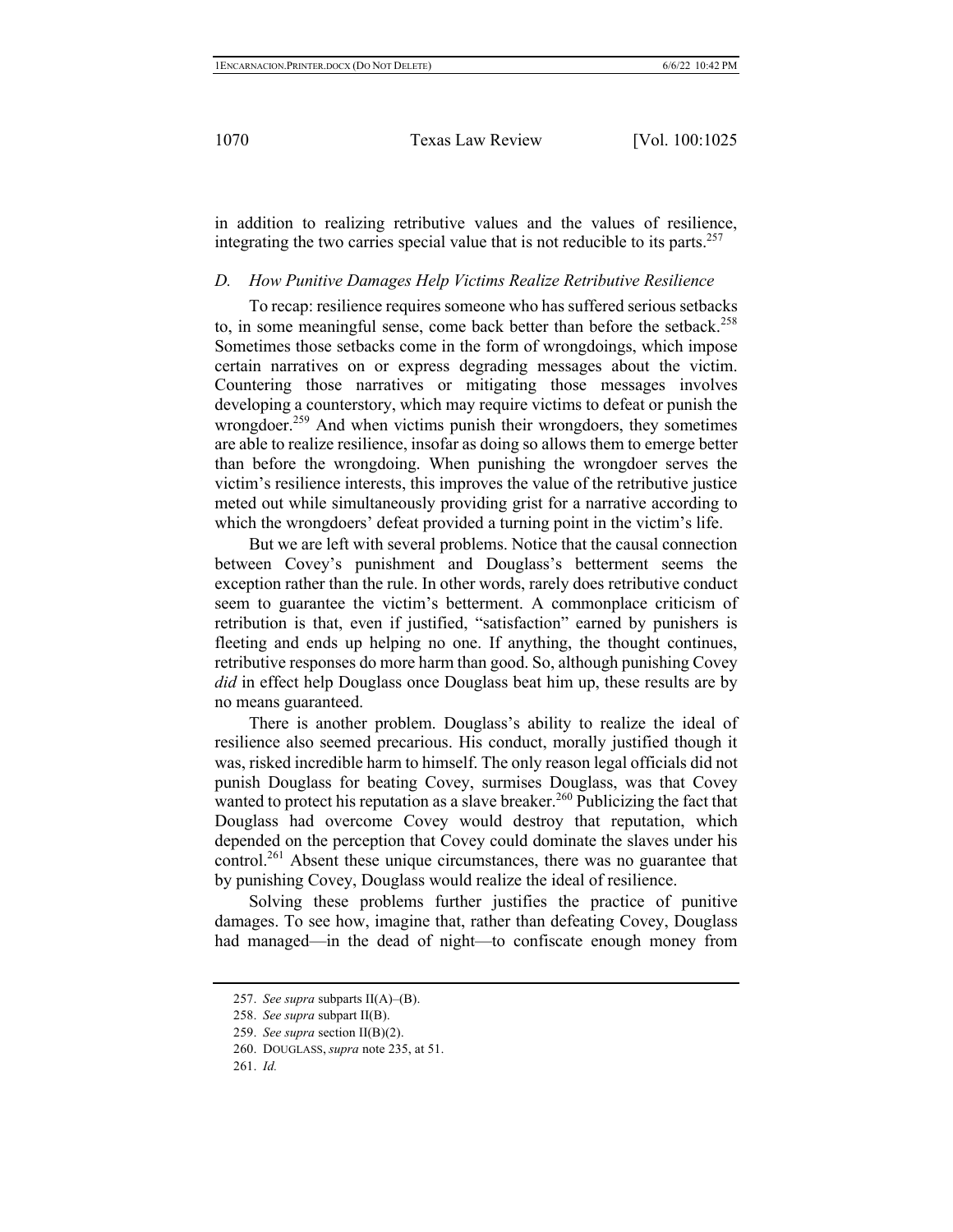Covey to cure the harms that he had suffered or a fair amount to approximate those harms. What's more, imagine that Douglass had confiscated *more money* than needed to cure those harms. Suppose instead that he confiscated enough money to finance his own escape, secure his freedom, and begin a new life as a free man. Enough money, in short, to emerge better than before the wrongdoing.

In some ways, this way of realizing resilience through punitive action might have been less viscerally satisfying for Douglass. But in other ways confiscating Covey's assets would be a more reliable and perhaps even more enduring way of becoming better off. The imagined confiscation is less contingent on the downstream causal impact that defeating Covey had on Douglass's psychological makeup. Instead of Douglass's emerging better than before being *caused by* his punishment of Covey—which, again, seems highly dependent on Douglass's motivational wiring and contingencies that led Douglass to go unpunished in return—in our hypothetical Douglass made himself better than before the moment he safely secured sufficient extracompensatory assets from Covey. At that moment, Douglass secures his betterment *in virtue of* punishing Covey. Douglass's making himself better off financially—and thereby realizing the ideal of resilience—*is* Covey's punishment. Realizing the ideal is, in other words, *constitutive* of that punishment.

How this all relates to punitive damages should be obvious. The extracompensatory gains extracted from wrongdoers at the expense of their victims realize the ideal of resilience. Acquiring extracompensatory relief itself counts as being made, in a real sense, "better off"—albeit financially than before the wrongdoing. Although becoming better off financially does not guarantee that the victim will be better off all things considered, it does guarantee being better off *financially*—which is no small thing. And being able to inflict this form of punishment is valuable for all the usual reasons that realizing the ideal is valuable in the aftermath of wrongdoing. Perhaps most importantly, being made better off in this way—at the wrongdoer's expense—empowers victims to truthfully claim a counterstory according to which they transformed their malefactors into benefactors by obligating the wrongdoers to make them better off than before. This transforms, symbolically, the wrongdoing itself into an opportunity for personal growth, reconfiguring the significance of the wrongdoing in the process. And the fact that the victim is made better off *at the wrongdoer's expense* shows that the wrongdoer's punishment is constitutive of the victim's betterment.

In addition to realizing the ideal of resilience and, in turn, empowering victims to tell a valuable counterstory, notice something else. Punitive damages offer a kind of improvement over Douglass-type punishment of Covey. As already noted, much could have gone wrong in securing his satisfaction against Covey—even in our imagined case where Douglass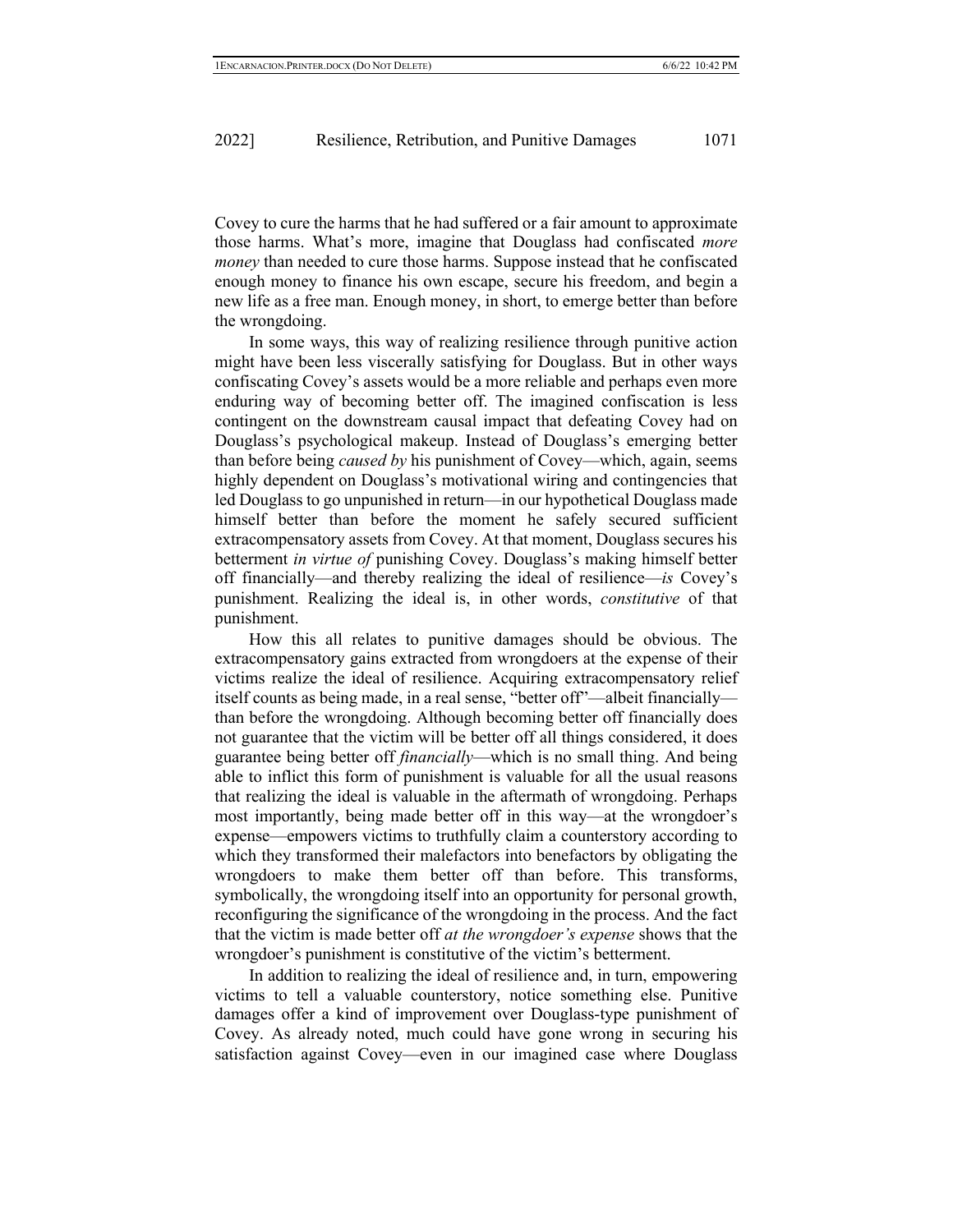confiscates Covey's assets. Again, nothing about physically defeating Covey or confiscating his money guarantees a good outcome. Douglass could have been caught after the fact. These are practical obstacles to realizing resilience through punishment. Punitive damages help to solve them. For one thing, once the extraction of punitive damages is complete and delivered over to the plaintiff, there is a sense in which the plaintiff is concretely better off: financially. So, in winning punitive damages over Haryanto in court, Saeed's punishment of Haryanto seems much more likely to concretely realize the ideal of making himself better off than before the wrongdoing.

We can put things more precisely. Douglass's physical punishment of Covey *causally contributed to* his becoming better off—by re-activating the motivation he needed to ultimately secure his freedom—while Saeed's punishing Haryanto was *constitutive of* Saeed's becoming better off because the damages inflicted on Haryanto are the same thing as Saeed's financial betterment. This is important. Punitive damages represent an improvement over self-help not just because of the familiar ways that juridical self-help enforcement of rights improve upon extrajudicial self-help—e.g., preventing harms associated with self-help, including violence and its escalation. Punitive damages improve on extrajudicial self-help because they better secure the underlying value of resilience-through-punishment. And this value is better secured because the relationship between the wrongdoer's punishment and the victim's becoming better off is transformed from being causal (and hence subject to precarity) to being constitutive (and hence guaranteed). Put differently, in winning punitive damages rather than exercising some sort of extrajudicial punishment, the wrongdoer's punishment goes from *potentially* leading to or causing the victim's betterment (e.g., in the Douglass case), to being *essentially the same thing*, as embodied in extracompensatory transfer from wrongdoer to victim (e.g., in *Haryanto*).

## *E. Does the Account Pass the Test?*

Does this theory pass the test set forth above at the end of Part I? First, will the theory preserve the "punitive" aspect of punitive damages, and second, will it explain why punitive damages are available only in cases where the wrongdoing giving rise to the lawsuit reflected ill will? Each element is satisfied. Punitive damages aim, as the name suggests, to empower victims to inflict punishment on their wrongdoers.<sup>262</sup> Second, these punishments are appropriate only in cases involving ill will. Although there are a host of difficult problems that emerge in the philosophy of criminal law in explaining these relations more precisely, this essay need not wade into these waters.

<sup>262.</sup> Galanter & Luban, *supra* note 74, at 1432.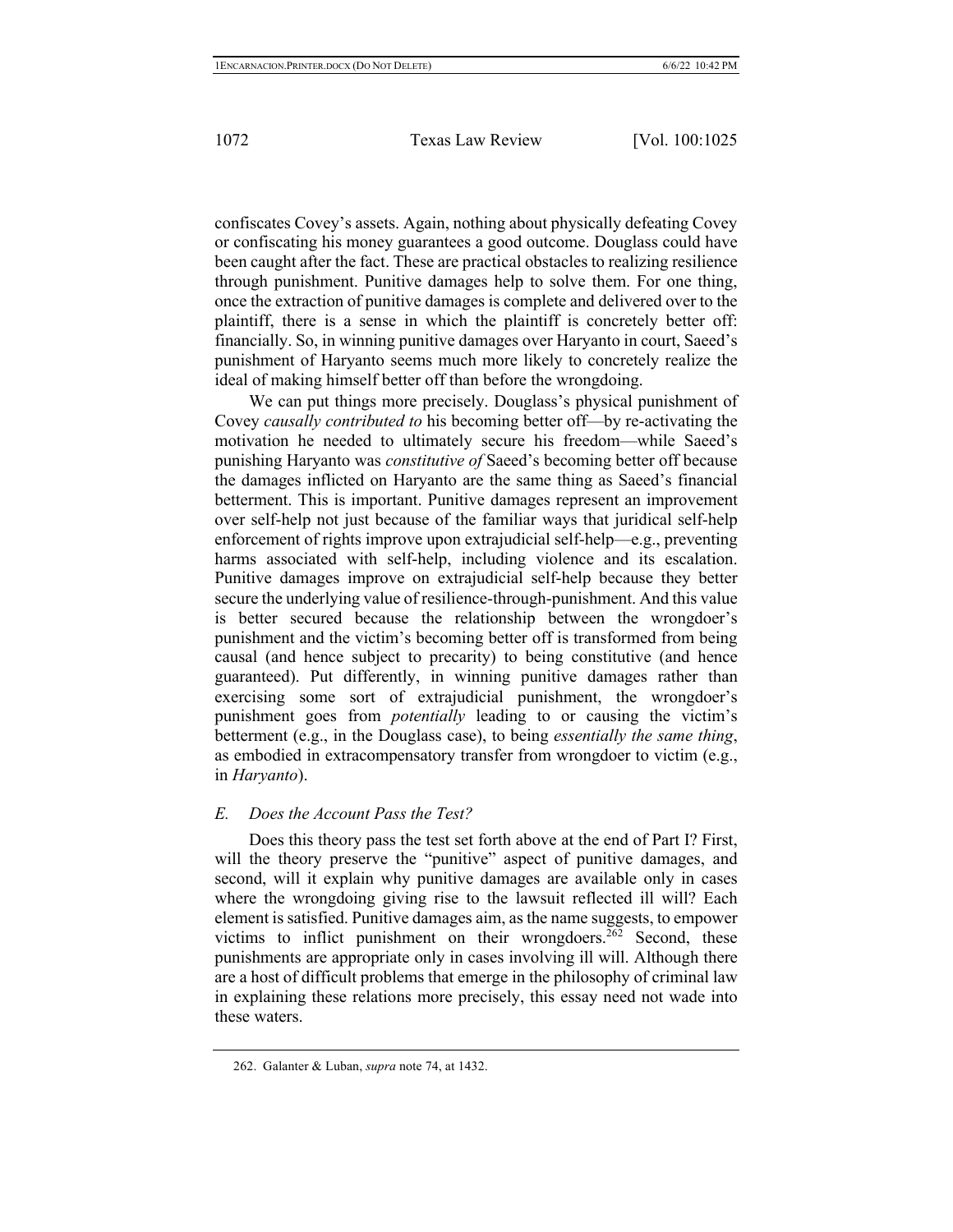The preceding two criteria are satisfied by a number of theories of punitive damage. But the present theory provides an edge over competitors with respect to the third and fourth criteria because it explains and justifies the practice of awarding at least some of the extracompensatory damages *to the plaintiff in particular* and explains why those same damages must *come from the defendant*. The present theory satisfies these criteria. When punitive damages are awarded, this means that the plaintiff has inflicted punishment on the defendant in a way that realizes the ideal of resilience for the plaintiff. Specifically, the plaintiff punishes the defendant by pressing her into service, financing the plaintiff's financial betterment. Because securing the plaintiff's betterment is the defendant's punishment, this explains why the extracompensatory relief is not an unjust windfall: it represents rightful payment by the defendant to the plaintiff. So, apart from being grounded in the values associated with resilient action and retributive justice, the account of punitive damages offered here avoids the pitfalls that face the main theories of punitive damages accepted by courts today.

#### III. Recommendations for Reform

The theory of punitive damages presented above tries to satisfy several criteria for adequacy, criteria reflecting the inability of extant theories to account for certain structural features of bipolarity and the substantive extracompensatory aspect of punitive damages. But it is unlikely that any account of punitive damages, short of being ad hoc or trivial, will fit every facet of legal practice governing punitive damages.<sup>263</sup> That said, we need not necessarily bemoan a lack of fit between a theory and extant practice. Indeed, we should expect some lack of fit if a theory is going to perform any normative work.<sup>264</sup> So long as the lack of fit is not fundamental—such as the lack of fit between deter-and-punish instrumentalism and the fundamental structure or substance of punitive-damages practice—we should be heartened, in fact, if a theory without that defect provides useful guidance at the margins of the practice in question.

With those methodological remarks in mind, subpart III(A) takes on the challenge faced by the fact that punitive damages are widely understood to serve a deterrence function. To the extent that my proposal aims to explain

<sup>263.</sup> For one thing, some courts have fully embraced the punish-and-deter orthodoxy and shape their doctrines to reflect it. Indeed, the worry motivating this Article is that this same orthodoxy, taken to its logical conclusion, is consistent with eliminating the practice of transferring punitive damages awards to plaintiffs. If even the orthodoxy suffers from a problem of "fit," this suggests that likely any attempt to bring a unifying theory of punitive damages will suffer too, to the extent existing doctrine reflects that orthodoxy.

<sup>264.</sup> For a similar methodological stance that criticizes the "rubber stamp" approach to theorizing areas of law, see Erik Encarnacion, *Contract as Commodified Promise*, 71 VAND. L. REV. 61, 88 (2018).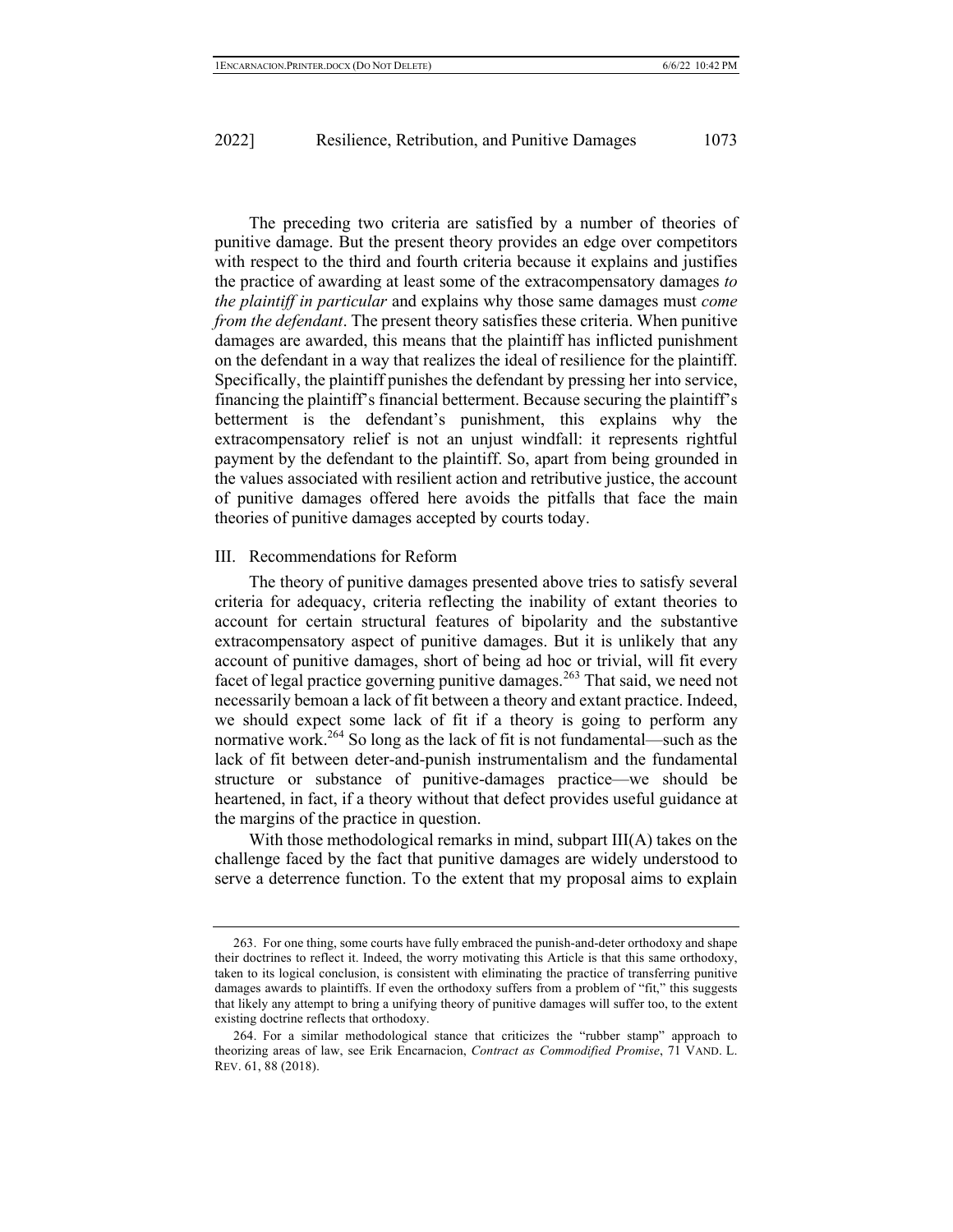and justify certain features of punitive damages, the widespread understanding of punitive damages' role in deterring wrongdoers should be explained or explained away. This Article urges separation: officials should take care to distinguish between "genuinely" punitive damages and deterrence damages. Subpart III(B) evaluates the factors that courts allow juries to consider when calculating punitive damages. Given the new theory of punitive damages presented here, it is argued that to better facilitate the "divorce," courts should not instruct juries to consider certain factors because they are irrelevant to the core of punitive damages. Separate instructions should be given under the label of "deterrence damages," which seek special and/or general deterrence.

# *A. Distinguishing Retributive from Deterrence Damages*

The present account of punitive damages rejects deterrence as a rationale. But as the Supreme Court has remarked, "Regardless of the alternative rationales over the years, the consensus today is that punitives are aimed not at compensation but principally at retribution *and deterring harmful conduct*."<sup>265</sup> And this makes a practical difference. Following the Supreme Court's lead, courts charged with determining whether punitivedamages awards are unconstitutionally excessive "must consider the goal of deterrence."<sup>266</sup> So to the extent that punitive-damages practice is shaped and informed by the deterrence rationale, the theory that this Article presents will seem fundamentally at odds with punitive-damages practice.

Given this possibility, and as a matter of "fair labeling,"<sup>267</sup> this Article recommends sharply distinguishing between "retributive" damages and deterrence damages. The theory presented in this Article explains why retributive damages properly belong to the victim and why they are not windfalls after all. That is, the chief accomplishment of the present theory is to justify the practice of retributively transferring to the plaintiff a core amount of extracompensatory damages from the defendant. This justification, in turn, prima facie protects the plaintiff; these damages properly belong to them. Failing to account for this transfer is where standard defenses of punitive damages fall short.

By contrast, damages imposed on wrongdoers for the purpose of deterrence do not in principle "belong" to the victim. To the extent those damages are transferred to the plaintiff, they remain windfalls. In turn, to the extent that legal reform siphons this amount off to the public coffers, via split-

<sup>265.</sup> Exxon Shipping Co. v. Baker, 554 U.S. 471, 492 (2008) (emphasis added).

<sup>266.</sup> Deters v. Equifax Credit Info. Servs., Inc., 202 F.3d 1262, 1272 (10th Cir. 2000); *see also*  Tillett v. Lippert, 909 P.2d 1158, 1162 (Mont. 1996) (noting that punitive damages should serve to punish and set an example for the purpose of deterrence).

<sup>267.</sup> Chalmers & Leverick, *supra* note 168, at 219 (identifying "fair labelling" as a normative principle governing criminal liability).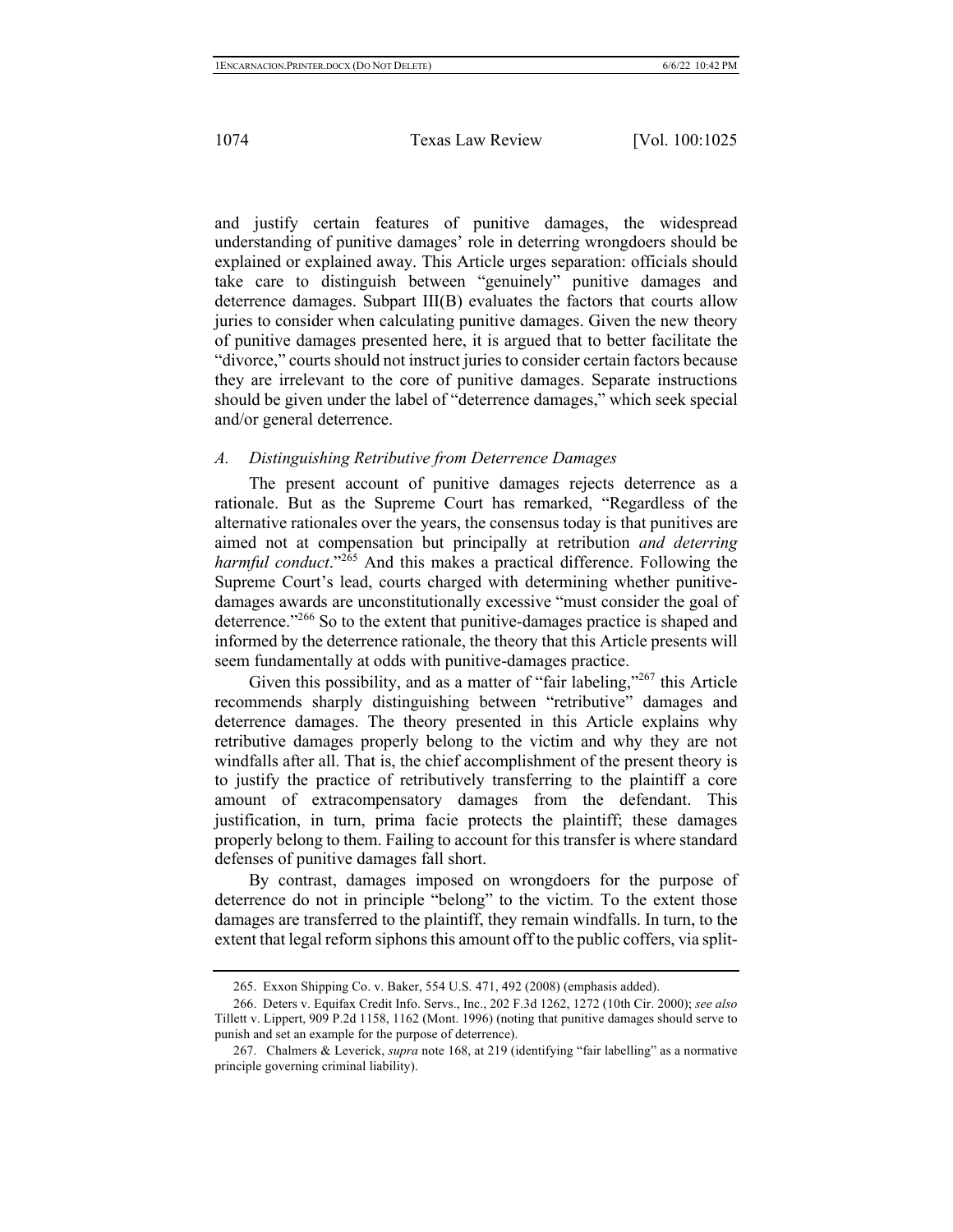recovery statute or some other means, this Article presents no objection to that practice.<sup>268</sup>

To facilitate this proposal for reform, jury instructions should carefully distinguish between retributive damages and deterrence damages.<sup>269</sup> Each form of damages should receive its own line item, and courts should give different guidance for each form of relief. More specifically, the factors that juries should consider in imposing retributive damages should differ from the factors that they should consider in imposing deterrence damages. For an illustration on how those factors might differ, consider more specific reforms below.

#### *B. Reforming the Factors That Juries Consider*

In assessing punitive damages, juries are typically tasked with both assessing whether the defendant's misconduct warrants punitive relief, and if so, how much to assess. The theory of punitive damages offered in this Article is consistent with the first task but may not be consistent with all aspects of the second.

The whether-to-award question is comparatively straightforward, insofar as punitive damages are available only when the misconduct is egregious, infected with malice, or otherwise demonstrates ill will.<sup>270</sup> This task, although not always easy, differs little from the kind of inquiry juries face when determining whether a defendant committed a crime with the requisite culpable mental state.

The how-much-to-award question is trickier for juries to answer. And jury instructions provide little help. In some jurisdictions, judges provide little guidance, affording juries broad discretion.<sup>271</sup> Other jurisdictions simply

<sup>268.</sup> The reform of "divorce" also coheres with attempts to respond to the problem of punitive redundancy, which arises when a defendant may be "punished" multiple times for the same transgression, given that several plaintiffs may prevail in successive rounds of litigation for the same underlying conduct. Each plaintiff, in my view, would be entitled to retributive damages to satisfy their resilience interests. This amount would not yield redundancy, given that each plaintiff would obtain what she is uniquely entitled to. Deterrence damages, however, should presumably be treated differently to avoid redundancies. For an illuminating discussion, see generally Bert I. Huang, *Surprisingly Punitive Damages*, 100 VA. L. REV. 1027 (2014).

<sup>269.</sup> Dan Markel has similarly used the label "retributive damages," but in so doing he refers to something different: an "intermediate" sanction, which places the plaintiff in the role of a private attorney general, and which essentially construes punitive damages as essentially a bounty for securing the public's interests in meting out retribution. Markel, *supra* note 66, at 307 n.224.

<sup>270.</sup> *See* DOBBS,*supra* note 29, § 34.4, at 862 (identifying a defendant's "malice, ill-will, intent to injure," and his "oppressive, evil, [or] wicked" nature as factors considered in permitting punitive damages).

<sup>271.</sup> *See, e.g.*, Ondrisek v. Hoffman, 698 F.3d 1020, 1028 (8th Cir. 2012) (citing BMW of N. Am., Inc. v. Gore, 517 U.S. 559, 568 (1996)); Berrier v. Thrift, 420 S.E.2d 206, 208 (N.C. Ct. App. 1992) (quoting the trial court's jury instructions, which state: "[u]pon a showing of gross, willful or wanton negligence, whether to award punitive damages, and within reasonable limits, the amount to be awarded are matters within the sound discretion of the jury.").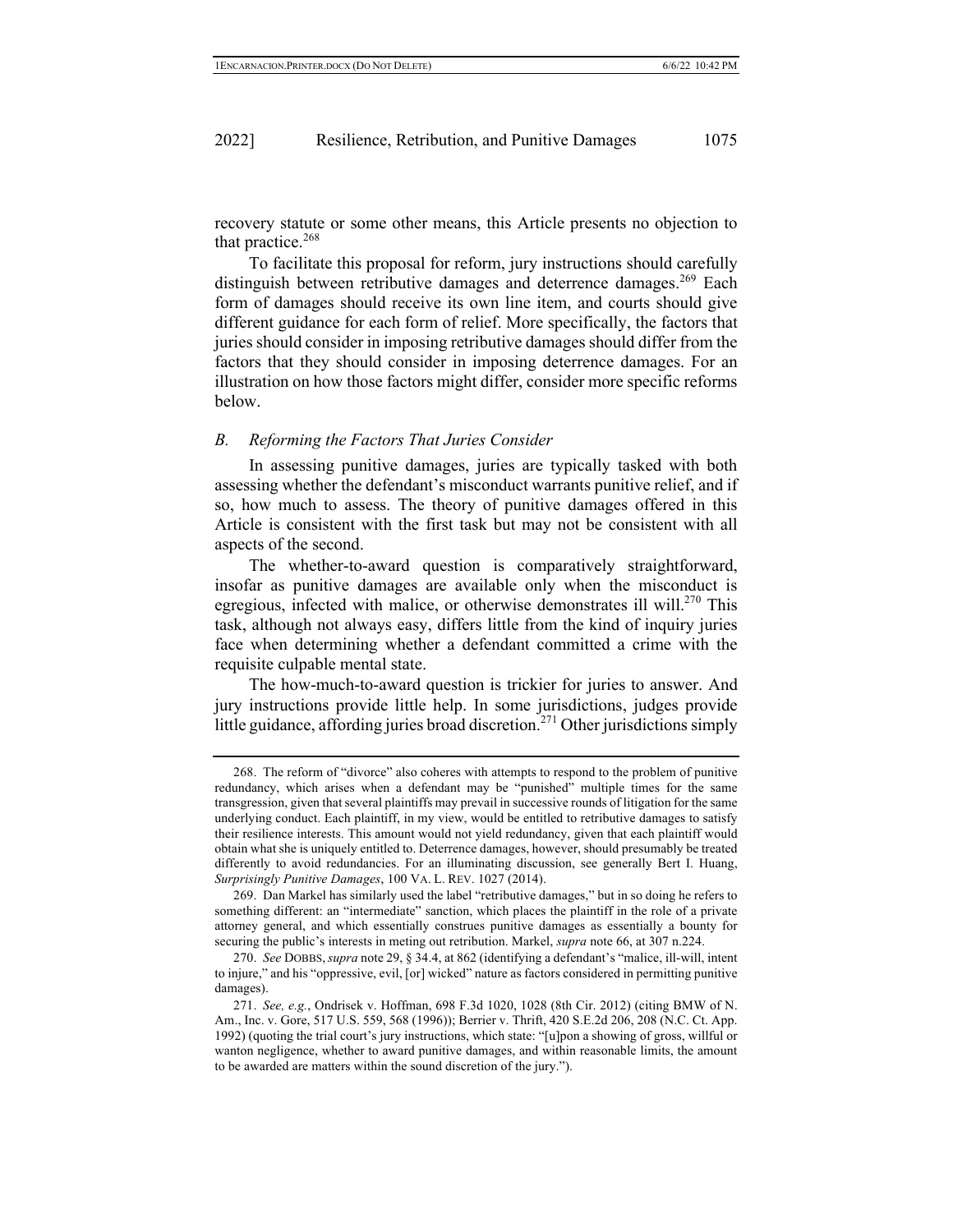list the policy objectives that this Article has criticized, $272$  while still others provide juries with more detailed instructions. But the how-much-to-award question is constrained, in the first instance, only by open-ended lists of factors to consider, with an eye towards punishing and deterring the plaintiff.273

The first reforms recommended by this Article do not solve the practical problem facing juries in determining how much by way of punitive damages to award. More modestly, this Article proposes editing the list of factors that courts permit juries to consider in coming up with a number. To get a grip on some of these factors, consider the following jury instructions upheld on appeal in Texas. The instructions contained five factors for jurors to consider:

'EXEMPLARY OR PUNITIVE DAMAGES' means an amount that you may in your discretion award as punishment of the wrongdoer and as a warning and an example to prevent the wrongdoer and others situated like him from committing like offenses and wrongs in the future. In determining the amount you may consider [1] the nature of the wrong, [2] the character of the conduct involved, [3] the degree of culpability of the wrongdoer, [4] the situation and sensibilities of the parties concerned, and [5] the extent to which such conduct offends a public sense of justice and propriety. $274$ 

Beyond these factors, juries in other jurisdictions have been instructed to consider  $[6]$  the wealth of the defendant.<sup>275</sup> The thought motivating this factor is that punitive damages must be large enough to present a genuine sting to deep-pocketed malefactors.<sup>276</sup> Some jurisdictions also allow juries to consider whether the award will be enough to [7] provide an adequate

<sup>272.</sup> *See, e.g.*, Smith v. Litten, 507 S.E.2d 77, 79 (Va. 1998) (quoting the trial court's jury instructions, which state that if the jury finds the plaintiff is "entitled to be compensated for his damages" and that the defendant "acted under circumstances amounting to a willful and wanton disregard of [the plaintiff's] rights," the jury may "award punitive damages to punish [the defendant] and to serve as an example to prevent others from acting in a similar way.").

<sup>273.</sup> *See, e.g.*, ILL. PATTERN JURY INSTRUCTIONS-CIVIL, 35.00, https://www.illinoiscourts.gov /Resources/51790bb6-f04a-4956-a47d-384c30af4b9e/35.00.pdf [https://perma.cc/7HC6-D538] (describing factors including how reprehensible the conduct was, what actual and potential harm did the conduct cause the plaintiff, and what amount of money is necessary to punish and deter future wrongful conduct).

<sup>274.</sup> Murphy v. Waldrip, 692 S.W.2d 584, 591 (Tex. App.—Fort Worth 1985), *writ ref'd n.r.e.*  (Nov. 13, 1985) (quoting the definition submitted by the trial court).

<sup>275.</sup> *See, e.g.*, Horowitz v. Schneider Nat., Inc., 708 F. Supp. 1573, 1578 (D. Wyo. 1989) ("In considering the amount of punitive damages, the jury must consider the nature of the tort, the amount of the actual damages, and the wealth of the defendant.").

<sup>276.</sup> Sometimes this point is made by reference to the goal of deterrence. Neal v. Farmers Ins. Exch., 582 P.2d 980, 990 (Cal. 1978) ("Also to be considered is the wealth of the particular defendant; obviously, the function of deterrence will not be served if the wealth of the defendant allows him to absorb the award with little or no discomfort."). But the same point applies with respect to the retributive function of punitive damages, since a very small "punishment" for egregious conduct would qualify as a punishment in name only.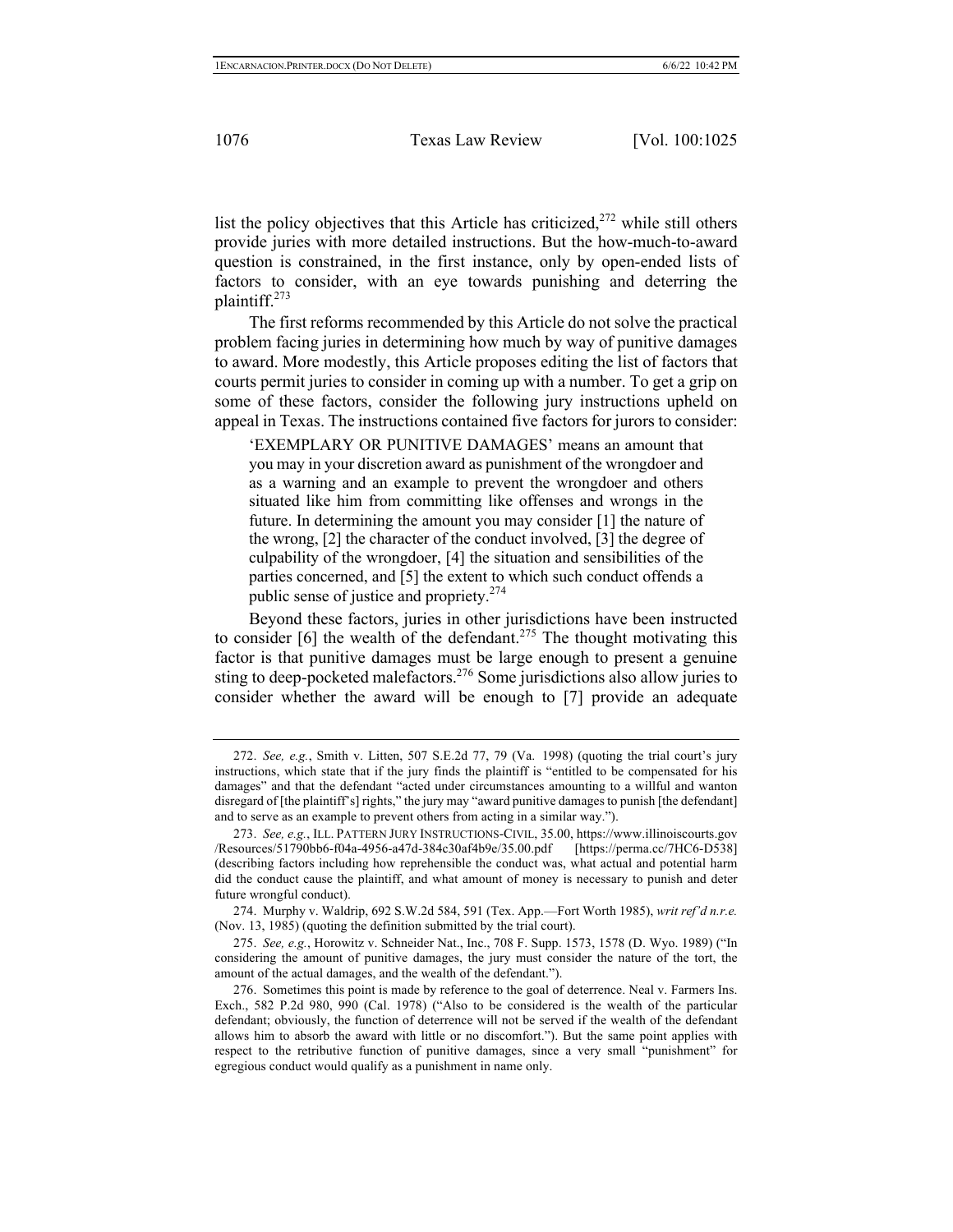incentive for plaintiffs to bring claims against egregious wrongdoers <sup>277</sup> and [8] deter other would-be wrongdoers.<sup>278</sup>

Many of these factors are compatible with the justification of punitive damages offered in this Article. Applying the theory laid out above, this Article recommends that juries impose punitive damages to make plaintiffs sufficiently better off in proportion to the gravity of the wrongdoing—i.e., the worse the wrongdoing, the more severe the damages.

But because these damages are taken from the defendant and given to the plaintiff to demonstrate the plaintiff's prevailing over the defendant, and because remedy is a *punitive* one, it is constrained, like all punitive action, by a principle of proportionality.<sup>279</sup> This naturally explains, in calculating punitive damages, why jury's may properly consider [1] the nature of the wrong, [2] the character of the conduct involved, [3] the degree of culpability of the wrongdoer, [4] the situation and sensibilities of the parties concerned, and [5] the extent to which such conduct offends a public sense of justice and propriety.

All of these considerations represent, more or less, specifications of factors relevant in assessing proportionality. For example, other things being equal, a highly culpable, highly harmful wrongdoing will call for more compensation than a reckless though accidental low-harm conduct. And arguably all of these factors encourage jurors to make just such an assessment. Even [6], the wealth of the defendant, may matter in calculating damages since a thousand-dollar-punitive-damages award may not qualify as genuinely punitive to a multi-billionaire because it will fail to signal the plaintiff's victory unambiguously.

Certain other factors that juries are sometimes asked to consider, however, cannot be easily justified in light of the principle of retributive resilience. Jurors should not consider either [7] plaintiff incentives or [8] deterrence of others in calculating punitive damages. The theory presented here rejects both bounty-based rationales for punitive damages (as in [7]) and deterrence rationales (captured by [8]). Those are the wrong kinds of reasons to consider when trying to calculate the appropriate amount of damages to award plaintiffs at the defendant's expense.

Apart from culling considerations from the list, this Article's theory may suggest adding a surprising new one: the victim's wealth. Take our billionaire. It is unclear what amount of money could make the multibillionaire better off, in a significant respect, if the defendant were a day

<sup>277.</sup> Mathias v. Accor Econ. Lodging, Inc., 347 F.3d 672, 677 (7th Cir. 2003).

<sup>278.</sup> Olson v. Walker, 781 P.2d 1015, 1018 (Ariz. Ct. App. 1989) ("Punitive damages are awarded primarily to punish the wrongdoer *and deter others from similar conduct*." (emphasis added)).

<sup>279.</sup> St. Louis, Iron Mountain & S. Ry. Co. v. Williams, 251 U.S. 63, 66–67 (1919) (noting that punitive awards may not be "wholly disproportioned to the offense").